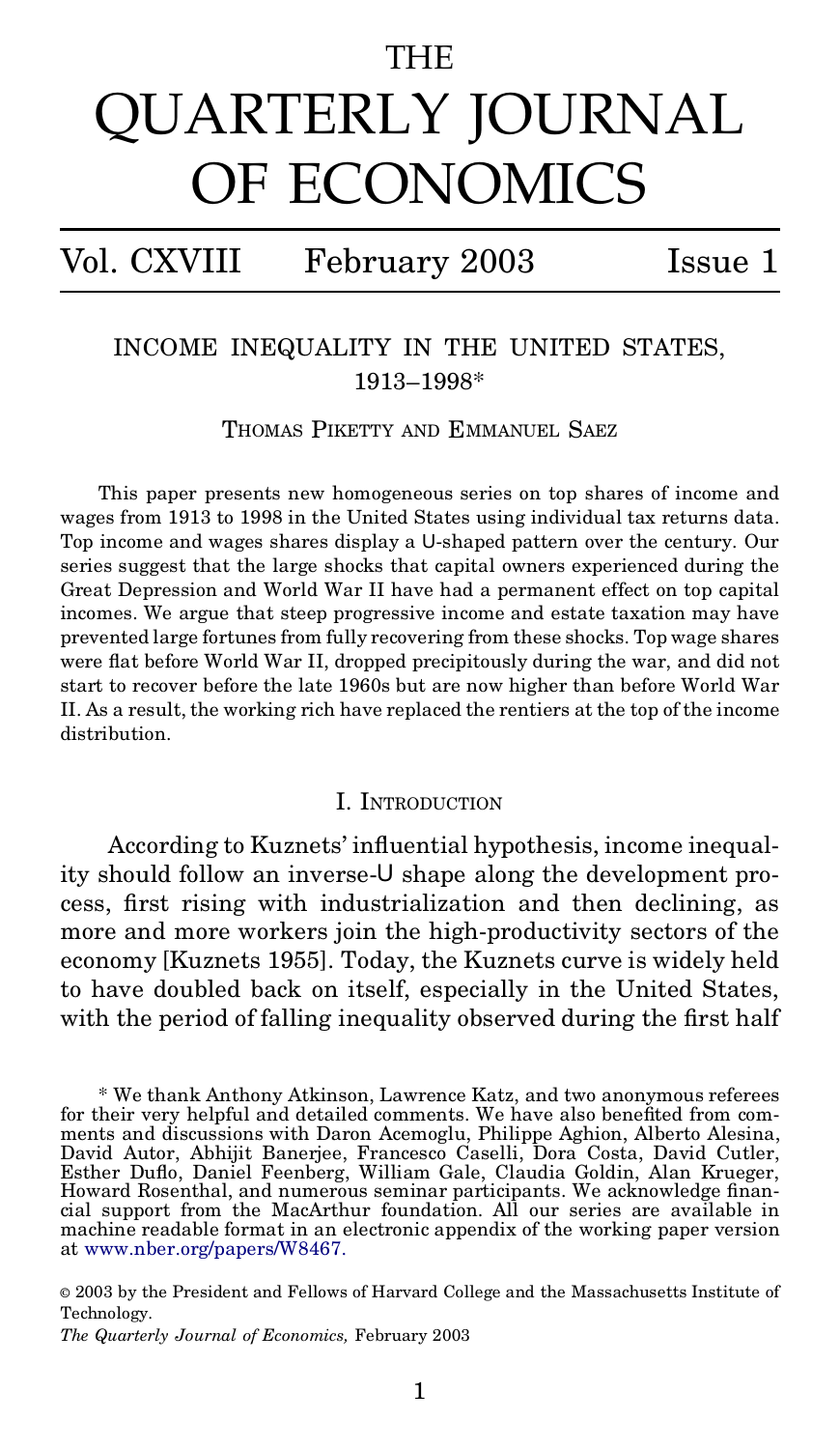of the twentieth century being succeeded by a very sharp reversal of the trend since the 1970s. This does not, however, imply that Kuznets' hypothesis is no longer of interest. One could indeed argue that what has been happening since the 1970s is just a remake of the previous inverse-U curve: a new industrial revolution has taken place, thereby leading to increasing inequality, and inequality will decline again at some point, as more and more workers benefit from the innovations.

To cast light on this central issue, we build new homogeneous series on top shares of pretax income and wages in the United States covering the 1913 to 1998 period. These new series are based primarily on tax returns data published annually by the Internal Revenue Service (IRS) since the income tax was instituted in 1913, as well as on the large micro-files of tax returns released by the IRS since 1960.

First, we have constructed annual series of shares of total income accruing to various upper income groups fractiles within the top decile of the income distribution. For each of these fractiles we also present the shares of each source of income such as wages, business income, and capital income. Kuznets [1953] did produce a number of top income shares series covering the 1913 to 1948 period, but tended to underestimate top income shares, and the highest group analyzed by Kuznets is the top percentile.<sup>1</sup> Most importantly, nobody has attempted to estimate, as we do here, homogeneous series covering the entire century.<sup>2</sup> Second, we have constructed annual 1927 to 1998 series of top shares of salaries for the top fractiles of the wage income distribution, based on tax returns tabulations by size of salaries compiled by the IRS since 1927. To our knowledge, this is the first time that a homogeneous annual series of top wage shares starting before the 1950s for the United States has been produced.<sup>3</sup> Finally, in order to complete our analysis of top capital income earners, we have also used estate tax returns tabulations to construct quasi-annual series (1916 to 1997) of top estates.

<sup>1.</sup> Analyzing smaller groups within the top percentile is critical because capital income is extremely concentrated.

<sup>2.</sup> Feenberg and Poterba [1993, 2000] have constructed top income share series covering the 1951–1995 period, but their series are not homogeneous with those of Kuznets. Moreover, they provide income shares series only for the top 0.5 percent, and not for other fractiles. 3. Previous studies on wage inequality before 1945 in the United States rely

mostly on occupational pay ratios [Williamson and Lindert 1980; Goldin and Margo 1992; Goldin and Katz 1999].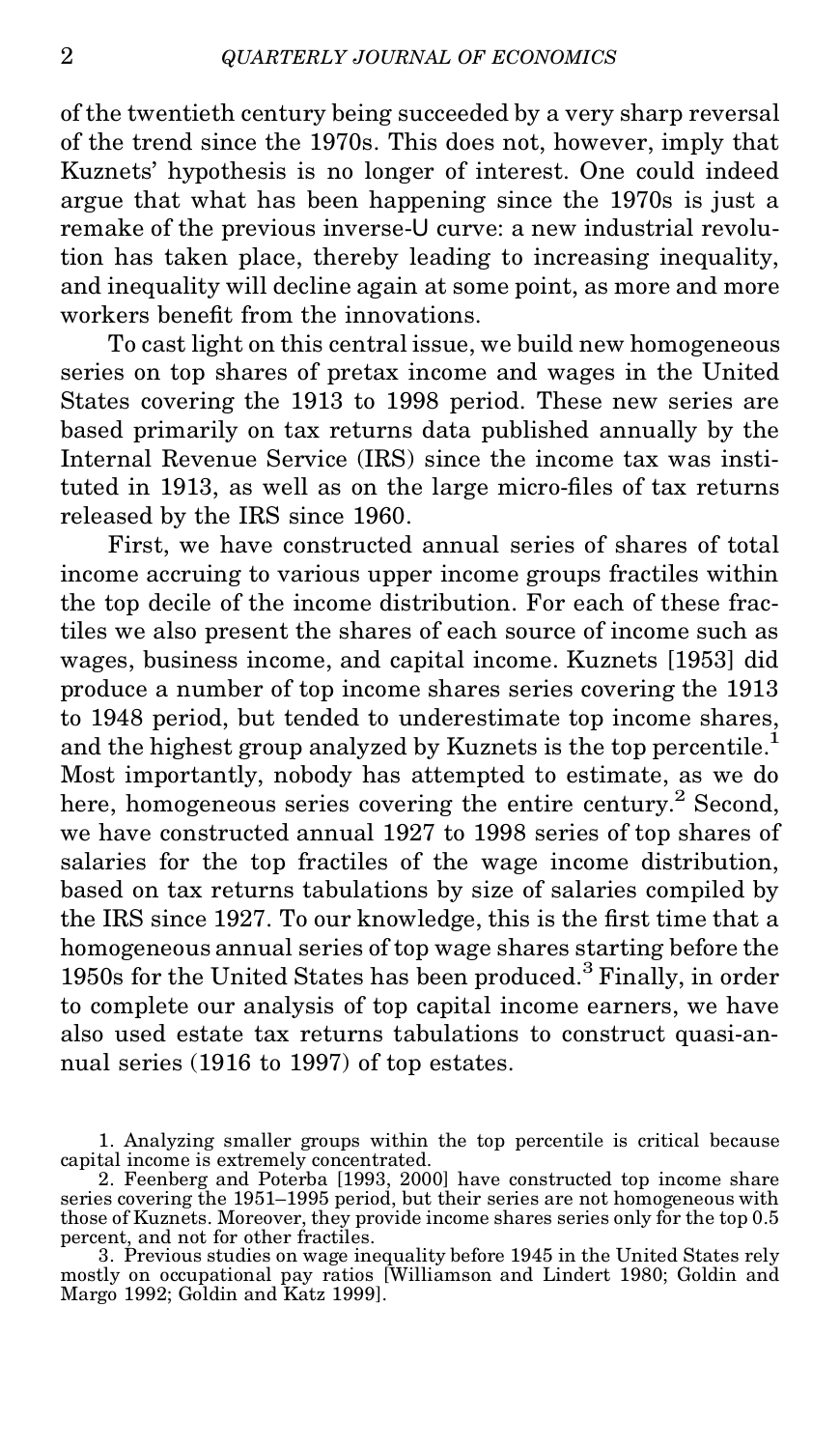Our estimated top shares series display a U-shape over the century and suggest that a pure Kuznets mechanism cannot fully account for the facts. We find that top capital incomes were severely hit by major shocks in the first part of the century. The post-World War I depression and the Great Depression destroyed many businesses and thus significantly reduced top capital incomes. The wars generated large fiscal shocks, especially in the corporate sector that mechanically reduced distributions to stockholders. We argue that top capital incomes were never able to fully recover from these shocks, probably because of the dynamic effects of progressive taxation on capital accumulation and wealth inequality. We also show that top wage shares were flat from the 1920s until 1940 and dropped precipitously during the war. Top wage shares have started to recover from the World War II shock in the late 1960s, and they are now higher than before World War II. Thus, the increase in top income shares in the last three decades is the direct consequence of the surge in top wages. As a result, the composition of income in the top income groups has shifted dramatically over the century: the working rich have now replaced the coupon-clipping rentiers. We argue that both the downturn and the upturn of top wage shares seem too sudden to be accounted for by technical change alone. Our series suggest that other factors, such as changes in labor market institutions, fiscal policy, or more generally social norms regarding pay inequality may have played important roles in the determination of the wage structure. Although our proposed interpretation for the observed trends seems plausible to us, we stress that we cannot prove that progressive taxation and social norms have indeed played the role we attribute to them. In our view, the primary contribution of this paper is to provide new series on income and wage inequality.

One additional motivation for constructing long series is to be able to separate the trends in inequality that are the consequence of real economic change from those that are due to fiscal manipulation. The issue of fiscal manipulation has recently received much attention. Studies analyzing the effects of the Tax Reform Act of 1986 (TRA86) have emphasized that a large part of the response observable in tax returns was due to income shifting between the corporate sector and the individual sector [Slemrod 1996; Gordon and Slemrod 2000]. We do not deny that fiscal manipulation can have substantial short-run effects, but we argue that most long-run inequality trends are the consequence of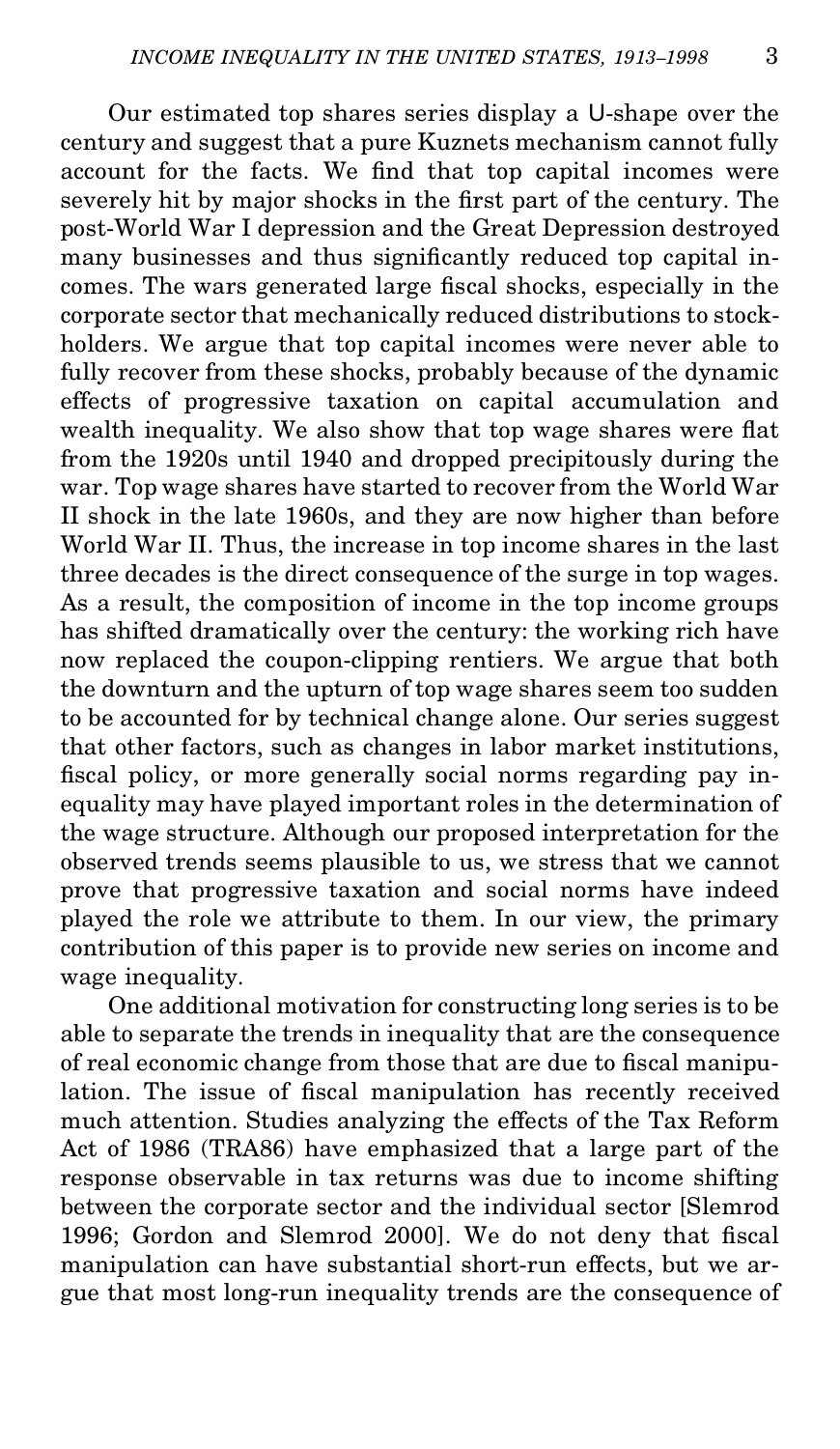real economic change, and that a short-run perspective might lead to attribute improperly some of these trends to fiscal manipulation.

The paper is organized as follows. Section II describes our data sources and outlines our estimation methods. In Section III we present and analyze the trends in top income shares, with particular attention to the issue of top capital incomes. Section IV focuses on trends in top wages shares. Section V offers concluding comments and compares our U.S. findings with comparable series recently constructed for France by Piketty [2001a, 2001b] and for the United Kingdom by Atkinson [2001]. All series and complete technical details about our methodology are gathered in appendices of the working paper version of the paper [Piketty and Saez 2001].

#### II. DATA AND METHODOLOGY

Our estimations rely on tax returns statistics compiled annually by the Internal Revenue Service since the beginning of the modern U. S. income tax in 1913. Before 1944, because of large exemptions levels, only a small fraction of individuals had to file tax returns and therefore, by necessity, we must restrict our analysis to the top decile of the income distribution.<sup>4</sup> Because our data are based on tax returns, they do not provide information on the distribution of individual incomes within a tax unit. As a result, all our series are for tax units and not individuals.<sup>5</sup> A tax unit is defined as a married couple living together (with dependents) or a single adult (with dependents), as in the current tax law. The average number of individuals per tax unit decreased over the century but this decrease was roughly uniform across income groups. Therefore, if income were evenly allocated to individuals within tax units, $6$  the time series pattern of top shares based on individuals should be very similar to that based on tax units.

4. From 1913 to 1916, because of higher exemption levels, we can provide estimates only within the top percentile.

<sup>5.</sup> Kuznets [1953] nevertheless decided to estimate series based on individuals not tax units. We explain in Piketty and Saez [2001] why his method produced a downward bias in the levels (though not in the pattern) of top shares. 6. Obviously, income is not earned evenly across individuals within tax units,

and, because of increasing female labor force participation, the share of income earned by the primary earner has certainly declined over the century. Therefore, inequality series based on income earned at the individual level would be different. Our tax returns statistics are mute on this issue. We come back to that point when we present our wage estimates.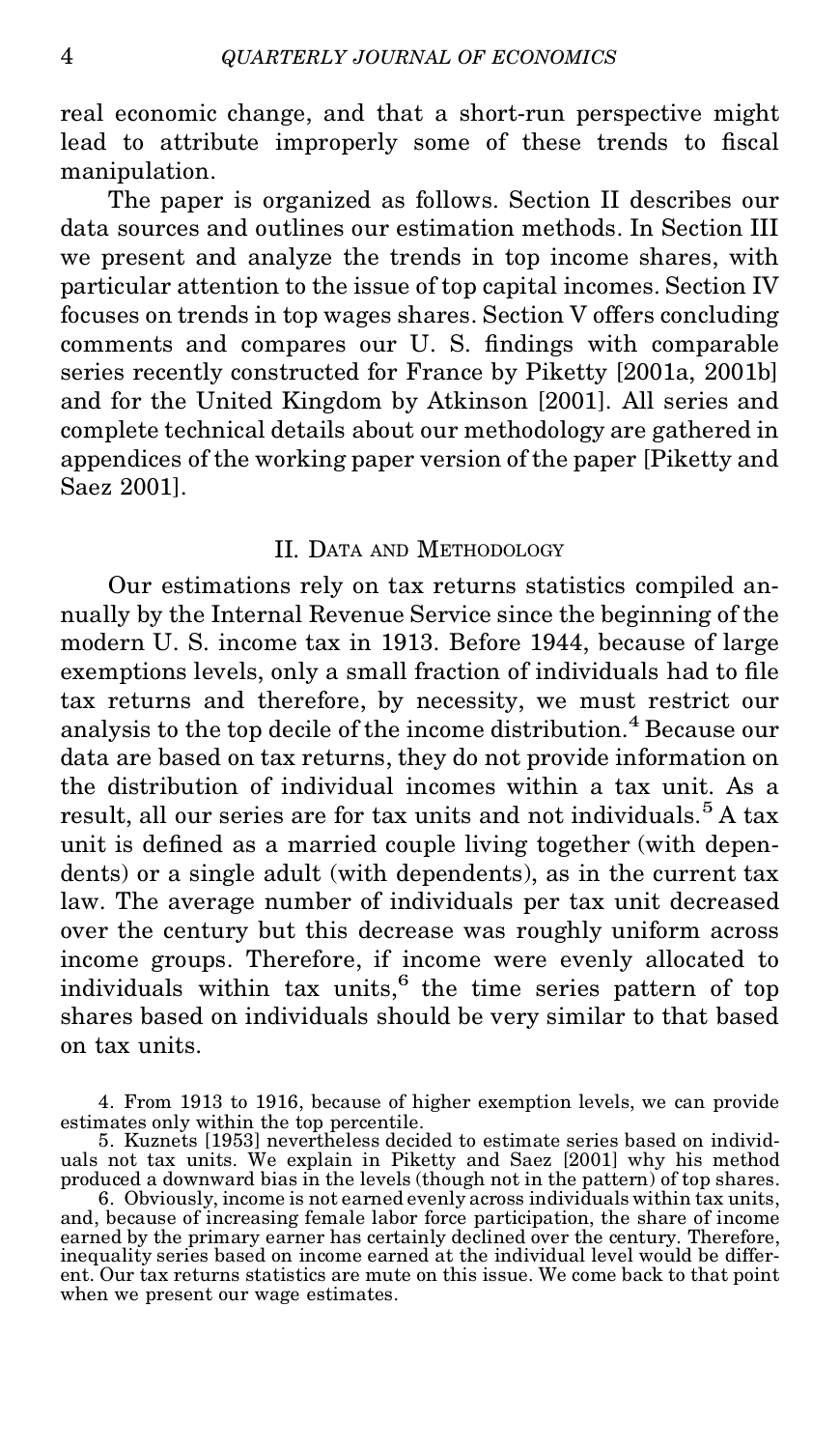| Thresholds<br>(1) | Income level<br>(2) | Fractiles (3)          | Number of tax<br>units $(4)$ | Average income<br>(5) |
|-------------------|---------------------|------------------------|------------------------------|-----------------------|
|                   |                     | <b>Full Population</b> | 130,945,000                  | \$38,740              |
| P90               | \$81,700            | P90-95                 | 6,550,000                    | \$94,000              |
| P95               | \$107,400           | P95-99                 | 5,240,000                    | \$143,000             |
| P99               | \$230,200           | P99-99.5               | 655,000                      | \$267,000             |
| P99.5             | \$316,100           | P99.5-99.9             | 524,000                      | \$494,000             |
| P99.9             | \$790,400           | P99.9-99.99            | 117,900                      | \$1,490,000           |
| P99.99            | \$3,620,500         | P99.99-100             | 13,100                       | \$9,970,000           |

TABLE I THRESHOLDS AND AVERAGE INCOMES IN TOP GROUPS WITHIN THE TOP DECILE IN 1998

Computations are based on income tax returns statistics (see Piketty and Saez [2001], Appendix A). Income is defined as gross income excluding capital gains and before individual taxes. Amounts are expressed in 1998 dollars.

*Source:* Table A0 and Table A4, row 1998 in Piketty and Saez [2001].

Tax units within the top decile form a very heterogeneous group, from the high middle class families deriving most of their income from wages to the super-rich living off large fortunes. More precisely, we will see that the composition of income varies substantially by income level within the top decile. Therefore, it is critical to divide the top decile into smaller fractiles. Following Piketty [2001a, 2001b], in addition to the top decile (denoted by P90–100), we have constructed series for a number of higher fractiles within the top decile: the top 5 percent (P95–100), the top 1 percent (P99–100), the top 0.5 percent (P99.5–100), the top 0.1 percent (P99.9–100), and the top 0.01 percent (P99.99 –100). This also allows us to analyze the five intermediate fractiles within the top decile: P90–95, P95–99, P99–99.5, P99.5–99.9, P99.9–99.99. Each fractile is defined relative to the total number of potential tax units in the entire U. S. population. This number is computed using population and family census statistics [U. S. Department of Commerce, Bureau of Census 1975; Bureau of Census 1999] and should not be confused with the actual number of tax returns filed. In order to get a more concrete sense of size of income by fractiles, Table I displays the thresholds, the average income level in each fractile, along with the number of tax units in each fractile all for 1998.

We use a gross income definition including all income items reported on tax returns and before all deductions: salaries and wages, small business and farm income, partnership and fidu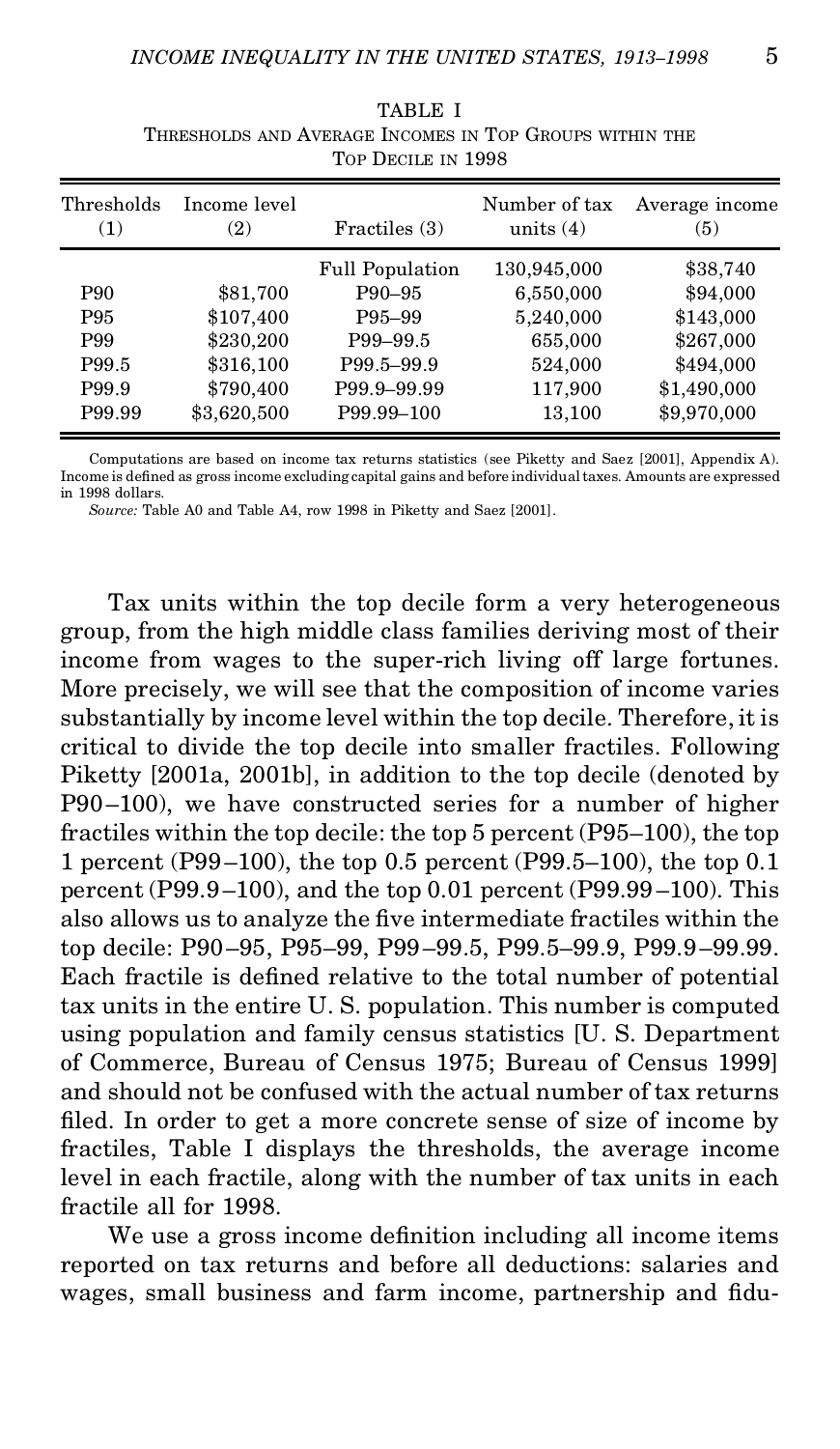ciary income, dividends, interest, rents, royalties, and other small items reported as other income. Realized capital gains are not an annual flow of income (in general, capital gains are realized by individuals in a lumpy way) and form a very volatile component of income with large aggregate variations from year to year depending on stock price variations. Therefore, we focus mainly on series that exclude capital gains.<sup>7</sup> Income, according to our definition, is computed before individual income taxes and individual payroll taxes but after employers' payroll taxes and corporate income taxes.<sup>8</sup>

The sources from which we obtained our data consist of tables displaying the number of tax returns, the amounts reported, and the income composition, for a large number of income brackets [U. S. Treasury Department, Internal Revenue Service, 1916 –1998]. As the top tail of the income distribution is very well approximated by a Pareto distribution, we use simple parametric interpolation methods to estimate the thresholds and average income levels for each of our fractiles. We then estimate shares of income by dividing the income amounts accruing to each fractile by total personal income computed from National Income Accounts [Kuznets 1941, 1945; U. S. Department of Commerce 2000].<sup>9</sup> Using the published information on composition of income by brackets and a simple linear interpolation method, we decompose the amount of income for each fractile into five components: salaries and wages, dividends, interest income, rents and royalties, and business income.

We use the same methodology to compute top wage shares using published tables classifying tax returns by size of salaries and wages. In this case, fractiles are defined relative to the total number of tax units with positive wages and salaries estimated as the number of part-time and full workers from National Income Accounts [U. S. Department of Commerce 2000] less the number

9. This methodology using tax returns to compute the level of top incomes, and using national accounts to compute the total income denominator is standard in historical studies of income inequality. Kuznets [1953], for instance, adopted this method.

<sup>7.</sup> In order to assess the sensitivity of our results to the treatment of capital gains, we present additional series including capital gains (see below). Details on the methodology and complete series are presented in the appendix to Piketty and Saez [2001].

<sup>8.</sup> Computing series after individual income taxes is beyond the scope of the present paper but is a necessary step to analyze the redistributive power of the income tax over time, as well as behavioral responses to individual income taxation.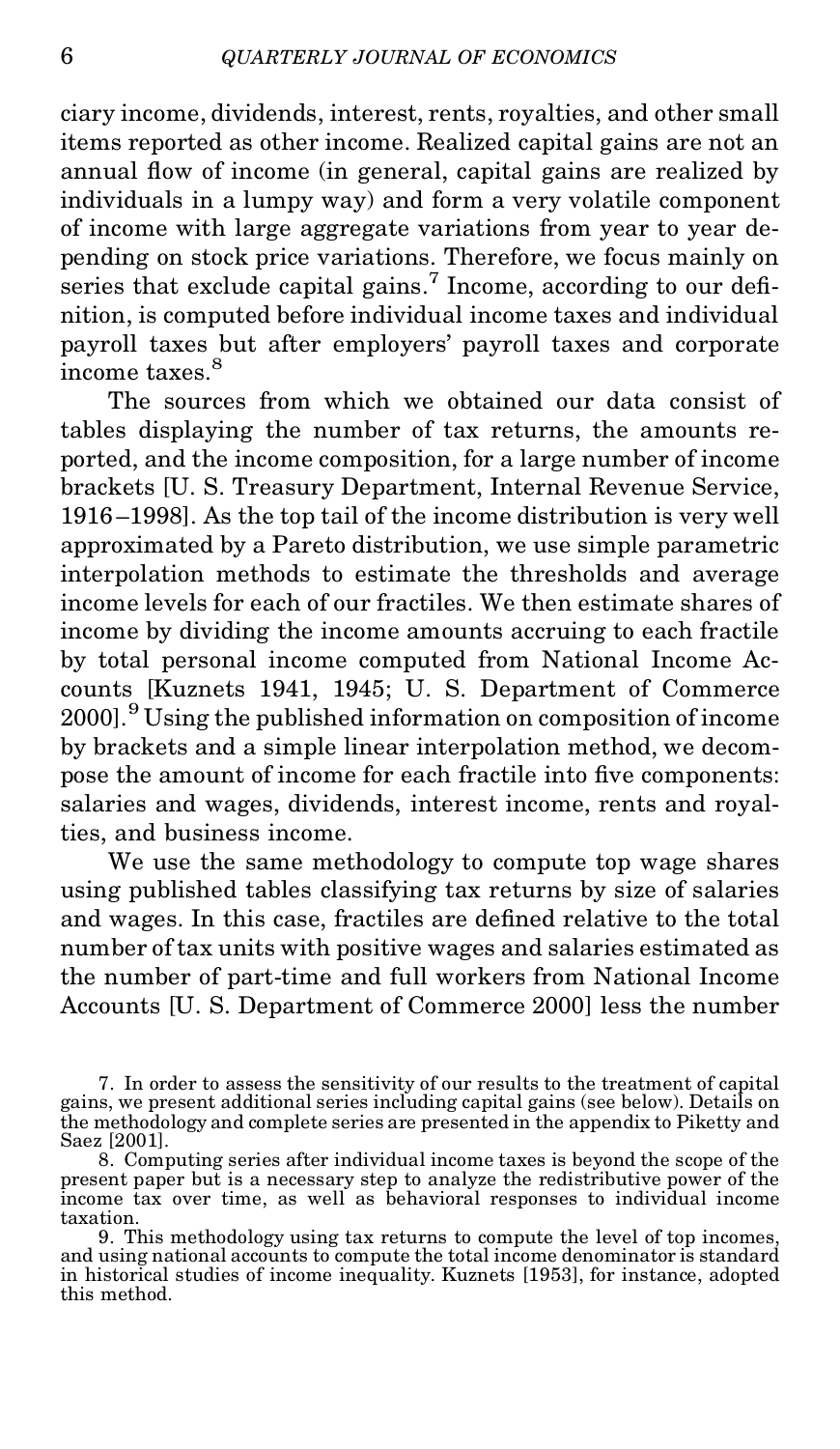of wives who are employees (estimated from U. S. Department of Commerce, Bureau of Census [1975] and Bureau of Census [1999]). The sum of total wages in the economy used to compute shares is also obtained from National Income Accounts [U. S. Department of Commerce 2000].

The published IRS data vary from year to year, and there are numerous changes in tax law between 1913 and 1998.<sup>10</sup> To construct homogeneous series, we make a number of adjustments and corrections. Individual tax returns micro-files are available since  $1960$ <sup>11</sup>. They allow us to do exact computations of all our statistics for that period and to check the validity of our adjustments. Kuznets [1953] was not able to use micro-files to assess possible biases in his estimates due to his methodological assumptions.<sup>12</sup>

Our method differs from the recent important studies by Feenberg and Poterba [1993, 2000] who derive series of the income share of the top 0.5 percent<sup>13</sup> for 1951 to 1995. They use total income reported on tax returns as their denominator and the total adult population as their base to obtain the number of tax units corresponding to the top fractiles.<sup>14</sup> Their method is simpler than ours but cannot be used for years before 1945 when a small fraction of the population filed tax returns.

#### III. TOP INCOME SHARES AND COMPOSITION

#### *III. A. Trends in Top Income Shares*

The basic series of top income shares are presented in Table II. Figure I shows that the income share of the top decile of tax units from 1917 to 1998 is U-shaped. The share of the top decile fluctuated around 40 to 45 percent during the interwar period. It declined substantially to about 30 percent during World War II and then remained stable at 31 to 32 percent until the 1970s when it increased again. By the mid-1990s the share had crossed the 40 percent level and is now ata level close to the prewar level,

<sup>10.</sup> The most important example is the treatment of capital gains and the percentage of these gains that are included in the statistics tables.

<sup>11.</sup> These data are known as the Individual Tax Model files. They contain about 100,000 returns per year and largely oversample high incomes, providing a very precise picture of top reported incomes.

<sup>12.</sup> In particular, Kuznet's treatment of capital gains produces a downward bias in the level of his top shares. 13. They also present incomplete series for the top 1 percent. 14. This method is not fully satisfying for a long-run study as the average

number of adults per tax unit has decreased signicantly since World War II.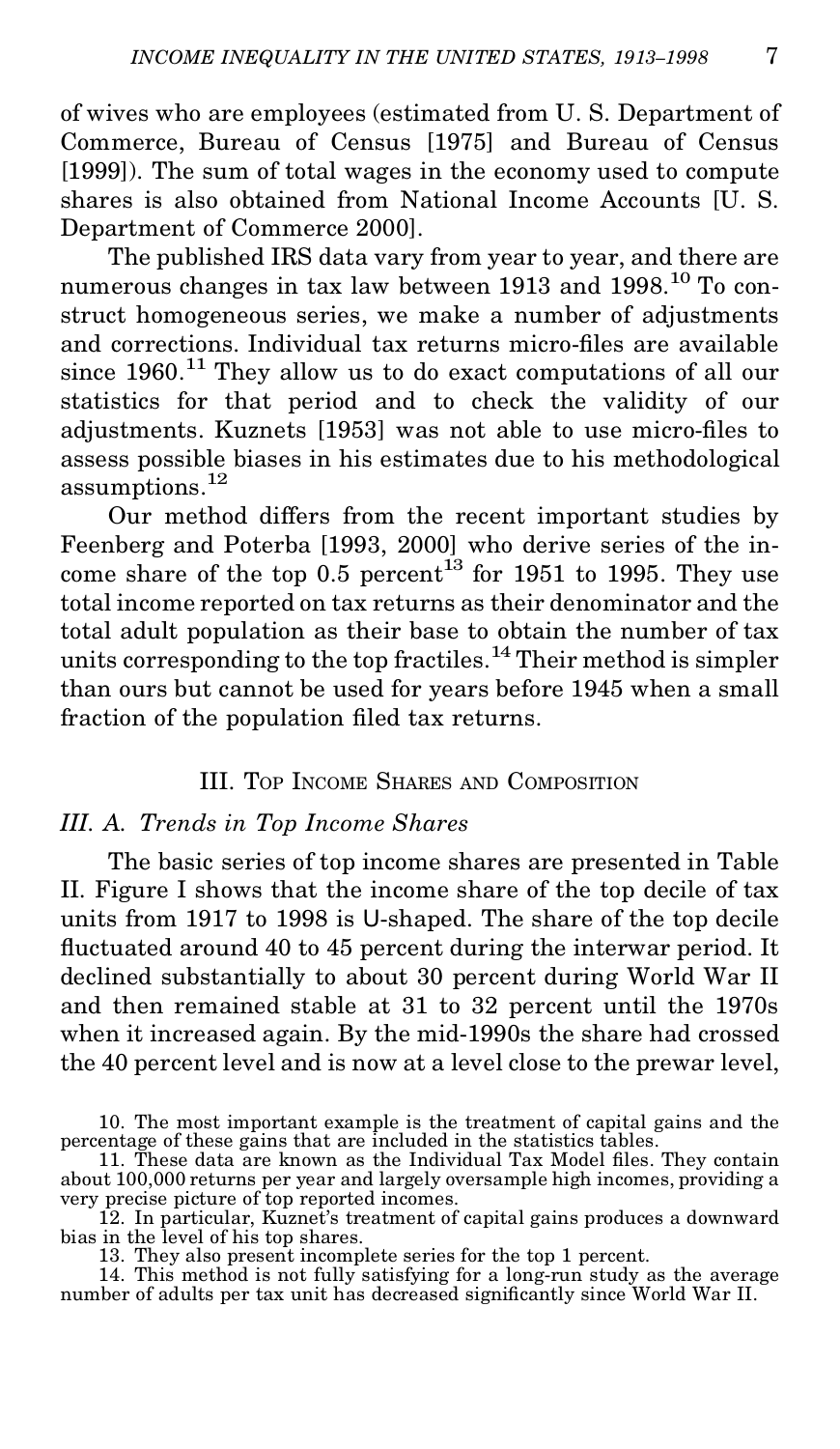|         | $1913 - 1$     |                              |
|---------|----------------|------------------------------|
| TABLE I | INCOME SHARES, | Top income shares (excluding |
|         |                |                              |

Share only Rank and share<br>P99–100 P99–100<br>(10) Rank (11) Capital gains included Top income shares (excluding capital gains) Capital gains included 18.16 17.96 17.58 19.34 17.75 15.97 16.44 14.86 15.65 17.09 15.68 17.47 20.36  $20.00$ 21.14 24.14 22.51 17.27 15.52 15.56 16.49 16.41 16.71 19.36 17.17<br>15.78 1913 16.4776 37,701 12,076<br>1914 16.2662 38,513 11,804 17.81 16.16 17.96 17.96 8.62 2.73 15.16 16.266<br>1914 16.2662 38,513 11,804 17.94 18.16 15.08 8.60 2.73 18.16 18.16 18.16<br>1915 17.96 17.96 17.96 17.96 17.97 17.97 17.97 1 1914 16.2662 38,513 11,804<br>1915 16.1051 39.154 11,918<br>17.58 17.58 17.58 17.58 11,918 11,918 17.58 14.58 14.58 14.36 14.36 17.58 17.58<br>17.58 17.58 17.58 11,918 11,918 11,918 17.58 14.58 14.58 14.36 14.36 17.58 1915 16.1051 16.1051 39,154 11,918<br>1916 14.9676 39,790 12,961 00: 10.57 18.57 15.60 3.87 4.40 18.92<br>19.32 19.93 19.94 12.951 12.951 00: 10:14 15.60 15.60 3.87 4.40 18.92 18.92<br>19.34 19.94 19.94 19.14 19.14 10.15 10.15 10. 1916 14.9676 39,790 12.961<br>1917 12.7492 40.387 13.204 40.29 9.95 12.74 17.60 14.23 8.36 3.38 17.75 17.75<br>17.75 17.79 40.387 13.204 40.29 10.74 17.60 14.23 8.36 3.38 17.75 17.75 17.75 1917 12.7492 40,387 13,204 40.29 9.95 12.74 17.60 14.23 8.36 3.33 17.73 17.75 1918 10.8596 40,451 12,502 39.90 10.61 13.41 15.88 12.39 6.74 2.45 16.00 15.97 1919 9.4514 41,052 12,240 39.48 10.17 13.44 15.87 12.23 6.45 2.22 16.19 16.44 1920 8.1618 41,909 10,918 38.10 10.63 13.01 14.46 10.95 5.37 1.67 14.71 14.86<br>1921 9.1398 42,835 9,636 42.86 12.40 14.98 15.47 11.60 5.60 1.69 15.63 15.63<br>15.65 1.68 1.685 9,636 42.86 12.40 14.98 15.47 11.60 5.60 1.69 15.6 1921 9.1398 42,835 9,636 42.86 12.40 14.98 15.47 11.60 5.60 1.69 15.63 15.65 1922 9.7543 43,543 10,875 42.95 11.90 14.76 16.29 12.38 6.17 2.01 16.68 17.09 1923 9.5818 44,409 12,096 40.59 11.64 13.96 14.99 11.32 5.50 1.75 15.32 15.68 1924 9.5627 45,384 11,951 43.26 12.34 14.61 16.32 12.42 6.14 2.01 16.85 17.47 1925 9.3295 46,190 12,073 44.17 11.70 14.86 17.60 13.41 6.75 2.35 18.72 20.36 1926 9.2371 46,940 12,199 44.07 11.32 14.74 18.01 13.75 7.07 2.54 18.78 20.00 1927 9.4160 47,723 12,291 44.67 11.23 14.75 18.68 14.33 7.47 2.76 19.60 21.14 1928 9.5400 48,445 12,542 46.09 11.32 15.17 19.60 15.17 8.19 3.23 21.27 24.14 1929 9.5400 49,085 13,076 43.76 10.71 14.63 18.42 14.21 7.62 3.01 19.90 22.51 1930 9.7846 49,750 11,848 43.07 11.89 14.76 16.42 12.42 6.40 2.39 16.76 17.27 1931 10.7288 50,462 10,750 44.40 13.39 15.74 15.27 11.32 5.68 2.07 15.41 15.52 1932 11.9607 51,117 9,041 46.30 13.71 17.11 15.48 11.55 5.90 1.93 15.57 15.56 1933 12.6035 51,757 8,805 45.03 12.54 16.72 15.77 11.78 6.05 2.04 16.12 16.49 1934 12.1891 52,430 9,671 45.16 12.16 17.13 15.87 11.80 5.82 1.92 16.02 16.41 1935 11.8918 53,147 10,472 43.39 12.40 15.36 15.63 11.67 5.80 1.95 16.00 16.00<br>1936 11.7740 53.844 11.493 44.77 12.12 15.02 17.64 13.37 6.69 2.23 18.23 18.23 19.86<br>19.86 11.7740 53.844 11.493 44.77 12.12 15.02 17.64 13.37 1936 11.7740 53,844 11,493 44.77 12.12 15.02 17.64 13.37 6.69 2.23 18.23 19.36 1937 11.3649 54,539 12,053 43.35 11.97 14.93 16.45 12.42 6.16 2.02 16.69 17.17 1938 11.5850 55,342 11,086 43.00 12.82 15.45 14.73 10.82 5.16 1.67 15.05 15.78 (1) (2) (3) (4) (5) (6) (8) (8) (9) (10) (11)  $16.00$  $7.96$ 18.16 17.58 18.92 17.73 16.19 14.71 15.63 16.68 15.32 16.85 18.72 18.78 19.60 21.27 19.90 16.76 15.41 15.57 16.12  $16.02$ 16.00 18.23  $16.69$ <br> $15.05$ P99.99-100 P90–100 P90–95 P95–99 P99–100 P99.5–100 P99.9–100 P99.99–100 2.76<br>2.73 1.36  $4.40$ 3.33 2.45  $2.22$ <br> $1.67$ <br> $1.69$ 2.35 2.54<br>2.76<br>3.23  $2.39$ <br> $2.53$ <br> $1.33$  $\odot$  $2.01$  $175$  $2.01$  $3.01$  $\frac{3}{1}$ ,  $\frac{3}{1}$ ,  $\frac{3}{5}$  $2.23$  $\frac{2.02}{1.67}$ P99.9-100 8.62 8.60 9.22 9.87 8.36 6.74 6.45 5.37 5.60 6.17 5.50 6.14 6.75 7.07 7.47 8.19 7.62 6.40 5.68  $5.90$  $6.05$ 5.82  $5.80$ 6.69 6.16  $5.16$  $\circledR$ P99.5-100 TOP INCOME SHARES, 1913–1998<br>Top income shares (excluding cap) 5.08 14.58  $15.60$ 14.23 12.39 12.23 12.38  $1.32$ <br> $2.42$ 13.75  $5.17$  $12.42$ 11.78 14.73 10.95  $1.60$  $13.41$ 14.33 14.21  $1.32$ <br> $1.55$ 11.80  $1.67$ 13.37  $12.42$ <br> $10.82$  $\widehat{c}$ P99-100 7.96 8.16 17.58 18.57  $[7.60]$ 15.88 15.87 14.46 15.47 16.29 14.99 16.32 17.60 18.01 18.68 19.60 18.42 16.42 15.27 5.48 15.77 5.87 15.63 17.64  $6.45$ 4.73  $\widehat{\mathbf{e}}$ P95-99 13.44 14.98 14.76 13.96 14.61 14.86 14.74 14.75  $5.17$ 14.63 14.76 15.74  $17.11$ 16.72 17.13 15.36 15.02 14.93 15.45 12.74  $13.41$ 13.01  $\widehat{5}$ P90-95 11.70 11.32  $1.89$ 13.39  $12.40$  $9.95$  $0.61$  $10.17$  $10.63$  $12.40$  $06.11$  $1.64$  $12.34$ 11.32  $1.23$ 10.71 13.71 12.54  $12.16$  $12.12$  $1.97$ 2.82  $\widehat{f}$ P90-100  $10.29$ 89.48 12.86 12.95  $10.59$ 14.17 14.07 16.09 13.76 14.40 16.30 15.03 89.90 8.10 13.26 14.67 13.07 15.16 13.39 14.77 13.35  $13.00$  $\widehat{c}$ Average income<br>(1998 \$)<br>(3) 10,918 12,199 12,542 13,076 11,848 2.076 1.804 .1.918 2,961 3,204 2.502 2,240 9,636 10,875 2,096 12,073  $12,291$ 10.750 0,472 1,493 1,951 8,805 2,053  $1,086$ 9,041 9,671 # tax units tax units (thousands) 38,513 41,052 41,909 43,543 44,409 46,940 18,445 49,085 50,462 51,117 53,147 39,154 39,790 10,387 42,835 45,384 46,190 47,723 19,750 52,430 451 51,757 53,844 54,539 55,342 37,70  $\widehat{E}$ Ination CPI (p(1998)/p(n)) 16.1051 9.4514 9.1398 9.7543 9.5818 9.3295 9.2371 9.4160 9.5400 9.7846 11.8918 11.3649 16.4776 16.2662 14.9676 12.7492 10.8596 8.1618 9.5627 9.5400 10.7288 11.9607 12.6035 12.1891 11.7740 11.5850  $\hat{e}$  $Y<sub>ear</sub>$  13 1914 1915 1916 1917 1918 1919 1920 1321 1922 1923 1924<br>1925 1926 1927<br>1928 1929 930<br>931<br>932 1933 1934 1935 1936 937<br>938

#### 8 *QUARTERLY JOURNAL OF ECONOMICS*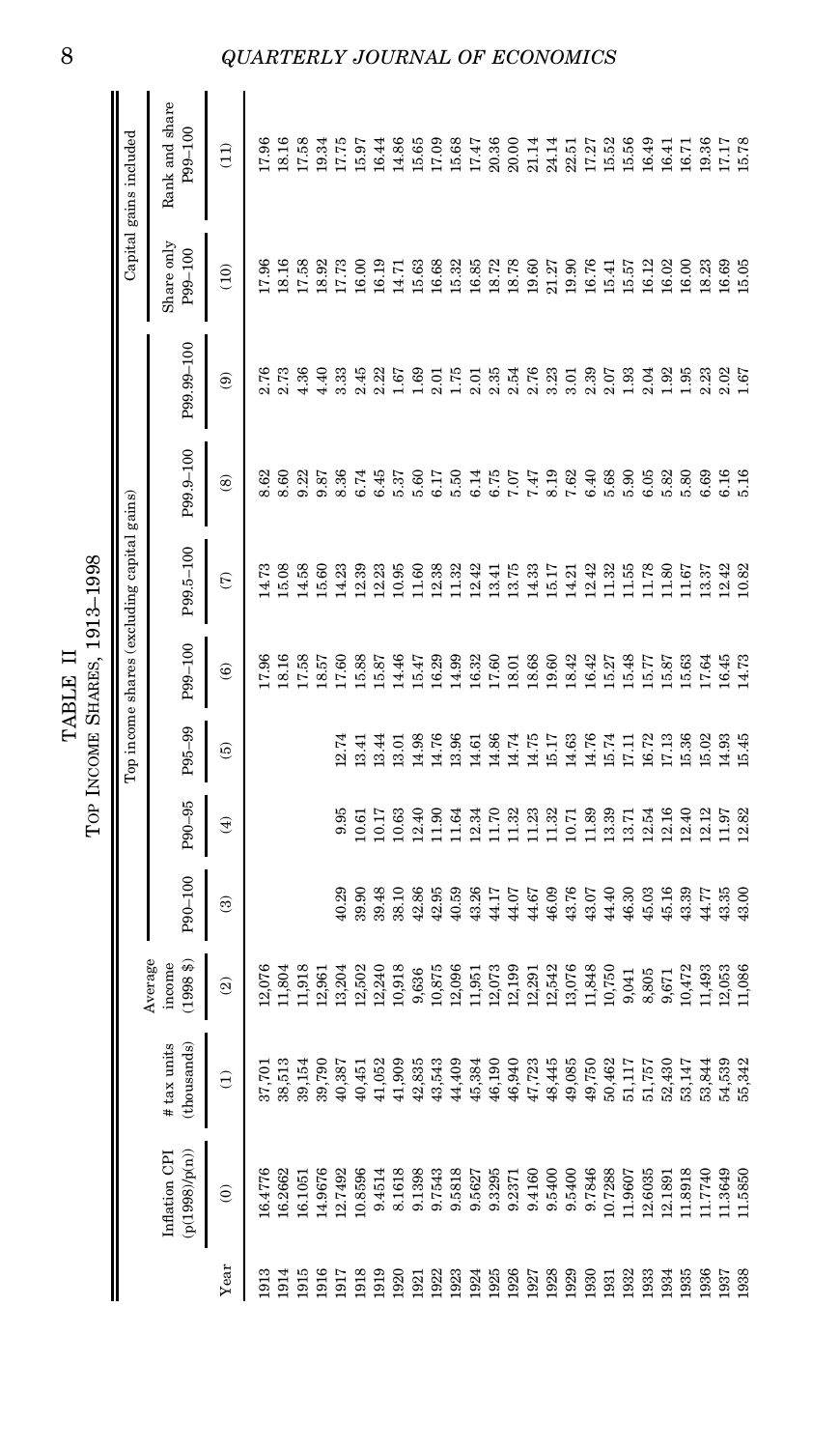| ri ra fe ge en 18 personal de la conservación de la conservación de la conservación de la conservación de la c<br>11 de la conservación de la conservación de la conservación de la conservación de la conservación de la conser<br>               |  |  |  |  |  |  |  |  |  |  |  |  |  |  |  |  |  |  |
|----------------------------------------------------------------------------------------------------------------------------------------------------------------------------------------------------------------------------------------------------|--|--|--|--|--|--|--|--|--|--|--|--|--|--|--|--|--|--|
| $\begin{array}{l} 56\,171.52\\ 57.172.53\\ 58.56\,58.58\\ 59.57\,80\,66\,66\,66\,67\\ 50\,75.58\,66\,66\,67\\ 50\,75.58\,66\,66\,67\\ 50\,75.58\,66\,66\,67\\ 50\,75.58\,66\,67\\ 50\,75.58\,66\,67\\ 50\,75.58\,66\,67\\ 50\,75.58\,66\,67\\ 50\$ |  |  |  |  |  |  |  |  |  |  |  |  |  |  |  |  |  |  |
|                                                                                                                                                                                                                                                    |  |  |  |  |  |  |  |  |  |  |  |  |  |  |  |  |  |  |
|                                                                                                                                                                                                                                                    |  |  |  |  |  |  |  |  |  |  |  |  |  |  |  |  |  |  |

*INCOME INEQUALITY IN THE UNITED STATES, 1913–1998* 9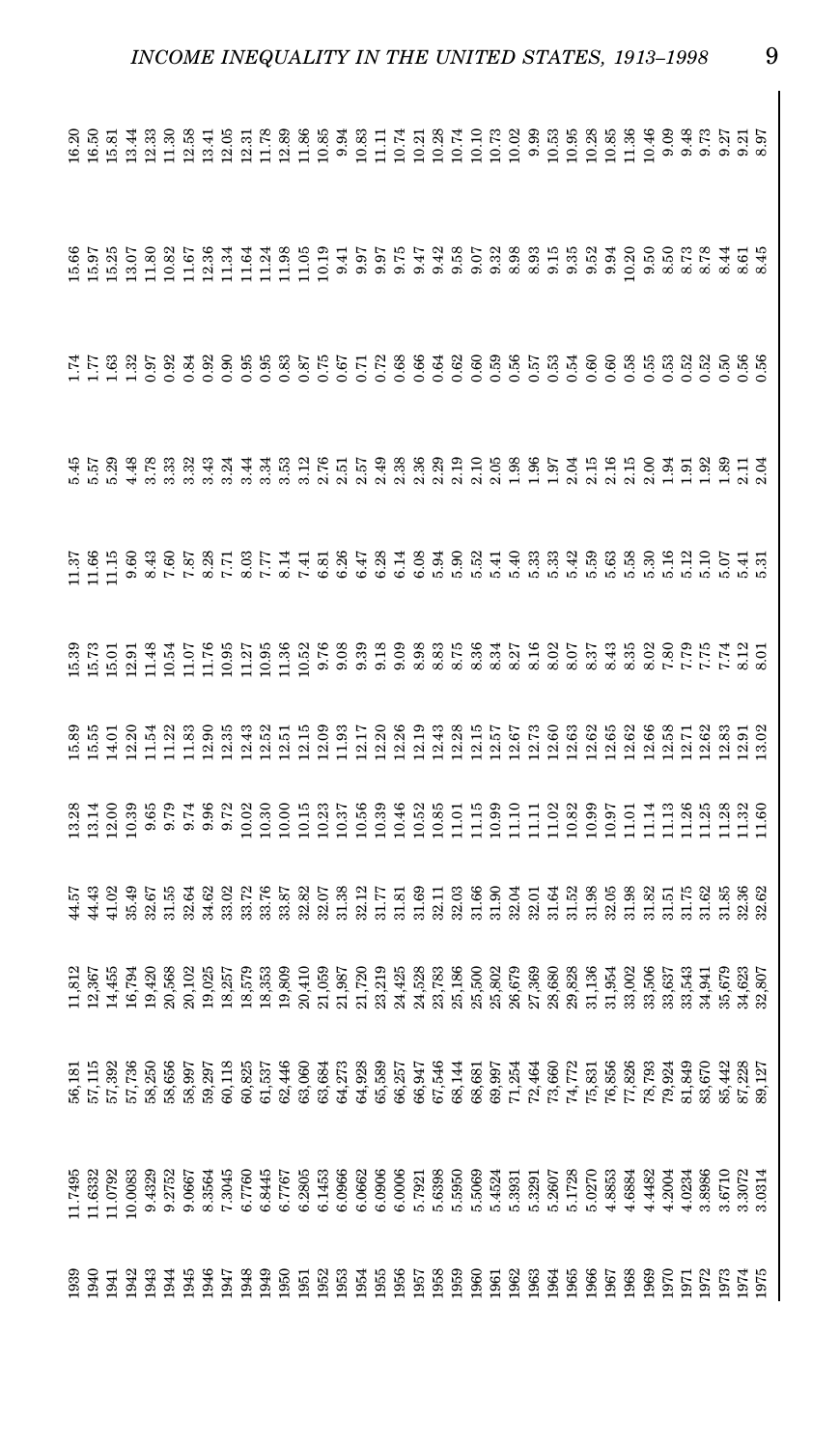| j<br>۲      |  |
|-------------|--|
|             |  |
| Þ<br>г<br>٦ |  |

|      |                                 |                         |                             |            |               |                        | Top income shares (excluding capital gains) |                      |                       |                  |                       | Capital gains included    |
|------|---------------------------------|-------------------------|-----------------------------|------------|---------------|------------------------|---------------------------------------------|----------------------|-----------------------|------------------|-----------------------|---------------------------|
|      | (p(1998)/p(n))<br>Inflation CPI | thousands)<br>tax units | Average<br>1998\$<br>income | $001 - 06$ | $-96 - 96$    | $-36 - 36$             | P99-100                                     | P99.5-100            | <b>P99.9-100</b>      | $-99.99 - 100$   | Share only<br>P99-100 | Rank and share<br>P99-100 |
| Year | $\widehat{\circ}$               | $\widehat{z}$           | $\widehat{\mathfrak{D}}$    | ඔ          | $\widehat{f}$ | $\widehat{\mathbf{e}}$ | ම                                           | $\widehat{\epsilon}$ | ඔ                     | ම                | $\widehat{E}$         | $\widehat{E}$             |
| 1976 | 2.8652                          | 91,048                  | 33,587                      | 32.42      | 1.57          | <b>12.96</b>           | 7.89                                        | 5.23                 | 2.02                  | 0.56             | 8.43                  | 8.97                      |
| 1161 | 2.6903                          | 93,076                  | 33,924                      | 32.43      | 1.60          | 12.93                  | 7.90                                        | 5.25                 | 2.04                  | 0.57             | 8.46                  | 9.12                      |
| 1978 | 2.5003                          | 95,213                  | 34,560                      | 32.44      | 1.58          | 12.91                  | 7.95                                        | 5.30                 | 2.08                  | 0.58             | 8.47                  | 9.06                      |
| 1979 | 2.2464                          | 97,457                  | 34,018                      | 32.35      | 1.52          | 12.80                  | 8.03                                        | 5.38                 | 2.16                  | 0.62             | 9.11                  | 10.08                     |
| 1980 | 1.9792                          | 99,625                  | 32,428                      | 32.87      | 1.70          | 12.99                  | 8.18                                        | 5.51                 | $2.23$<br>$2.23$      | 0.65             | 9.27                  | 10.15                     |
| 1881 | 1.7944                          | 101,432                 | 31,763                      | 32.72      | 1.75          | 12.94                  | 8.03                                        | 5.42                 |                       | 0.66             | 9.03                  | 10.12                     |
| 1982 | <b>1689</b>                     | 103,250                 | 31,310                      | 33.22      | 1.82          | 13.01                  | 8.39                                        | 5.73                 | 2.45                  | 0.77             | 9.85                  | 10.89                     |
| 983  | .6373                           | 105,067                 | 31,318                      | 33.69      | 1.91          | 13.19                  | 8.59                                        | 5.94                 | 2.61                  | 0.87             | 10.42                 | 11.71                     |
| 1984 | 1.5698                          | 106,871                 | 32,401                      | 33.95      | 1.85          | 13.21                  | 8.89                                        | 6.22                 | 2.83                  | 0.98             | 10.76                 | 12.14                     |
| 1985 | 1.5152                          | 108,736                 | 32,938                      | 34.25      | 1.87          | 13.28                  | 9.09                                        | 6.39                 | 2.91                  | 0.97             | 11.24                 | 12.84                     |
| 986  | 1.4870                          | 110,684                 | 33,362                      | 34.57      | 1.98          | 13.46                  | 9.13                                        | 6.38                 | 2.87                  | 1.00             | 13.40                 | 16.22                     |
| 1987 | 1.4353                          | 112,640                 | 34,328                      | 36.48      | 1.99          | 13.74                  | 10.75                                       | 7.76                 | 3.73                  | 1.30             | 11.84                 | 12.76                     |
| 1988 | 1.3788                          | 114,656                 | 35,862                      | 38.63      | 1.68          | 13.78                  | 13.17                                       | 9.96                 | $5.21$<br>4.74        | 1.99             | 14.73                 | 15.58                     |
| 989  | 1.3156                          | 116,759                 | 35,607                      | 38.47      | 1.81          | 14.05                  | 12.61                                       | 9.37                 |                       | 1.74             | 13.90                 | 14.58                     |
| 066  | .2482                           | 119,055                 | 35,174                      | 38.84      | 1.78          | 14.07                  | 12.98                                       | 9.71                 | 4.90                  | 1.83             | 13.88                 | 14.40                     |
| 1991 | 1.1979                          | 120,453                 | 34,137                      | 38.38      | 1.95          | 14.26                  | 12.17                                       | 8.90                 | 4.57<br>4.572<br>4.54 | $1.61$<br>$2.02$ | 12.76                 | 13.40                     |
| 992  | 1.1630                          | 121,944                 | 34,345                      | 39.82      | 1.94          | 14.40                  | 13.48                                       | $\overline{11}$      |                       |                  | 14.30                 | 14.74                     |
| 993  | 1.1291                          | 123,378                 | 33,633                      | 39.48      | 2.07          | 14.59                  | 12.82                                       | 9.45                 |                       | 1.74<br>1.73     | 13.77                 | 14.33                     |
| 994  | 1.1005                          | 124,716                 | 34,107                      | 39.60      | 2.09          | 14.65                  | 12.85                                       | 9.45                 |                       |                  | 13.72                 | 14.31                     |
| 995  | .0705                           | 126,023                 | 34,971                      | 40.19      | 2.08          | 14.77                  | 13.33                                       | 9.87                 | 4.94                  | 1.80             | 14.43                 | 15.06                     |
| 996  | .0394                           | 127,625                 | 35,682                      | 40.95      | 1.98          | 15.11                  | 13.85                                       | 10.18                | 5.31                  | 2.10             | 15.01                 | 16.57                     |
| 1997 | 1.0160                          | 129,301                 | 37,046                      | 41.25      | 11.97         | 14.96                  | 14.32                                       | 10.79                | 5.73                  | 2.34             | 15.80                 | 17.87                     |
| 1998 | 00001                           | 130,945                 | 38,739                      | 11.44      | 12.02         | 14.83                  | 14.58                                       | 1.14                 | 6.04                  | 2.57             | 16.37                 | 18.91                     |

Full details are in Appendix A of Piketty and Saez [2001]. Number of tax units is estimated. Total income is estimated from<br>income tax returns statistics and Pareto interpolation.<br>Color share in the statistics and Pareto i

Top shares in columns (3) to (9) are based on individual gross income before individual taxes and excluding capital gains.<br>Column (10) displays top percentile (based on income excluding capital gains) share where capital g from income tax returns statistics and Pareto interpolation.<br>Top share returns statistics and Pareto interpolation.<br>Top share in shaps to (9) are loased on individual grass income before individual taxes and excluding capi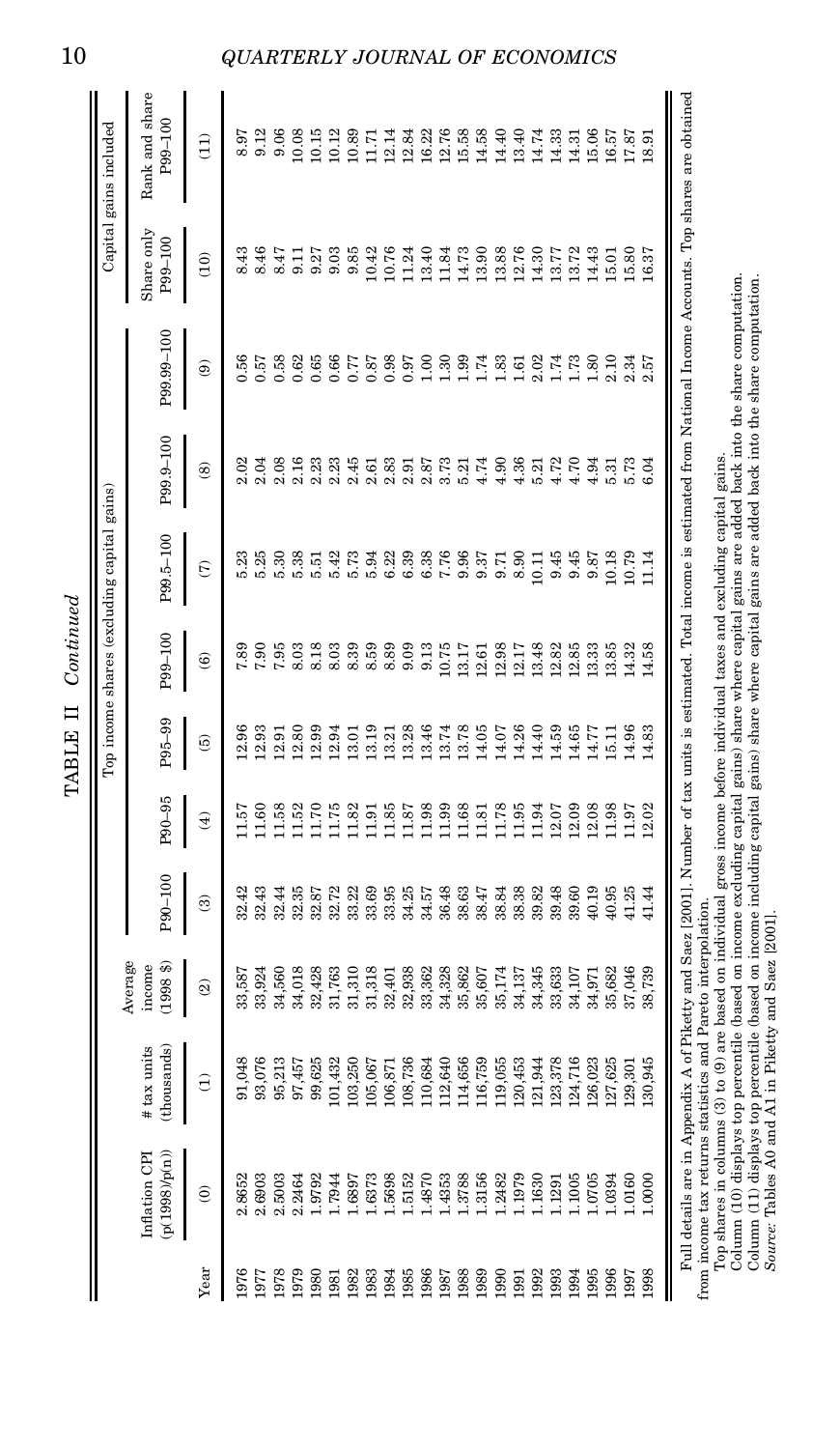

although a bit lower. Therefore, the evidence suggests that the twentieth century decline in inequality took place in a very specific and brief time interval. Such an abrupt decline cannot easily be reconciled with a Kuznets-type process. The smooth increase in inequality in the last three decades is more consistent with slow underlying changes in the demand and supply of factors, even though it should be noted that a significant part of the gain is concentrated in 1987 and 1988 just after the Tax Reform Act of 1986 which sharply cut the top marginal income tax rates (we will return to this issue).

Looking at the bottom fractiles within the top decile (P90–95 and P95–99) in Figure II reveals new evidence. These fractiles account for a relatively small fraction of the total fluctuation of the top decile income share. The drop in the shares of fractiles P90–95 and P95–99 during World War II is less extreme than that for the top decile as a whole, and they start recovering from the World War II shock directly after the war. These shares do not increase much during the 1980s and 1990s (the P90–95 share was fairly stable, and the P95–99 share increased by about 2 percentage points while the top decile share increased by about 10 percentage points).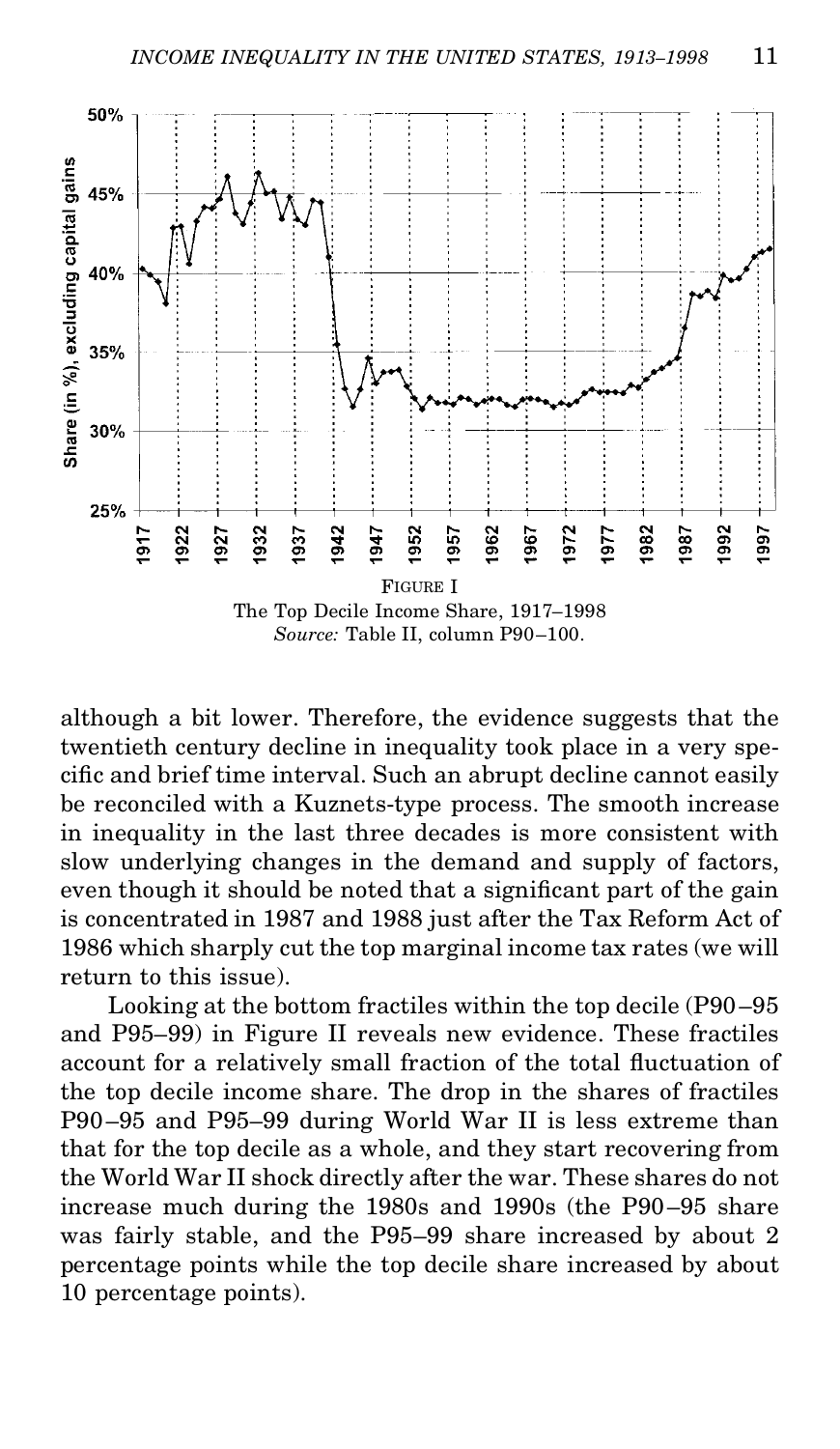

The Income Shares of P90–95, P95–99, and P99–100, 1913–1998 *Source:* Table II, columns P90–95, P95–99, and P99–100.

In contrast to P90–95 and P95–99, the top percentile (P99 – 100 in Figure II) underwent enormous fluctuations over the twentieth century. The share of total income received by the top 1 percent was about 18 percent before World War I, but only about 8 percent from the late 1950s to the 1970s. The top percentile share declined during World War I and the postwar depression (1916 to 1920), recovered during the 1920s boom, and declined again during the Great Depression (1929 to 1932, and 1936 to 1938) and World War II. This highly specific timing for the pattern of top incomes, composed primarily of capital income (see below), strongly suggests that shocks to capital owners between 1914 and 1945 (depression and wars) played a key role. The depressions of the interwar period were far more profound in their effects than the post-World War II recessions. As a result, it is not surprising that the fluctuations in top shares were far wider during the interwar period than in the decades after the war.<sup>15</sup>

<sup>15.</sup> The fact that top shares are very smooth after 1945 and bumpy before is therefore not an artifact of an increase in the accuracy of the data (in fact, the data are more detailed before World War II than after), but reflects real changes in the economic conditions.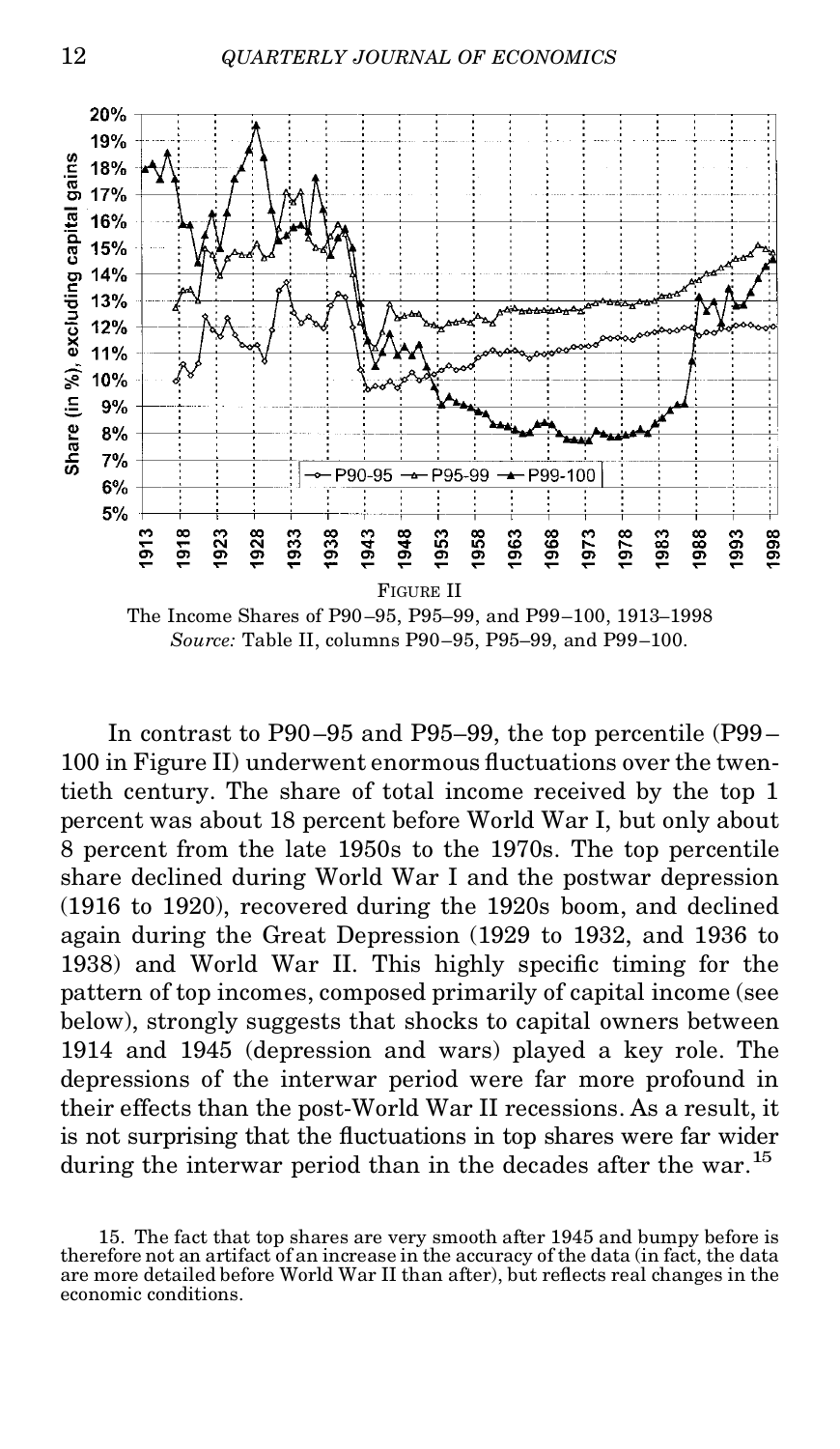Figure II shows that the fluctuation of shares for P90–95 and P95–99 is exactly opposite to the fluctuation for P99–100 over the business cycle from 1917 to 1939. As shown below, the P90–95 and P95–99 incomes are mostly composed of wage income, while the P99 –100 incomes are mostly composed of capital income. During the large downturns of the interwar period, capital income sharply fell while wages (especially for those near the top), which are generally rigid nominally, improved in relative terms. On the other hand, during the booms (1923–1929) and the recovery (1933–1936), capital income increased quickly, but as prices rose, top wages lost in relative terms.<sup>16</sup>

The negative effect of the wars on top incomes is due in part to the large tax increases enacted to finance them. During both wars, the corporate income tax (as well as the individual income tax) was drastically increased and this mechanically reduced the distributions to stockholders.<sup>17</sup> National Income Accounts show that during World War II, corporate profits surged, but dividend distributions stagnated mostly because of the increase in the corporate tax (that increased from less than 20 percent to over 50 percent) but also because retained earnings increased sharply.<sup>18</sup>

The decline in top incomes during the first part of the century is even more pronounced for higher fractiles within the top percentile, groups that could be expected to rely more heavily on capital income. As depicted in Figure III, the income share of the top  $0.01$  percent underwent huge fluctuations during the century. In 1915 the top 0.01 percent earned 400 times more than the average; in 1970 the average top 0.01 percent income was "only" 50 times the average; in 1998 they earned about 250 times the average income.

Our long-term series place the TRA86 episode in a longer term perspective. Feenberg and Poterba [1993, 2000], looking at the top 0.5 percent income shares series ending in 1992 (respectively, 1995), argued that the surge after TRA86 appeared permanent. However, completing the series up to 1998 shows that the signicant increase in the top marginal tax rate, from 31 to

<sup>16.</sup> Piketty [2001a, 2001b] shows that exactly the same phenomenon is tak-ing place in France during the same period.

<sup>17.</sup> During World War I, top income tax rates reached "modern" levels above 60 percent in less than two years. As was forcefully argued at that time by Mellon [1924],<br>it is conceivable that large incomes found temporary ways to avoid taxation at a time when the administration of the Internal Revenue Service was still in its infancy.

<sup>18.</sup> Computing top shares for incomes before corporate taxes by imputing corporate prots corresponding to dividends received is an important task left for future research (see Goldsmith et al. [1954] and Cartter [1954] for such an attempt around the World War II period).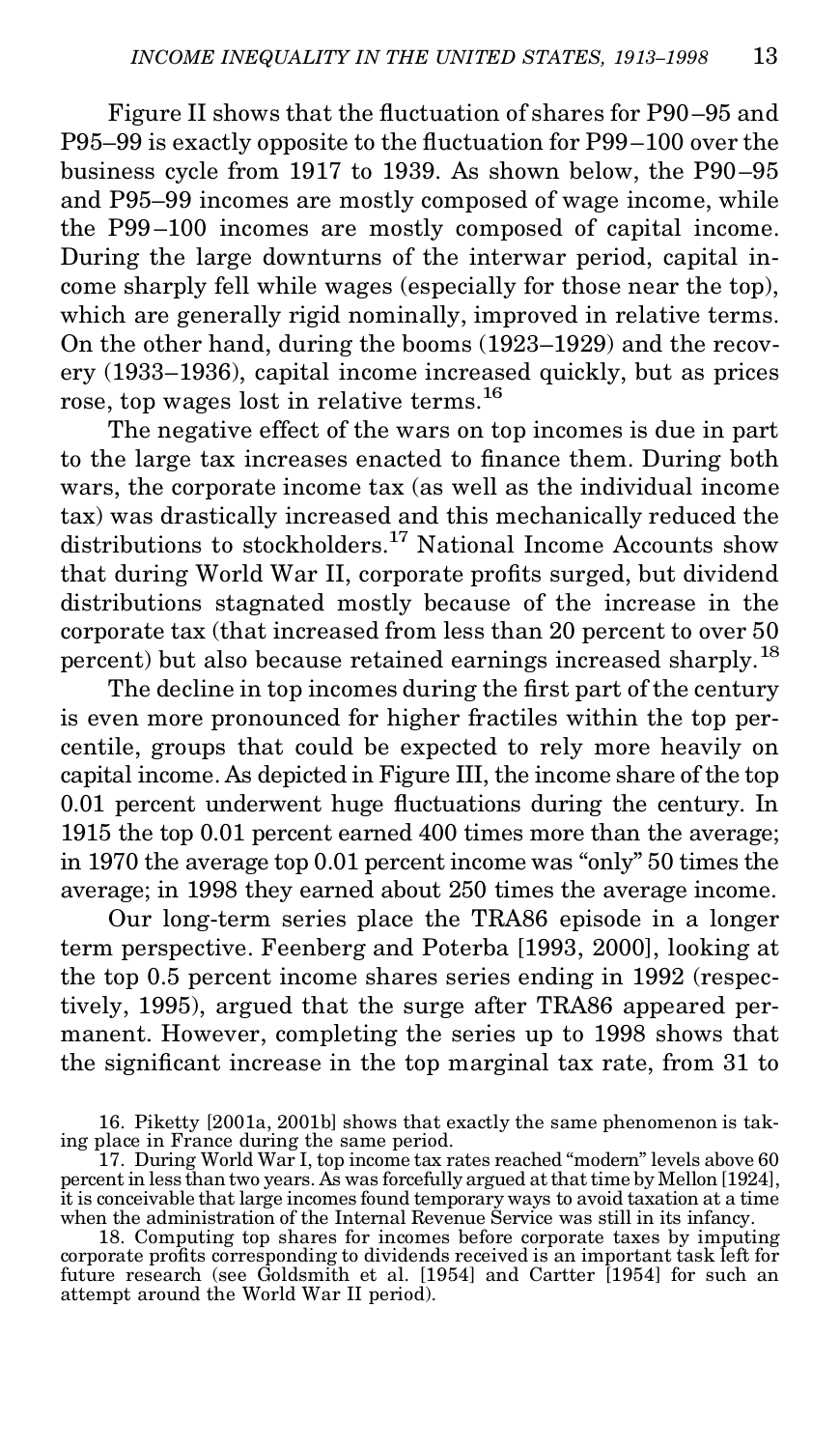

39.6 percent, enacted in 1993 on did not prevent top shares from increasing sharply.<sup>19</sup> From that perspective, looking at Figures II and III, the average increase in top shares from 1985 to 1994 is not signicantly higher than the increase from 1994 to 1998 or from 1978 to 1984. As a result, it is possible to argue that TRA86 produced no permanent surge in top income shares, but only a transitory blip. The analysis of top wage shares in Section IV will reinforce this interpretation. In any case, the pattern of top income shares cannot be explained fully by the pattern of top income tax rates.

#### *III. B. The Secular Decline of Top Capital Incomes*

To demonstrate more conclusively that shocks to capital income were responsible for the large decline of top shares in the first part of the century, we look at the composition of income within the top fractiles. Table III reports the composition of income in top groups for various years from 1916 and 1998. Figure IV displays the composition of income for each fractile in

<sup>19.</sup> Slemrod and Bakija [2000] pointed out that top incomes have surged in recent years. They note that tax payments by taxpayers with AGI above \$200,000 increased signicantly from 1995 to 1997.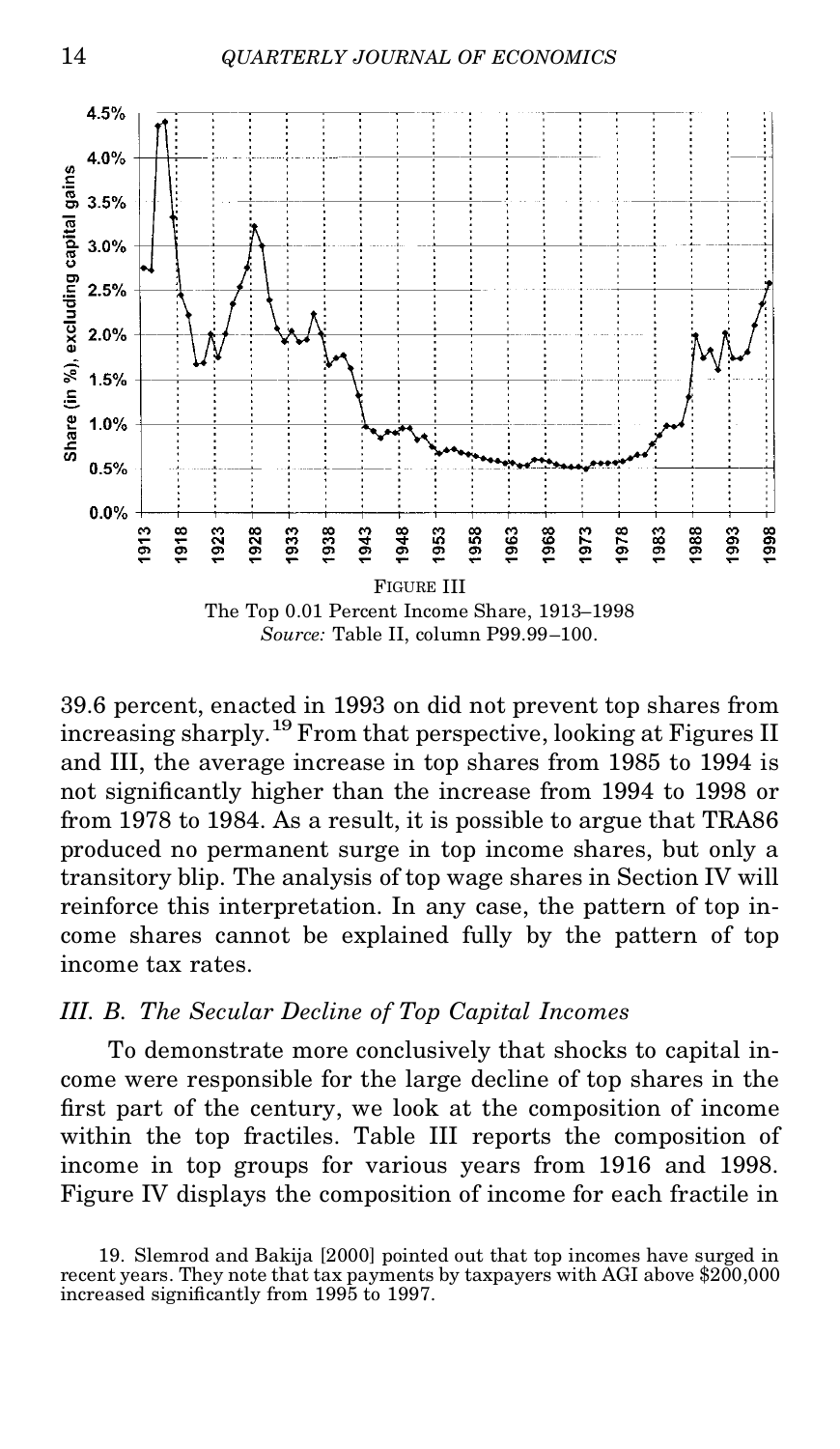|      |                 | P90-95  |                |                             |                | P95-99        |                  |                             |                  | P99-99.5 |          |                |         | P99.5-99.9    |               |               |      | P99.9-99.99       |                 |                 |      | P99.99-100      |                |            |
|------|-----------------|---------|----------------|-----------------------------|----------------|---------------|------------------|-----------------------------|------------------|----------|----------|----------------|---------|---------------|---------------|---------------|------|-------------------|-----------------|-----------------|------|-----------------|----------------|------------|
|      | Wage            | Entrep. | м<br>.<br>Е    | $\frac{\text{R}}{\text{N}}$ | Wage           | Entrep.       | К<br>що          | $\frac{\text{R}}{\text{N}}$ | Wage             | Entrep.  | М.<br>Ма | $rac{K}{M}$    | Wage    | Entrep.       | $K_{\rm inc}$ | gains<br>Κ    | Wage | Entrep            | К.<br>Е         | gains<br>K      | Wage | Entrep.         | $K$ .          | gains<br>K |
| 1916 |                 |         |                |                             |                |               |                  |                             | 35.0             | 38.4     | 26.6     |                | 26.9    | 37.4          | 35.           | 2.8           | 13.8 |                   | 54.7            | 4.2             | 5.6  | 24.3            | 70. J          | 4.0        |
| 1919 | 71.2            | 18.2    | 10.6           | 1.6                         | $\frac{52}{3}$ | 31.5          | 16.4             | 3.4                         | 37.7             | 36.4     | 25.9     | 4.7            | 33.7    | 30.2          | 36.1          | $\frac{1}{4}$ | 23.7 | $\overline{30}$ . | 46.2            | 3.3             | 10.0 | 31.8            | 58.2           | 2.0        |
| 1924 | $\overline{58}$ | 23.5    | 18.4           | 2.3                         | 48.5           | 29.2          | 22.3             | 2.7                         | 43.6             | 27.9     | 28.4     | 4.9            | 34.6    | 23.7          | 41.7          | 5.5           | 23.6 | 18.9              | 57.5            | 6.3             | 12.4 | 13.5            | 74.1           | 7.0        |
| 1929 | စ္က             | 19.8    | 20.5           | 2.5                         | 55.1           |               | 23.8             | $\frac{1}{3}$               | 42.0             | 25.1     | 32.8     | Ξ              | 33.0    | 19.7          | 47.2          | 9.8           | 19.8 | 16.6              | 63.5            | <b>L7.0</b>     | 8.8  | 20.6            | 70.6           | 22.7       |
| 1934 | 74.5            | 15.0    | 10.6           | 0.3                         | 65.9           | 16.5          | 17.6             | 0.9                         | 6.03             | 18.0     | 21.1     | $\frac{2}{1}$  | 46.2    | 19.8          | 34.0          | 0.9           | 31.2 | 15.8              | 53.1            | 2.5             | 15.6 | 9.2             | 75.1           | 1.6        |
| 1939 | 76.0            | 13.2    | 10.9           | $\frac{0}{1}$               | 71.3           | 15.8          | 12.8             | $\vec{1}$                   | 52.1             | 25.0     | 22.9     | 2.5            | 42.9    | 24.0          | 33.1          | 2.9           | 31.3 | 18.6              | $\overline{50}$ | 3.3             | 16.3 | $\overline{81}$ | 75.6           | 3.2        |
| 1944 | 87.9            | 5       | 3.0            | 0.8                         | 65.6           | 26.0          | 8.4              | 2.1                         | 37.7             | 46.6     | 15.7     | 3.0            | 32.7    | 47.8          | 19.5          | 3.3           | 25.7 | 47.9              | 26.4            | 4.4             | 12.5 | 39.6            | 47.9           | 6.8        |
| 1949 | 85.3            | 10.8    | 3.9            | $\frac{2}{1}$               | 66.3           | 24.3          | 9.4              | 2.4                         | $\frac{15.2}{2}$ | 37.5     | 17.3     | 2.9            | 39.2    | 36.7          | 24.1          | 3.3           | 32.2 | 29.1              | 38.7            | 귾               | 17.0 | 13.6            | 69.5           | $\approx$  |
| 1954 | 84.5            | 1.4     | $\frac{1}{4}$  | 0.6                         | 72.7           | 19.2          | 8.1              | 3.7                         | 46.0             | 36.8     | 17.2     | 51             | 40.7    | 36.5          | 22.8          | 57            | 33.5 | 26.6              | 39.9            | 12.4            | 18.2 | 1.5             | 70.3           | 17.2       |
| 1959 | 89.5            | 7.4     | $\overline{3}$ | $\ddot{0}$                  | 69.4           | 20.6          | 10.0             | 5.3                         | 48.2             | 38.2     | 13.6     | 4.8            | 40.9    | 34.6          | 24.5          | 10.0          | 33.1 | 24.0              | 42.9            | 19.7            | 17.8 | 8.6             | 73.5           | 23.6       |
| 1964 | 86.             | 8.6     | 52             | 2.7                         | 71.6           | $\frac{1}{9}$ | 9.3              | 4.9                         | 52.6             | 31.4     | 16.1     | 12.1           | 42.4    | 31.8          | 25.8          | 12.0          | 34.2 | 23.0              | 42.8            | 19.9            | 12.6 | 3.2             | 84.2           | 32.6       |
| 1969 | 88.6            | 6.8     | 4.6            | $\overline{21}$             | 75.3           | 16.1          | 8.6              | 4.9                         | 51.3             | 33.7     | 15.0     | 9.7            | 44.3    | 34.3          | 21.4          | 16.2          | 36.3 | 25.8              | 37.9            | 27.8            | 18.4 | 8.3             | 73.3           | 39.9       |
| 1974 | 86.9            | 6.6     | 6.5            | 그                           | 74.3           | 15.5          | 10.3             | 2.6                         | 56.7             | 27.3     | 16.0     | 51             | 51.2    | 27.4          | 21.4          | $\frac{0}{7}$ | 40.8 | 24.0              | 35.2            | 10.2            | 22.9 | 18.3            | 58.8           | 14.2       |
| 1979 | 89.1            | 5.2     | 5.7            | 2.3                         | 78.4           |               | $\overline{101}$ | 4.5                         | $^{64.4}$        | 19.6     | 16.0     | 8.4            | 62.5    | 16.7          | 20.9          | $^{12.0}$     | 52.3 | 14.4              | 33.3            | 20.3            | 31.3 | 13.7            | 55.0           | 34.7       |
| 1984 | 89.9            | 3.2     | 6.8            | 3.0                         | 81.8           |               | 11.9             | 5.9                         |                  | 9.6      | 18.5     | $\frac{6}{11}$ | 71.2    | 8.4           | 20.4          | 18.7          |      | 4.4               | 31.5            | 29.9            | 32.6 | 28.2            | 39.2           | 33.3       |
| 1989 | 88.6            | 4.9     | 6.5            | 2.3                         | 79.3           | 10.3          | 10.3             | 4.0                         | 67.4             | 18.2     | 14.4     | 8.3            | 62.0    | $\frac{1}{9}$ | 18.8          | 10.8          |      | 25.1              | 24.8            | 15.0            | 30.8 | 35.3            | 33.9           | 20.7       |
| 1994 | 511             | 5.0     | 3.9            | $\frac{0}{1}$               | 82.9           | 10.8          | 6.3              | 3.0                         |                  | 20.0     | 8.8      | 5.4            | 64.3    | $23$ .        | 12.6          | 8.3           | 50.7 | 31.9              | 17.4            | $\frac{5}{11}$  | 32.7 | 43.6            | 23.7           | 13.5       |
| 1998 | G<br>စ္တ        | 53      | 릉              | $\frac{0}{1}$               | 79.8           | 12.3          | 7.9              | 6.3                         | 69.0             | 20.0     | 11.0     | 12.3           | r.<br>ଞ | 23.9          | 13.3          | 15.5          | 57.8 | 26.               | $\overline{16}$ | $\overline{23}$ | 44.8 | 33.3            | $\circ$<br>22. | 20.9       |

 $1016-1000$ **Tarcoard** TABLE III<br>SIZE OF TO<br>**BLESTING** j INGOMETY COM

(wages and salaries), entrepreneurial income (self-employment income, partnersin pucome, and small pusiness income), and capital income (dividends, interest, and rents) in total ming to 100 percent) give the percentage of wage income<br>and capital income (dividends, interest, and rents) in total (wages and salaries), entrepreneurial income (self-employment income, partnership income, and small business income), and capital income (dividends, interest, and rents) in total<br>income fourth ing capital gains the percent Fractiles are defined by size of total income (excluding capital gains). For each fractile, the first three columns (sum<br>tes and salaries), entrepreneurial income (self-employment income, partnership income, and small busi income (excluding capital gains).

The fourth column displays the percentage of income (defined including capital gains) obtained by each of these fractiles (defined again by total income excluding capital gains) income (excluding capital gains).<br>The fourth column displays the percentage of income (defined including capital gains) obtained by each of these fractiles (defined again by total income excluding capital gains)<br>from sourc from capital gains. Details on methodology are presented in Appendix A of Piketty and Saez [2001]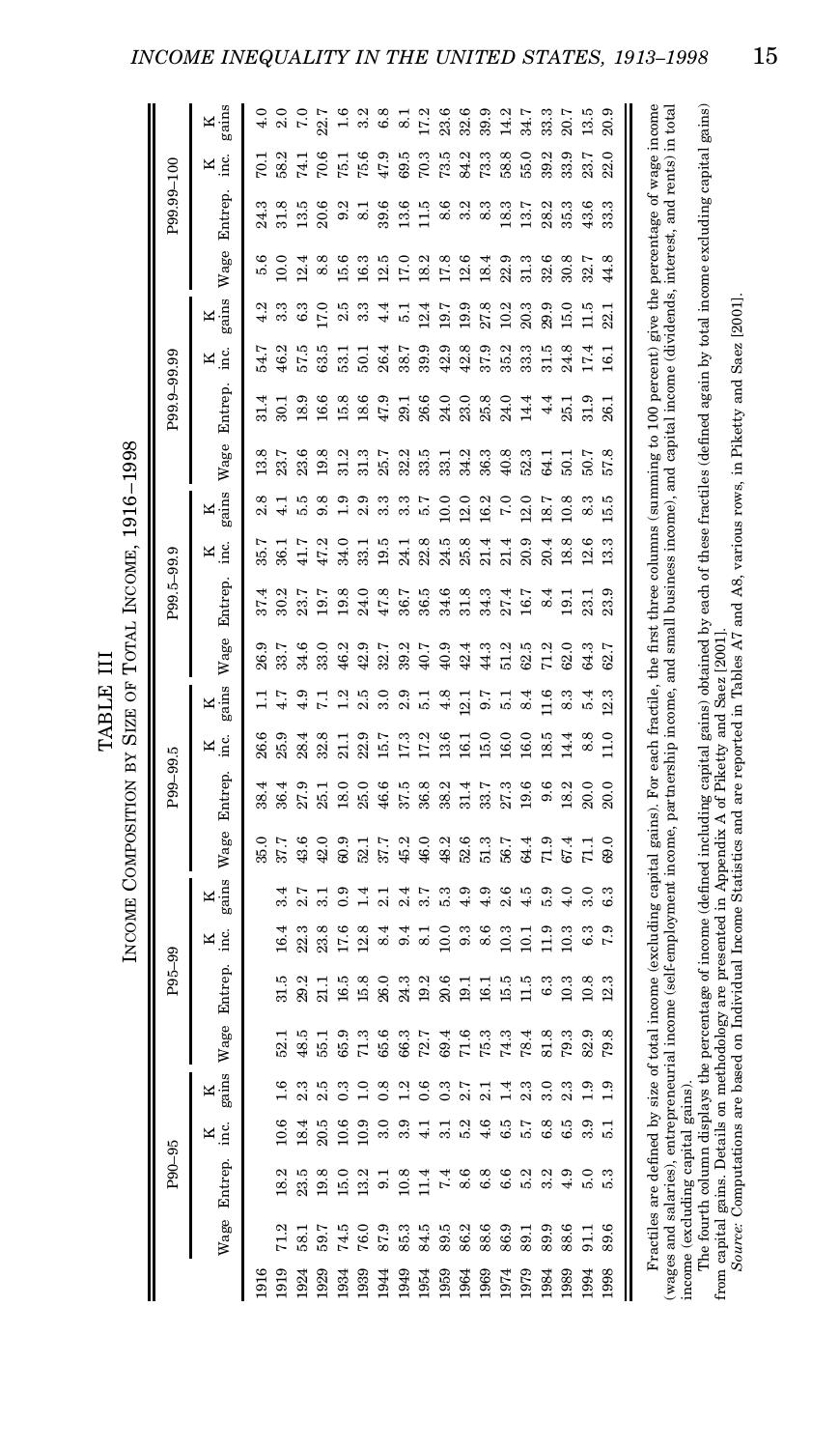#### 16 *QUARTERLY JOURNAL OF ECONOMICS*



Panel A: 1929

Panel B: 1998



FIGURE IV

Income Composition of Top Groups within the Top Decile in 1929 and 1998 Capital income does not include capital gains. *Source:* Table III, rows 1929 and 1998.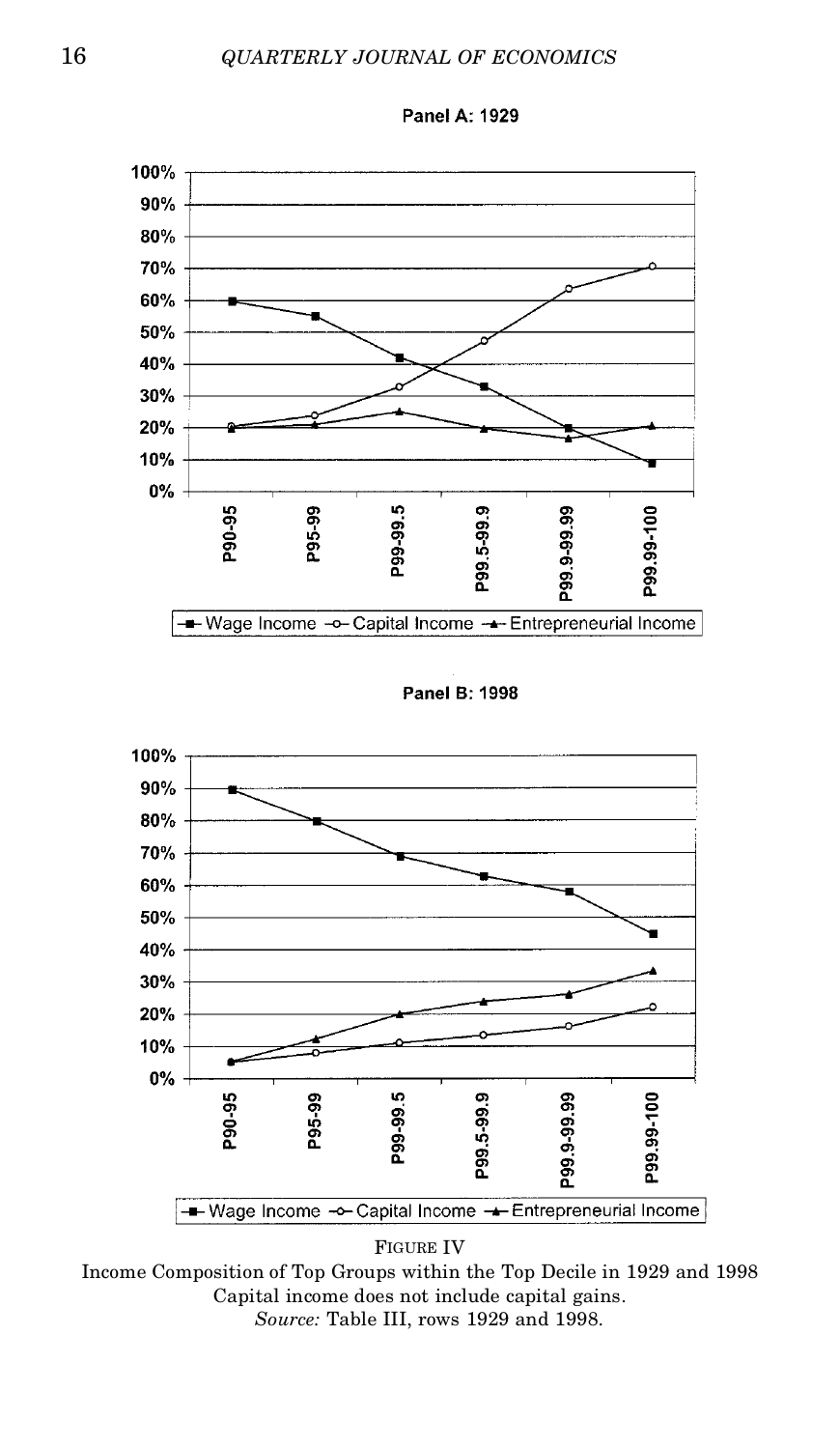1929 (Panel A) and 1998 (Panel B). As expected, Panel A shows that the share of wage income is a declining function of income and that the share of capital income (dividends, interest, rents, and royalties) is an increasing function of income. The share of entrepreneurial income (self-employment, small businesses, and partnerships) is fairly flat. Thus, individuals in fractiles P90-95 and P95–99 rely mostly on labor income (capital income is less than 25 percent for these groups), while individuals in the top percentile derive most of their income in the form of capital income. Complete series in Piketty and Saez [2001] show that the sharply increasing pattern of capital income is entirely due to dividends. This evidence confirms that the very large decrease of top incomes observed during the 1914 to 1945 period was to a large extent a capital income phenomenon.

One might also be tempted to interpret the large upturn in top income shares observed since the 1970s as a revival of very high capital incomes, but this is not the case. As shown in Panel B, the income composition pattern has changed drastically between 1929 and 1998. In 1998 the share of wage income has increased significantly for all top groups. Even at the very top, wage income and entrepreneurial income form the vast majority of income. The share of capital income remains small (less than 25 percent) even for the highest incomes. Therefore, the composition of high incomes at the end of the century is very different from those earlier in the century. Before World War II, the richest Americans were overwhelmingly rentiers deriving most of their income from wealth holdings (mainly in the form of dividends). Occupation data by income bracket were published by the IRS in 1916. These data show that, at the very top, the vast majority of taxpayers reported themselves as "Capitalists: Investors and Speculators," while a small fraction reported themselves as salaried workers (see Piketty and Saez [2001], Table 3 for details). In contrast, in 1998 more than half of the very top taxpayers derive the major part of their income in the form of wages and salaries. Thus, today, the "working rich" celebrated by Forbes magazine have overtaken the "coupon-clipping rentiers."

The dramatic evolution of the composition of top incomes appears robust and independent from the erratic evolution of capital gains excluded in Figures I to IV. The last two columns of Table II display the top 1 percent share including realized capital gains. In column (10), in order to get around the lumpiness of realizations, individuals are ranked by income *excluding* capital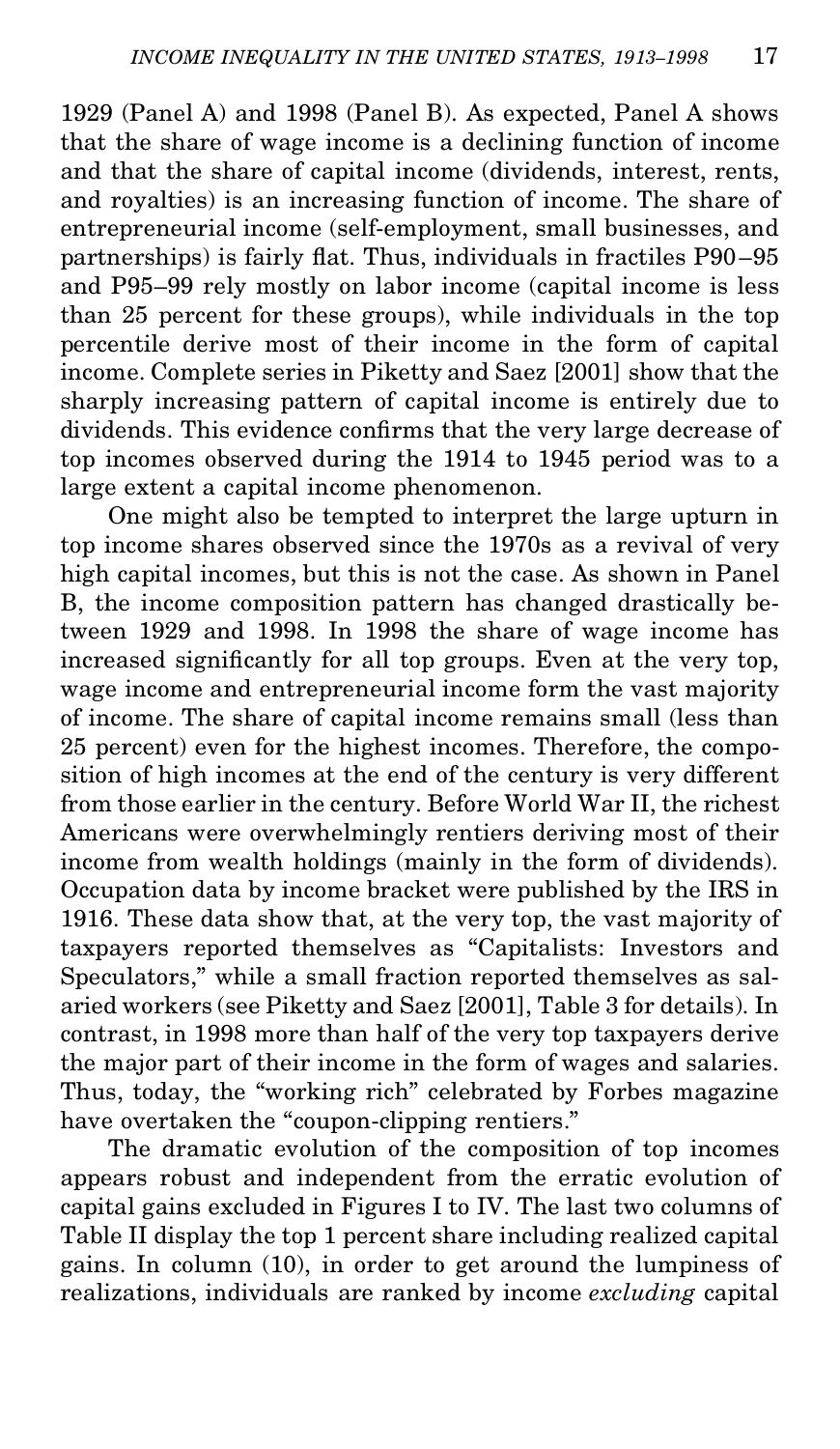

The Capital Income Share in the Top 0.5 Percent, 1916–1998 Series display the share of capital income (excluding capital gains) and dividends in total income (excluding capital gains) for the top 0.5 percent income quantile.

*Source:* Authors' computations are based on income tax returns statistics (series reported in Piketty and Saez [2001], Table A7, column P99.5–100).

gains, but capital gains are added back into income to compute shares. In column (11) individuals are ranked by income including capital gains, and capital gains are added back into income to compute shares. These additional series show that including capital gains does not modify our main conclusion that very top income shares dropped enormously during the 1914 –1945 period before increasing steadily in the last three decades.<sup>20</sup>

The decline of the capital income share is a very long-term phenomenon and is not limited to a few years and a few thousand tax units. Figure V shows a gradual secular decline of the share of capital income (again excluding capital gains realizations) and dividends in the top 0.5 percent fractile from the 1920s to the 1990s: capital income was about 55 percent of total income in the 1920s, 35 percent in the 1950s–1960s, and 15 percent in the

<sup>20.</sup> It is interesting, however, to note that during the 1960s, when dividends were strongly tax disadvantaged relative to capital gains, capital gains do seem to represent a larger share in top incomes than during other periods such as the 1920s or late 1990s that also witnessed large increases in stock prices.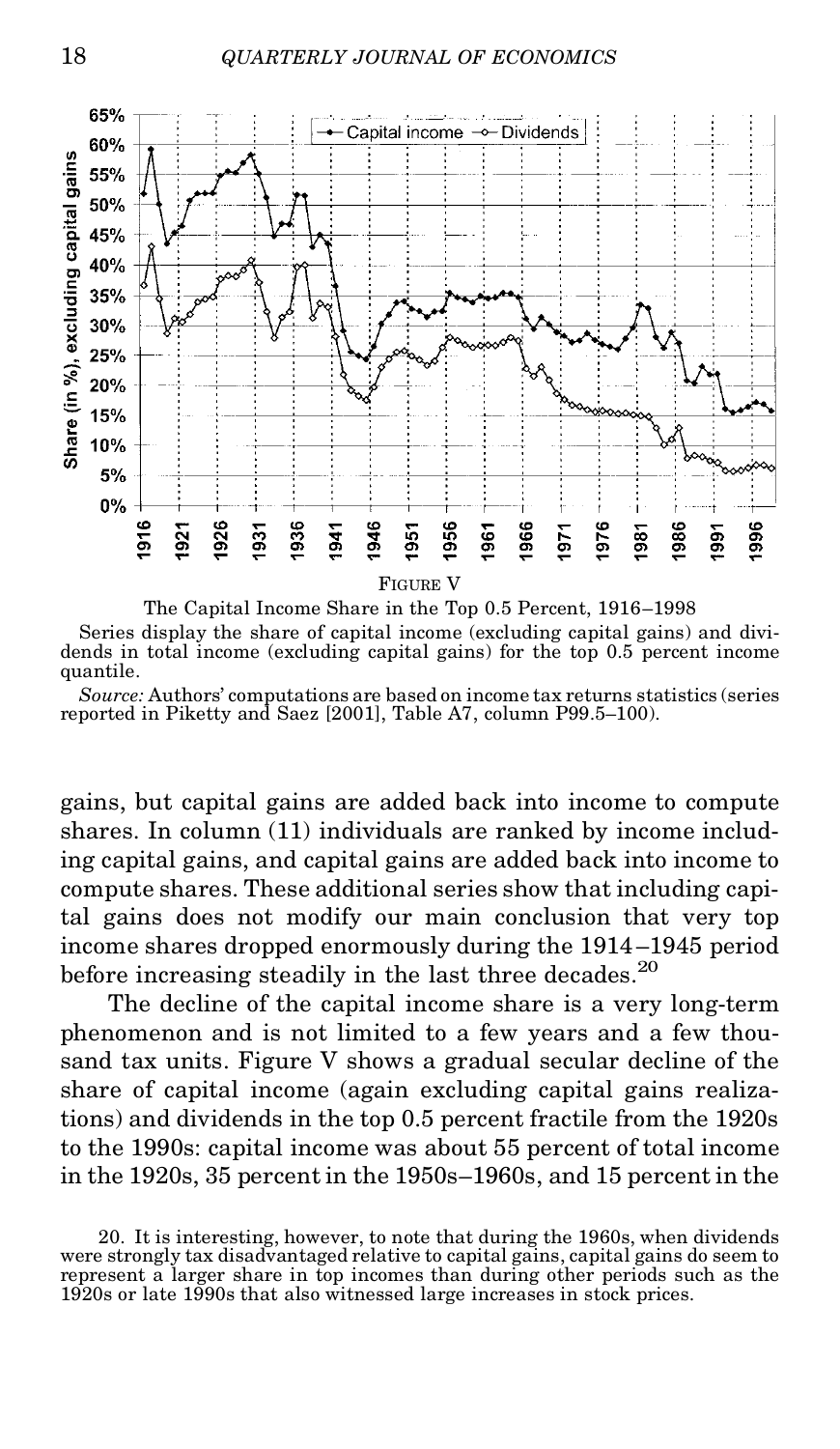1990s. Sharp declines occurred during World War I, the Great Depression, and World War II. Capital income recovered only partially from these shocks in the late 1940s and started a steady decline in the mid-1960s. This secular decline is entirely due to dividends: the share of interest, rent, and royalties has been roughly flat while the dividend share has dropped from about 40 percent in the 1920s, to about 25 percent in the 1950s and 1960s, to less than 10 percent in the  $1990s.<sup>21</sup>$ 

Most importantly, the secular decline of top capital incomes is due to a decreased concentration of capital income rather than a decline in the share of capital income in the economy as a whole. As displayed in Figure VI, the National Income Accounts series show that the aggregate capital income share has not declined over the century. As is well-known, factor shares in the corporate sector have been fairly flat in the long run with the labor share around 70–75 percent, and the capital share around 25–30 percent (Panel A). The share of capital income in aggregate personal income is about 20 percent both in the 1920s and in the 1990s (Panel B). Similarly, the share of dividends was around 5 percent in the late 1990s and only slightly higher (about 6–7 percent) before the Great Depression. This secular decline is very small compared with the enormous fall of top capital incomes. $^{22}$  Contrary to a widely held view, dividends as a whole are still alive and well.<sup>23</sup>

It should be noted, however, that the ratio of total dividends reported on individual tax returns to personal dividends in National Accounts has declined continuously over the period 1927 to 1995, starting from a level close to 90 percent in 1927, declining slowly to 60 percent in 1988, and dropping precipitously to less than 40 percent in 1995. This decline is due mostly to the growth of funded pension plans and retirement saving accounts through which individuals receive dividends that are never reported as dividends on income tax returns. For the highest income earners,

21. Tax statistics by size of dividends analyzed in Piketty and Saez [2001] confirm a drastic decline of top dividend incomes over the century. In 1998 dollars, top 0.1 percent dividends earners reported on average about \$500,000 of dividends in 1927 but less than \$240,000 in 1995.

22. The share of dividends in personal income starts declining in 1940 be cause the corporate income tax increases sharply and permanently, mechanically reducing profits that can be distributed to stockholders.

23. As documented by Fama and French [2000], a growing fraction of firms never pay dividends (especially in the new technology industries, where firms often make no profit at all), but the point is that total dividend paym to grow at the same rate as aggregate corporate profits.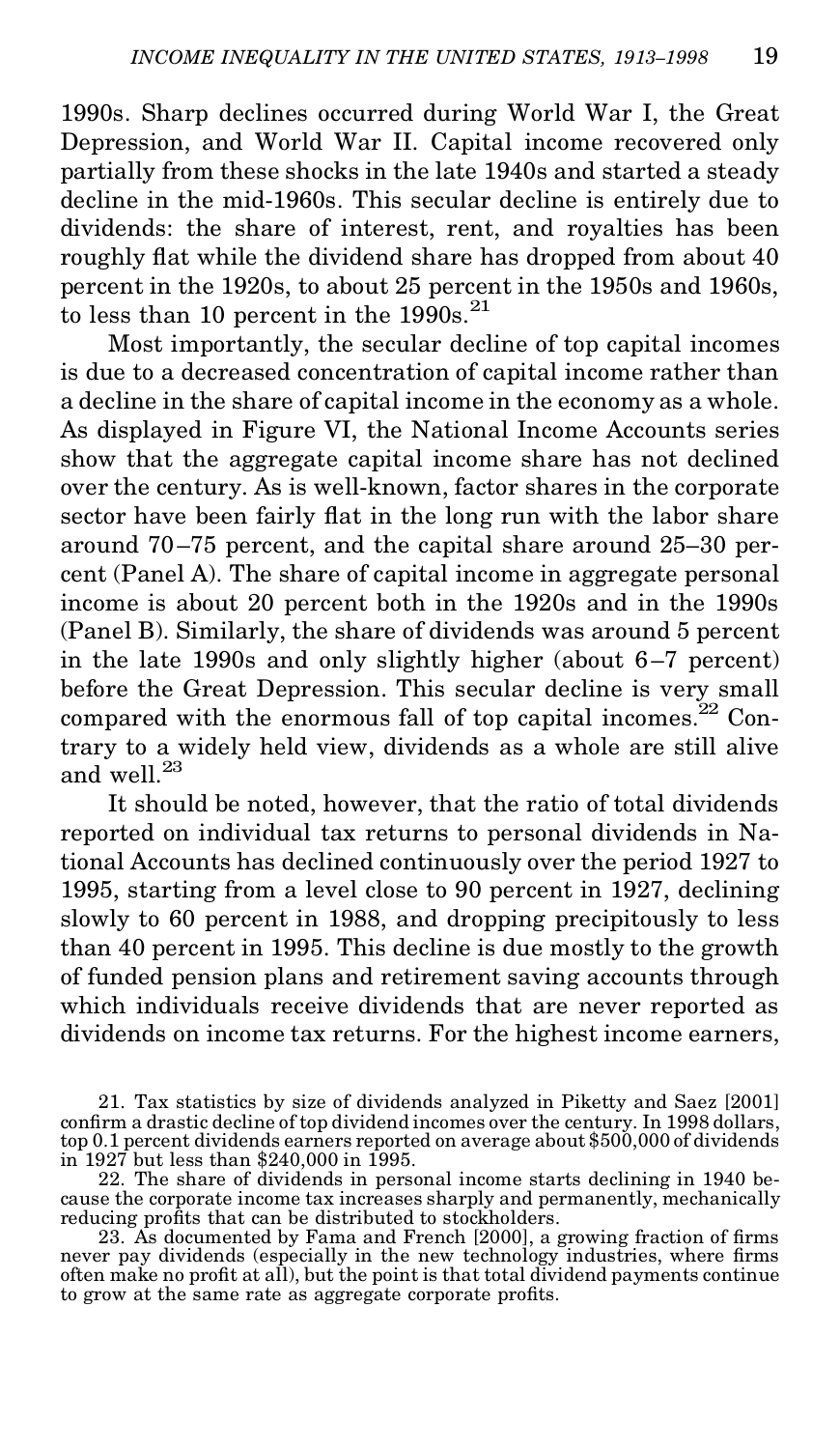#### A. Factor shares in the corporate sector







Capital Income in the Corporate and Personal Sector, 1929–1998 *Source:* Authors' computations are based on National Income and Product Accounts. Panel A from NIPA Table 1.16; consumption of fixed capital and net interest have been included in the capital share.

Panel B from NIPA Table 2.1; capital income includes dividends, interest, and rents.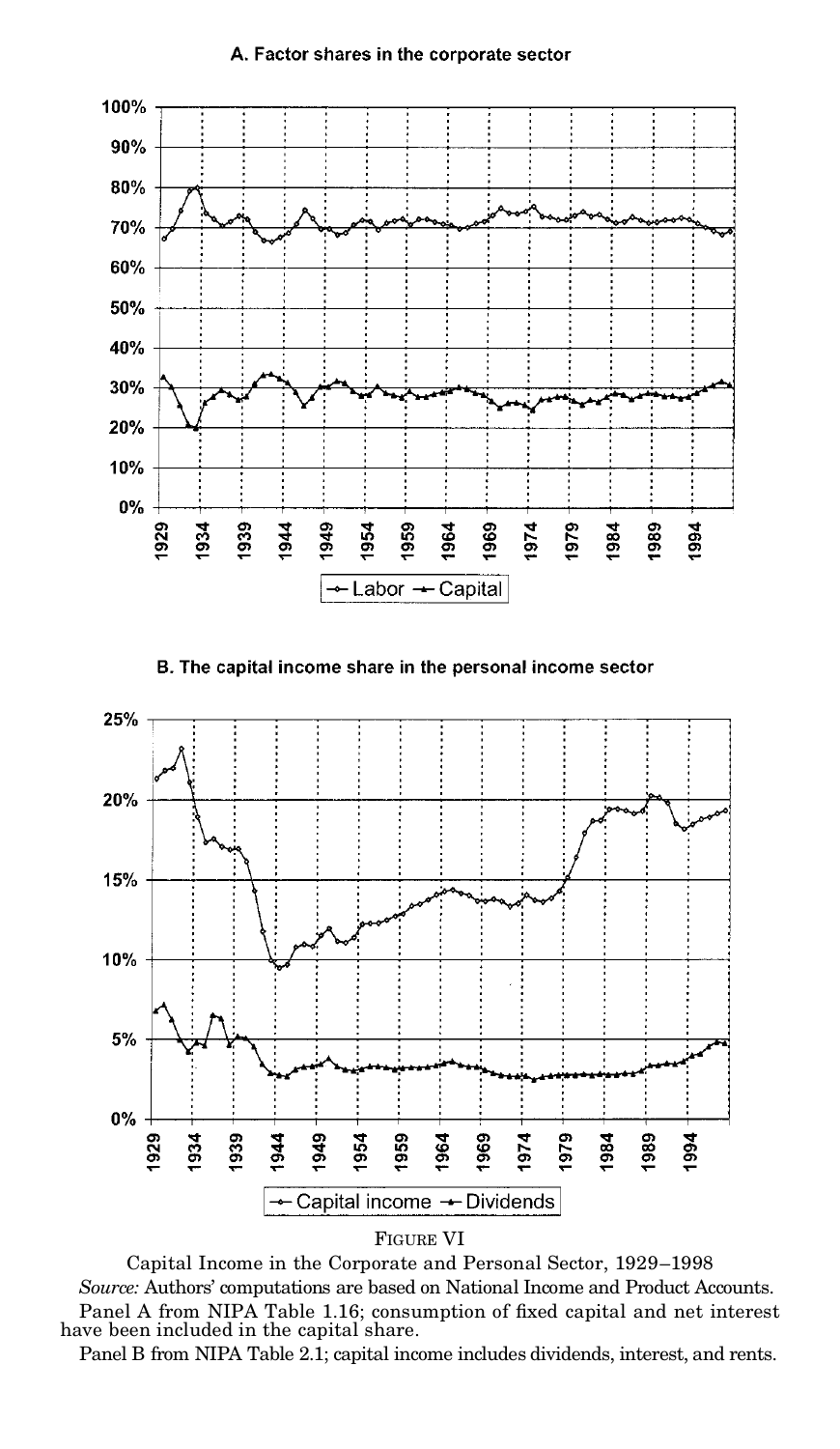this additional source of dividends is likely to be very small relative to dividends directly reported on tax returns.

Estate tax returns statistics (available since the beginning of the estate tax in 1916) are an alternative important source of data to analyze the evolution of large fortunes.<sup>24</sup> Lampman [1962] used these data to construct top 1 percent wealth shares for a few years between 1922 and 1956 using the estate multiplier method. We have constructed quasi-annual series of average levels (in 1998 dollars) of gross estates for various fractiles of decedents aged 25 and above (ranked by size of gross estate). Panel A in Figure VII displays the average level of gross estates for the top 0.01 percent of decedents from 1916 to 1997 (these are the largest 225 estates in 1997). Strikingly, the real value of the top estates in 1916 is about the same as in 1997, namely around \$80 million, even though the GDP per capita grew by a factor of 3.5 during this period. Therefore, the biggest fortunes have in fact substantially declined in relative terms.<sup>25</sup> To emphasize this point, Panel B displays the evolution of average estates in lower fractiles. The average estate in P98 –99 has grown by a factor 3 between 1916 and 1997, and the average estate in P99–99.5 has been multiplied by about 2.5. This evidence is consistent with our previous results on the decline in top capital incomes over the century. Popular accounts suggest that estate tax evasion is very important [Cooper 1979], but academics disagree about the extent of tax evasion [Poterba 2000]. Furthermore, our results would be invalidated only if the level of tax evasion had increased over time much more for the largest estates (top 0.01 percent) than for large estates.

#### *III. C. Proposed Interpretation: The Role of Progressive Taxation*

How can we explain the steep secular decline in capital income concentration? It is easy to understand how the macroeconomic shocks of the Great Depression and the fiscal shocks of World War I and World War II have had a negative impact on capital concentration. The difficult question to answer is why large fortunes did not recover from these shocks. The most nat-

<sup>24.</sup> In particular, capital gains not realized before death are never reported on income tax returns, but are included in the value of assessed estates.<br>25. It is important to keep in mind that estate data reflect the wealth

distribution of decedents and thus probably introduce a long lag relative to the current wealth distribution.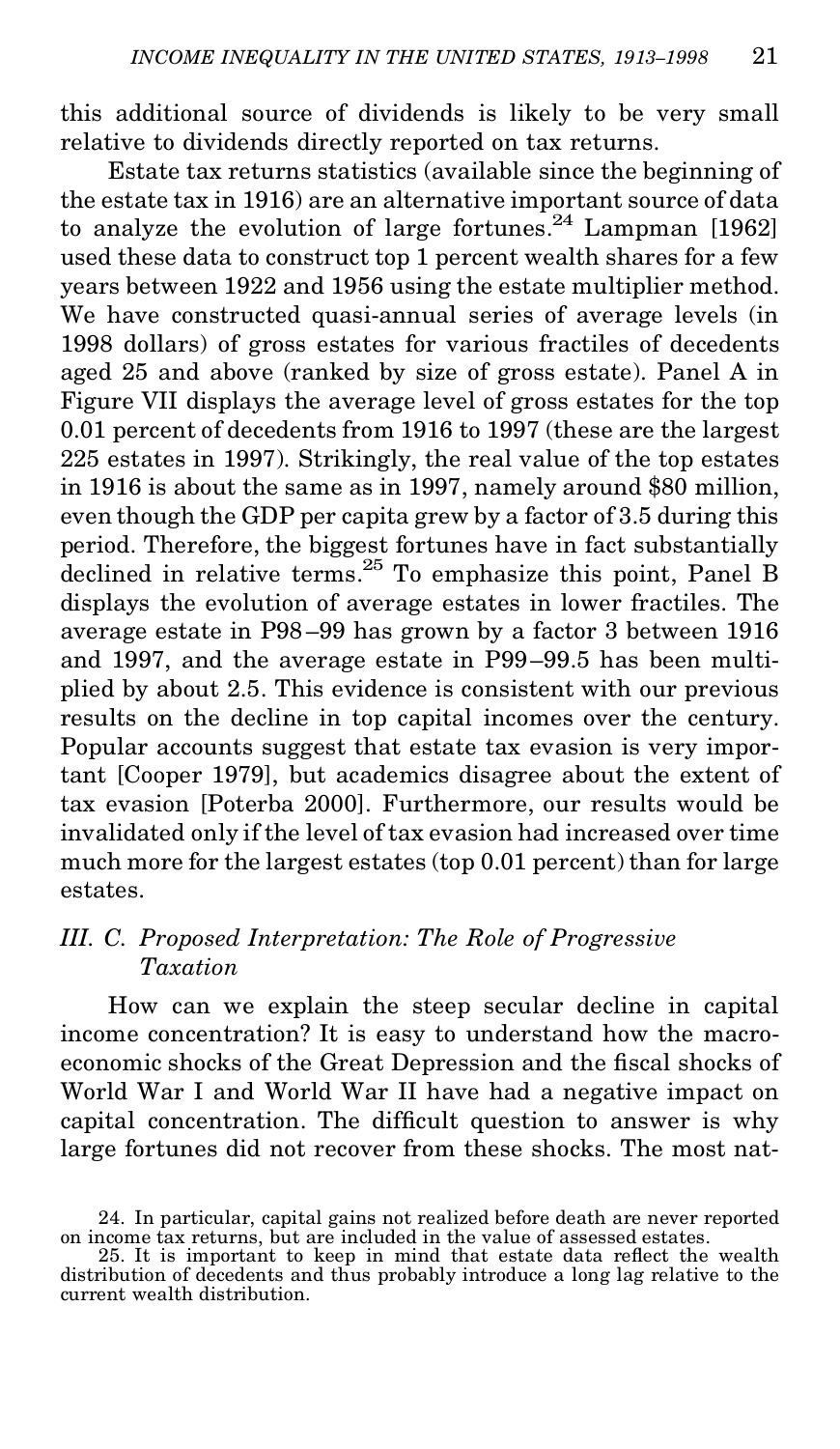A. Average estate of top 0.01% decedents



*Source:* Authors' computations are based on estate tax returns statistics

[Piketty and Saez 2001, Appendix C, Table C3].

Series report real value of gross estates before deductions (in 1998 dollars) for fractiles P99.99–100 (Panel A) and P98–99, P99–99.5 (Panel B) of decedents aged 25 and above.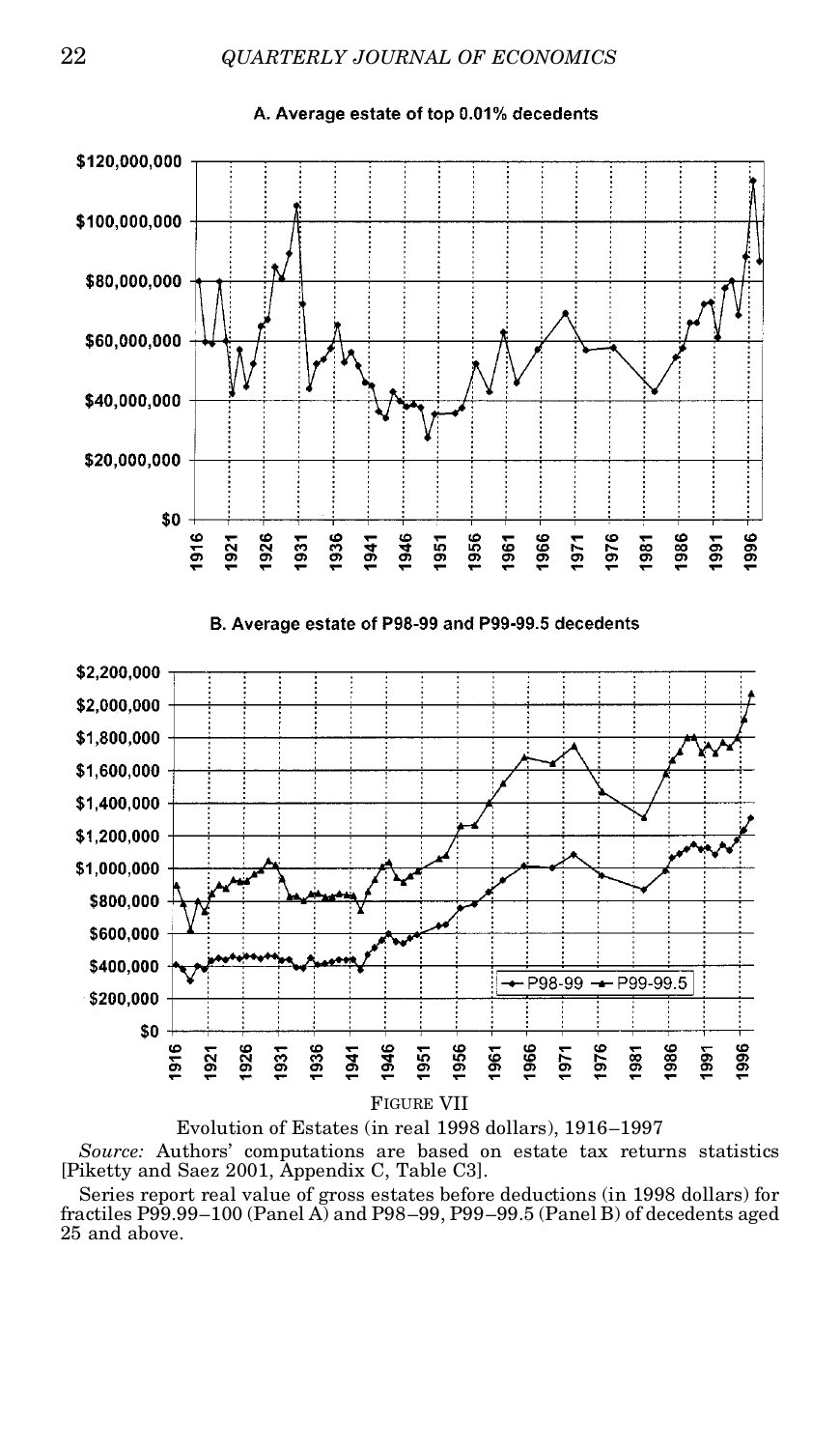ural and realistic candidate for an explanation seems to be the creation and the development of the progressive income tax (and of the progressive estate tax and corporate income tax). The very large fortunes that generated the top 0.01 percent incomes observed at the beginning of the century were accumulated during the nineteenth century, at a time where progressive taxes hardly existed and capitalists could dispose of almost all their income to consume and to accumulate. $26$  The fiscal situation faced by capitalists in the twentieth century to recover from the shocks incurred during the 1914 to 1945 period has been substantially different. Top tax rates were very high from the end of World War I to the early 1920s, and then continuously from 1932 to the mid-1980s. Moreover, the United States has imposed a sharply progressive estate tax since 1916, and a substantial corporate income tax ever since World War II.<sup>27</sup> These very high marginal rates applied to only a very small fraction of taxpayers, but created a substantial burden on the very top income groups (such as the top 0.1 percent and 0.01 percent) composed primarily of capital income. In contrast to progressive labor income taxation, which simply produces a level effect on earnings through labor supply responses, progressive taxation of capital income has cumulative or dynamic effects because it reduces the net return on wealth which generates tomorrow's wealth.

It is difficult to prove in a rigorous way that the dynamic effects of progressive taxation on capital accumulation and pretax income inequality have the right quantitative magnitude and account for the observed facts. One would need to know more about the savings rates of capitalists—how their accumulation strategies have changed since 1945. The orders of magnitude do not seem unrealistic, especially if one assumes that the owners of large fortunes, whose pretax incomes were already severely hit by the prewar shocks, were not willing to reduce their consumption to very low levels. Piketty [2001a, 2001b] provides simple numerical simulations showing that for a fixed saving rate, introducing substantial capital income taxation has a tremendous effect on the time needed to reconstitute large wealth holdings after negative shocks. Moreover, reduced savings in response to a reduction in the after-tax rate of return on wealth would accelerate the

<sup>26.</sup> During the nineteenth century, the only progressive tax was the property tax, but its level was low (see Brownlee [2000] for a detailed description).

<sup>27.</sup> From 1909 (first year the corporate tax was imposed) to the beginning of World War II, the corporate tax rate was low, except during World War I.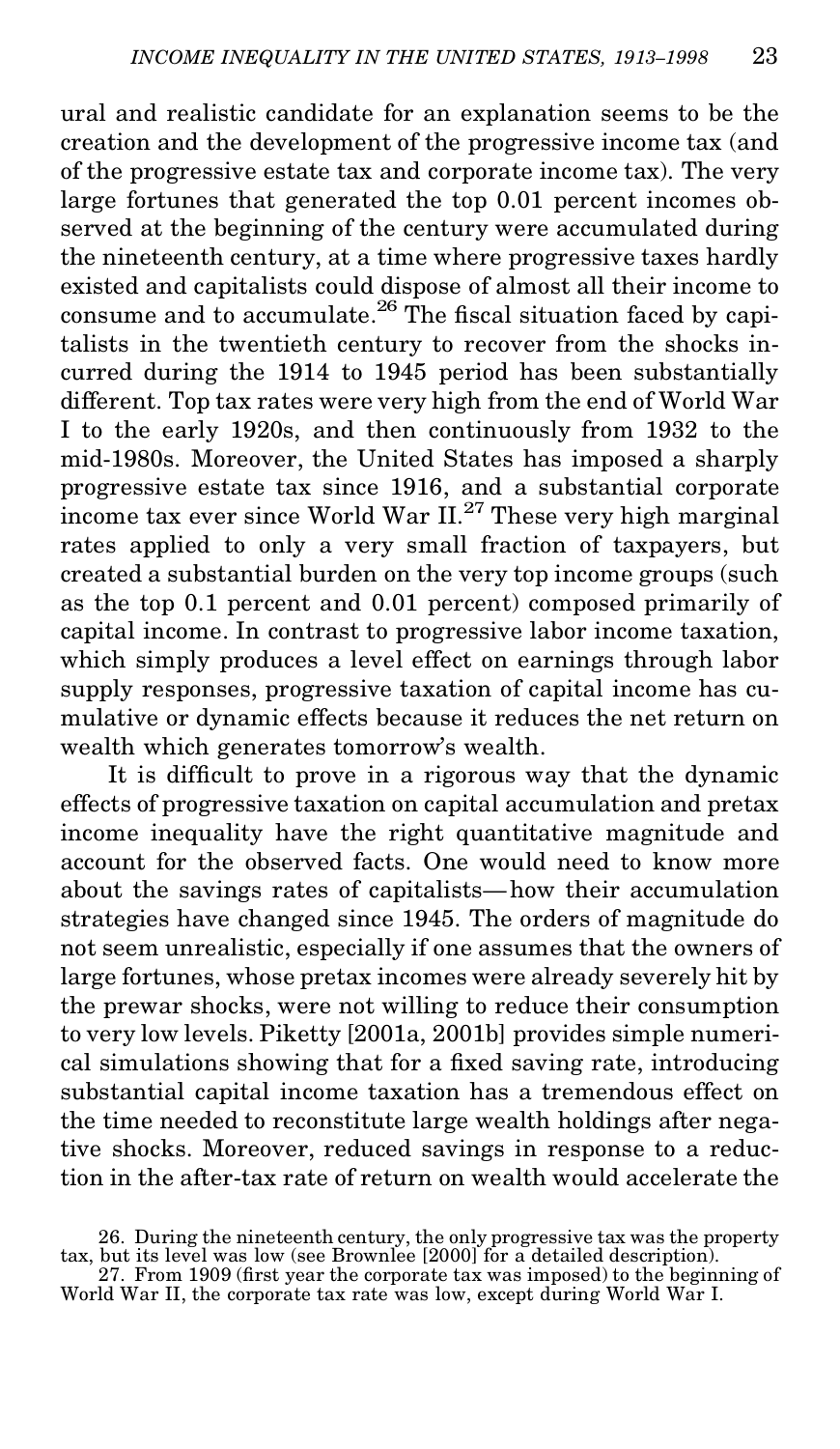decrease in wealth inequality. Piketty [2001b] shows that in the classic dynastic model with infinite horizon, any positive capital income tax rate above a given high threshold of wealth will eventually eliminate all large wealth holdings without, however, affecting the total capital stock in the economy.

We are not the first to propose progressive taxation as an explanation for the decrease in top shares of income and wealth. Lampman [1962] did as well, and Kuznets [1955] explicitly mentioned this mechanism aswell as the shocks incurred by capital owners during the 1913 to 1948 period, before presenting his inverted U-shaped curve theory based on technological change. Explanations pointing out that periods of technological revolutions such as the last part of the nineteenth century (industrial revolutions) or the end of the twentieth century (computer revolution) are more favorable to the making of fortunes than other periods might also be relevant.<sup>28</sup> Our results suggest that the decline in income tax progressivity since the 1980s and the projected repeal of the estate tax might again produce in a few decades levels of wealth concentration similar to those at the beginning of the century.

#### IV. TOP WAGE SHARES

Table IV displays top wage shares from 1927 to 1998 constructed using IRS tabulations by size of wages. There are three caveats to note about these long-term wage inequality series. First, self-employment income is not included in wages, and therefore our series focus only on wage income inequality. As self-employment income has been a decreasing share of labor income over the century, it is conceivable that the pool of wage and salary earners has substantially evolved over time, and that total labor income inequality series would differ from our wage inequality series. Second and related, large changes in the wage force due to the business cycle and wars might affect our series through compositional effects because we define the top fractiles relative to the total number of tax units with *positive* wage income. As can be seen in column (1) of Table II, the number of tax units with wages declined during the Great Depression due to

<sup>28.</sup> De Long [1998] also points out the potential role of antitrust law. According to De Long, antitrust law was enforced more loosely before 1929 and since 1980 than between 1929 and 1980.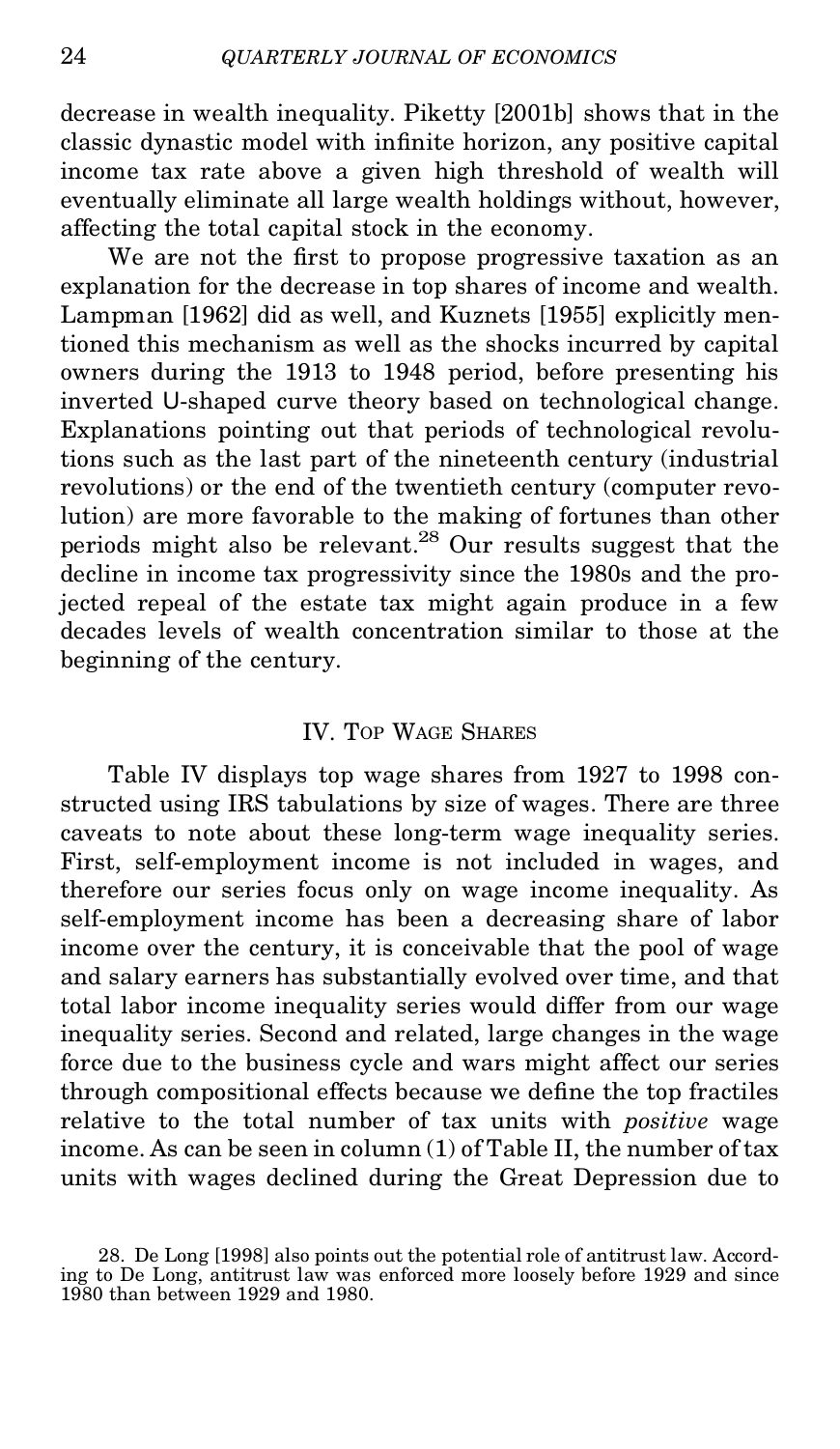high levels of unemployment, increased sharply during World War II because of the increase in military personnel, and decreased just after the war. We show in Piketty and Saez [2001, Appendix B3] that these entry effects do not affect top shares when the average wage of the new entrants is equal to about 50 percent of the average wage. This condition is approximately satisfied for military personnel in World War II, and thus top wage shares including or excluding military personnel during World War II are almost identical. Third, our wage income series are based on the tax unit and not the individual. As a result, an increase in the correlation of earnings across spouses, as documented in Karoly [1993], with no change in individual wage inequality, would generate an increase in tax unit wage inequality.<sup>29</sup>

Figure VIII displays the wage share of the top decile, and Figure IX displays the wage shares of the P90–95, P95–99, and P99–100 groups from 1927 to 1998. As for overall income, the pattern of top decile wage share over the century is also U shaped. There are, however, important differences that we describe below. It is useful to divide the period from 1927 to 1998 into three subperiods: the pre-World War II period (1927 to 1940), the war and postwar period (1941 to 1969), and the last three decades (1970 to 1998). We analyze each of these periods in turn.

#### *IV. A. Wage Inequality Stability before World War II*

Top wage shares show a striking stability from 1927 to 1940. This is especially true for the top percentile. In contrast to capital income, the Great Depression did not produce a reduction in top wage shares. On the contrary, the high middle class fractiles benefited in relative terms from the Great Depression. Even though the IRS has not published tables on wage income over the period 1913 to 1926, we can use an indirect source of evidence to document trends in top wage shares. Corporation tax returns require each corporation to report separately the sum of salaries paid to its officers. This statistic, compensation of officers, is reported quasi-annually by the IRS starting in 1917. We report in Figure  $X$  the total compensation of officers reported on corporate tax returns divided by the total wage bill in the economy from

<sup>29.</sup> This point can be analyzed using the Current Population Surveys available since 1962 which allow the estimation of wage inequality series both at the individual and tax unit level.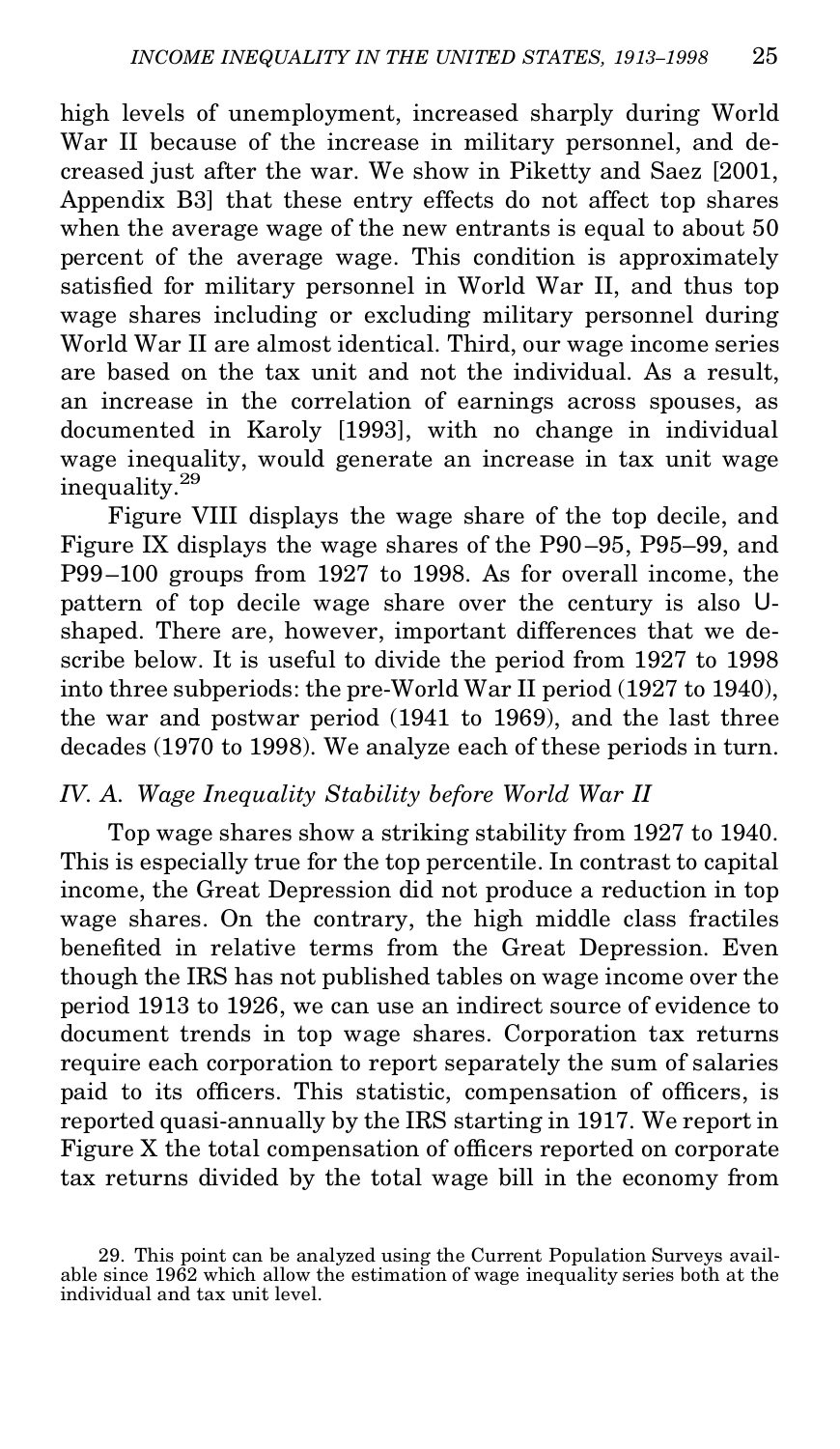TABLE IV TOP WAGE INCOME SHARES, 1927–1998

|      | # tax units                                                                           | Average<br>wage |       |          |       | Top wage income shares |      |      |
|------|---------------------------------------------------------------------------------------|-----------------|-------|----------|-------|------------------------|------|------|
|      | with wages<br>(thousands) (1998 \$) P90-100 P90-95 P95-99 P99-100 P99.5-100 P99.9-100 | income          |       |          |       |                        |      |      |
|      | (1)                                                                                   | (2)             | (3)   | (4)      | (5)   | (6)                    | (7)  | (8)  |
| 1927 | 33,953                                                                                | 12,225          | 27.89 | 9.04     | 10.20 | 8.65                   | 6.08 | 2.53 |
| 1928 | 34,197                                                                                | 12,506          | 29.11 | 9.33     | 10.91 | 8.87                   | 6.20 | 2.59 |
| 1929 | 35,425                                                                                | 12,769          | 29.24 | 9.49     | 11.09 | 8.67                   | 6.08 | 2.56 |
| 1930 | 33,266                                                                                | 12,705          | 28.63 | 9.40     | 10.69 | 8.54                   | 5.99 | 2.56 |
| 1931 | 30,386                                                                                | 12,838          | 29.34 | 9.65     | 11.22 | 8.47                   | 5.81 | 2.45 |
| 1932 | 27,117                                                                                | 12,395          | 30.28 | 10.61    | 11.39 | 8.29                   | 5.66 | 2.37 |
| 1933 | 28,491                                                                                | 11,824          | 30.08 | 10.27    | 11.50 | 8.31                   | 5.77 | 2.45 |
| 1934 | 31,565                                                                                | 12,010          | 29.77 | 9.83     | 11.64 | 8.31                   | 5.76 | 2.37 |
| 1935 | 32,790                                                                                | 12,274          | 30.31 | 10.19    | 11.72 | 8.40                   | 5.85 | 2.40 |
| 1936 | 35,608                                                                                | 12,797          | 29.70 | 9.75     | 11.35 | 8.60                   | 6.02 | 2.45 |
| 1937 | 36,654                                                                                | 13,208          | 30.06 | 10.01    | 11.64 | 8.41                   | 5.89 | 2.41 |
| 1938 | 35,205                                                                                | 13,003          | 29.83 | 10.18    | 11.53 | 8.13                   | 5.74 | 2.36 |
| 1939 | 36,413                                                                                | 13,633          | 30.65 | 10.59    | 11.86 | 8.20                   | 5.70 | 2.32 |
| 1940 | 38,087                                                                                | 13,998          | 30.85 | 10.78    | 11.70 | 8.37                   | 5.84 | 2.39 |
| 1941 | 41,889                                                                                | 15,024          | 29.33 | 10.29    | 10.94 | 8.11                   | 5.75 | 2.39 |
| 1942 | 45,891                                                                                | 16,362          | 27.08 | 9.63     | 10.24 | 7.21                   | 5.12 | 2.18 |
| 1943 | 51,108                                                                                | 17,821          | 25.88 | 9.62     | 9.83  | 6.42                   | 4.51 | 1.86 |
| 1944 | 51,928                                                                                | 18,924          | 24.61 | 9.48     | 9.56  | 5.56                   | 3.84 | 1.56 |
| 1945 | 50,210                                                                                | 19,178          | 24.05 | 9.05     | 9.27  | 5.73                   | 3.96 | 1.57 |
| 1946 | 44,370                                                                                | 18,854          | 25.10 | 8.92     | 9.79  | 6.40                   | 4.33 | 1.68 |
| 1947 | 44,582                                                                                | 18,006          | 24.97 | 8.90     | 9.80  | 6.27                   | 4.23 | 1.60 |
| 1948 | 45,275                                                                                | 17,891          | 25.03 | 8.90     | 9.92  | 6.21                   | 4.20 | 1.58 |
| 1949 | 44,088                                                                                | 18,310          | 25.00 | 8.95     | 9.93  | 6.12                   | 4.11 | 1.54 |
| 1950 | 45,592                                                                                | 19,033          | 25.18 | 9.06     | 9.89  | 6.24                   | 4.21 | 1.57 |
| 1951 | 48,858                                                                                | 19,103          | 24.71 | 9.08     | 9.66  | 5.97                   | 4.00 | 1.48 |
| 1952 | 49,963                                                                                | 19,769          | 24.43 | 9.01     | 9.67  | 5.74                   | 3.78 | 1.39 |
| 1954 | 49,144                                                                                | 20,850          | 24.13 | 8.88     | 9.65  | 5.61                   | 3.65 | 1.32 |
| 1956 | 51,632                                                                                | 22,584          | 24.53 | 8.96     | 10.02 | 5.56                   | 3.57 | 1.26 |
| 1958 | 50,153                                                                                | 22,741          | 24.67 | $9.07\,$ | 10.20 | 5.40                   | 3.43 | 1.20 |
| 1960 | 52,554                                                                                | 23,970          | 25.23 | 9.51     | 10.46 | 5.26                   | 3.31 | 1.14 |
| 1961 | 51,946                                                                                | 24,321          | 25.21 | 9.58     | 10.44 | 5.20                   | 3.26 | 1.11 |
| 1962 | 53,338                                                                                | 24,999          | 25.22 | 9.60     | 10.47 | 5.16                   | 3.24 | 1.09 |
| 1964 | 55,216                                                                                | 26,411          | 25.15 | 9.72     | 10.31 | 5.12                   | 3.24 | 1.07 |
| 1966 | 60,358                                                                                | 27,370          | 25.34 | 9.87     | 10.31 | 5.16                   | 3.27 | 1.11 |
| 1967 | 61,571                                                                                | 27,777          | 25.77 | 9.97     | 10.47 | 5.34                   | 3.38 | 1.14 |
| 1968 | 62,836                                                                                | 28,511          | 25.60 | 9.95     | 10.42 | 5.24                   | 3.32 | 1.12 |
| 1969 | 64,371                                                                                | 28,871          | 25.71 | 10.03    | 10.49 | 5.19                   | 3.27 | 1.10 |
| 1970 | 63,778                                                                                | 29,046          | 25.67 | 10.03    | 10.51 | 5.13                   | 3.21 | 1.06 |
| 1971 | 63,194                                                                                | 29,558          | 25.67 | 10.00    | 10.49 | 5.18                   | 3.25 | 1.08 |
| 1972 | 64,750                                                                                | 30,520          | 25.81 | 10.02    | 10.47 | 5.32                   | 3.38 | 1.14 |
| 1973 | 67,614                                                                                | 30,532          | 26.14 | 10.09    | 10.63 | 5.42                   | 3.43 | 1.14 |
| 1974 | 68,518                                                                                | 29,497          | 26.61 | 10.14    | 10.81 | 5.66                   | 3.63 | 1.26 |
| 1975 | 66,671                                                                                | 29,039          | 26.46 | 10.15    | 10.68 | 5.64                   | 3.63 | 1.26 |
| 1976 | 68,459                                                                                | 29,490          | 26.66 | 10.16    | 10.76 | 5.74                   | 3.70 | 1.30 |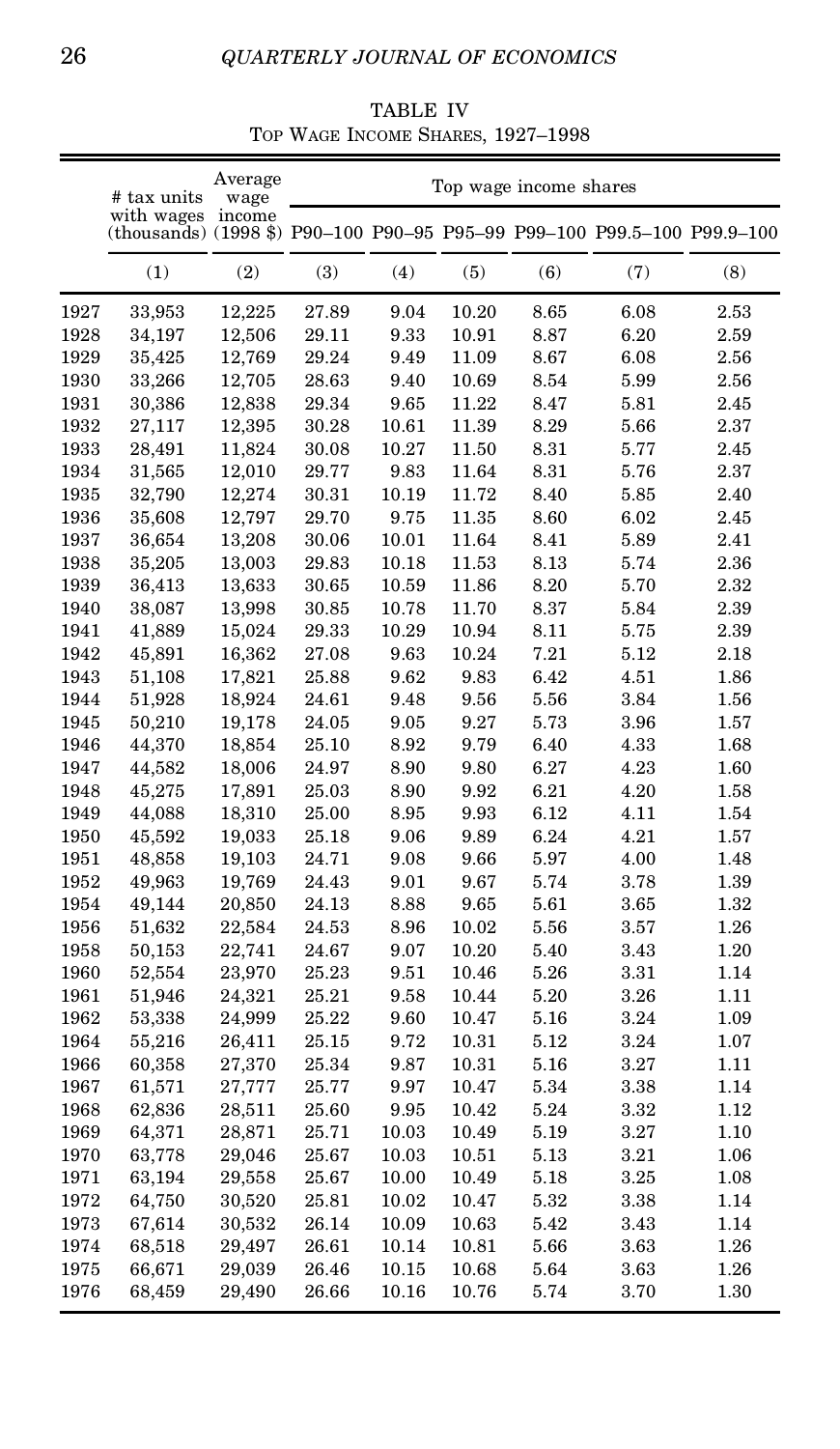|      | # tax units                                                                           | Average<br>wage |       |       |       | Top wage income shares |      |      |
|------|---------------------------------------------------------------------------------------|-----------------|-------|-------|-------|------------------------|------|------|
|      | with wages<br>(thousands) (1998 \$) P90-100 P90-95 P95-99 P99-100 P99.5-100 P99.9-100 | income          |       |       |       |                        |      |      |
|      | (1)                                                                                   | (2)             | (3)   | (4)   | (5)   | (6)                    | (7)  | (8)  |
| 1977 | 70,898                                                                                | 29,574          | 26.94 | 10.24 | 10.84 | 5.86                   | 3.79 | 1.35 |
| 1978 | 74,503                                                                                | 29,571          | 27.43 | 10.36 | 11.02 | 6.06                   | 3.93 | 1.40 |
| 1979 | 77,038                                                                                | 28,774          | 27.63 | 10.39 | 11.03 | 6.22                   | 4.06 | 1.47 |
| 1980 | 76,913                                                                                | 27,712          | 28.06 | 10.47 | 11.17 | 6.43                   | 4.23 | 1.57 |
| 1981 | 77,439                                                                                | 27,436          | 28.14 | 10.49 | 11.23 | 6.43                   | 4.24 | 1.59 |
| 1982 | 75,771                                                                                | 27,539          | 28.55 | 10.53 | 11.35 | 6.67                   | 4.42 | 1.67 |
| 1983 | 76,260                                                                                | 27,988          | 29.09 | 10.59 | 11.54 | 6.96                   | 4.66 | 1.80 |
| 1984 | 80,008                                                                                | 28,235          | 29.61 | 10.66 | 11.68 | 7.27                   | 4.93 | 1.99 |
| 1985 | 81,936                                                                                | 28.573          | 29.74 | 10.70 | 11.77 | 7.28                   | 4.92 | 1.98 |
| 1986 | 83,340                                                                                | 29,183          | 29.94 | 10.76 | 11.86 | 7.33                   | 4.96 | 2.02 |
| 1987 | 85,618                                                                                | 29,423          | 30.59 | 10.61 | 11.83 | 8.15                   | 5.68 | 2.43 |
| 1988 | 88,121                                                                                | 29,691          | 31.95 | 10.58 | 11.99 | 9.39                   | 6.79 | 3.16 |
| 1989 | 90,145                                                                                | 29,293          | 31.53 | 10.70 | 12.13 | 8.69                   | 6.12 | 2.69 |
| 1990 | 91.348                                                                                | 29,107          | 31.79 | 10.66 | 12.14 | 8.99                   | 6.41 | 2.87 |
| 1991 | 89,813                                                                                | 29,008          | 31.43 | 10.66 | 12.21 | 8.56                   | 5.97 | 2.57 |
| 1992 | 89,883                                                                                | 29,463          | 32.45 | 10.60 | 12.22 | 9.63                   | 6.97 | 3.33 |
| 1993 | 91,279                                                                                | 29,387          | 31.85 | 10.56 | 12.23 | 9.05                   | 6.41 | 2.90 |
| 1994 | 93,270                                                                                | 29,427          | 31.54 | 10.59 | 12.22 | 8.72                   | 6.07 | 2.63 |
| 1995 | 95,388                                                                                | 29.558          | 32.43 | 10.70 | 12.48 | 9.25                   | 6.52 | 2.91 |
| 1996 | 97,338                                                                                | 29,707          | 32.98 | 10.51 | 12.78 | 9.73                   | 6.90 | 3.21 |
| 1997 | 100,161                                                                               | 30,343          | 33.65 | 10.46 | 12.87 | 10.37                  | 7.45 | 3.66 |
| 1998 | 103,053                                                                               | 31,422          | 34.19 | 10.58 | 12.80 | 10.88                  | 7.95 | 4.13 |

TABLE IV (CONTINUED) TOP WAGE INCOME SHARES, 1927–1998

Number of tax units with positive wages (full-time and part-time employees less married women employees) are estimated from Census data and National Income Accounts.

Total wage income is from National Income Accounts (employmentincome less employers' contributions). Top shares are obtained from tax returns tabulations (individual income tax statistics) by size of wages and Pareto interpolation. Complete details on methodology are in Appendix B of Piketty and Saez [2001], and complete series are reported in Tables B1 and B2.

1917 to 1960 along with the shares of the P99.5–100 and P99– 99.9 wage groups which are close in level to the share of officer compensation. From 1927 to 1960, officer compensation share and these fractiles shares track each other relatively closely. Therefore, the share of officer compensation from  $1917$  to  $1927$  should be a good proxy as well for these top wage shares. This indirect evidence suggests that the top share of wages was also roughly constant, or even slightly increasing from 1917 to 1926.

Previous studies have suggested that wage inequality has been gradually decreasing during the first half of the twentieth century (and in particular during the interwar period) using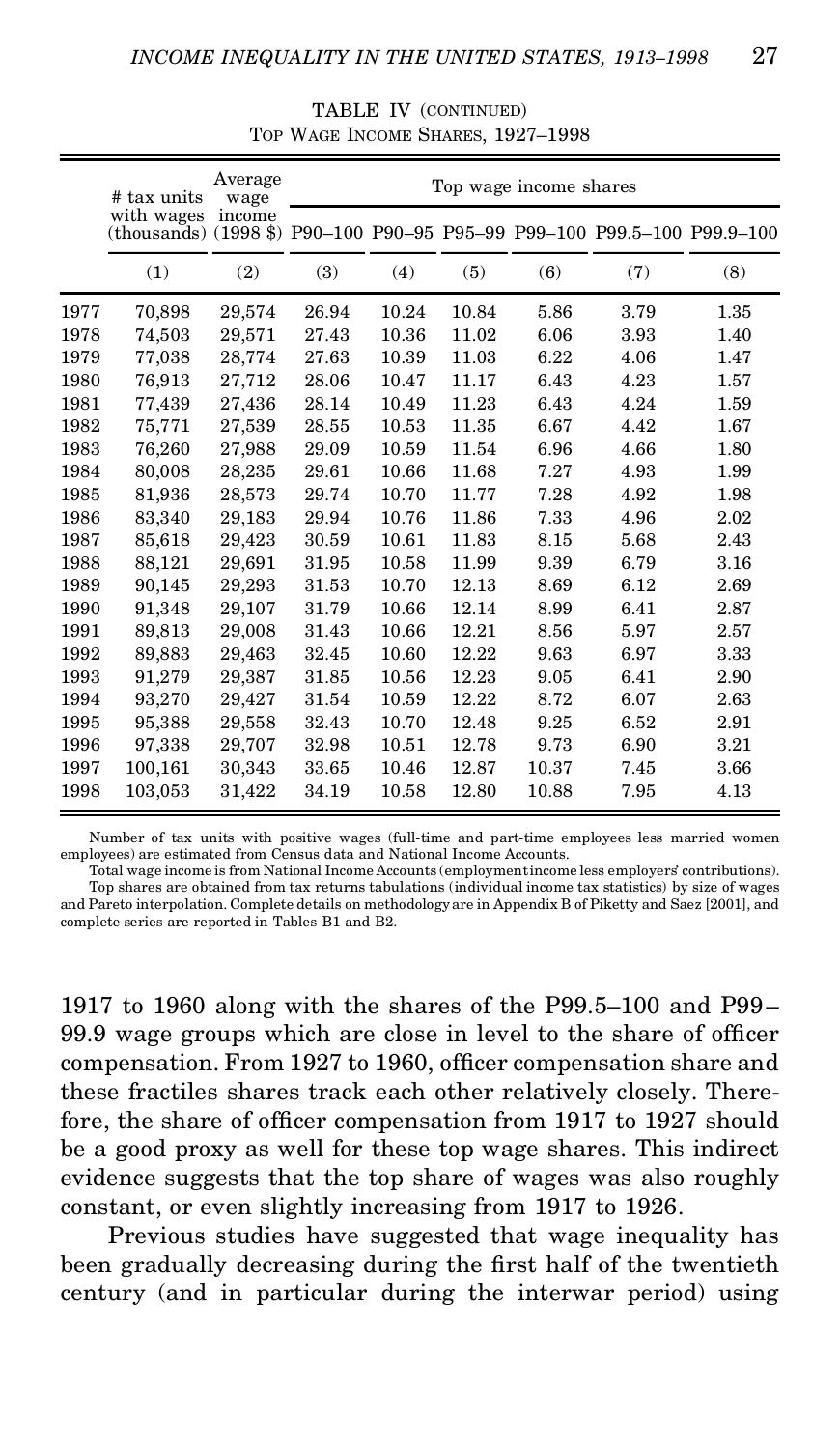

series of wage ratios between skilled and unskilled occupations (see, e.g., Keat [1960] and Williamson and Lindert [1980]). However, it is important to recognize that a decrease in the ratio of skilled over unskilled wages does not necessarily imply an overall compression of wage income inequality, let alone a reduction in the top wage shares. Given the continuous rise in the numerical importance of white-collar jobs, it is natural to expect that the ratios of high-skill wages to low-skill wages would decline over time, even if wage inequality measured in terms of shares of top fractiles of the complete wage distribution does not change. $30$ Goldin and Katz [1999] have recently presented new series of white-collar to blue-collar earnings ratios from the beginning of the twentieth century to 1960, and they find that the decrease in pay ratio is concentrated only in the short periods of the two world wars. Whether or not the compression of wages that oc-

<sup>30.</sup> For instance, Piketty [2001a] reports a long-run compression (both from over the average wage of production workers in France, even though wage inequality (measured both in terms of top fractiles wage shares and in terms of P90/P10-type ratios) was constant in the long run.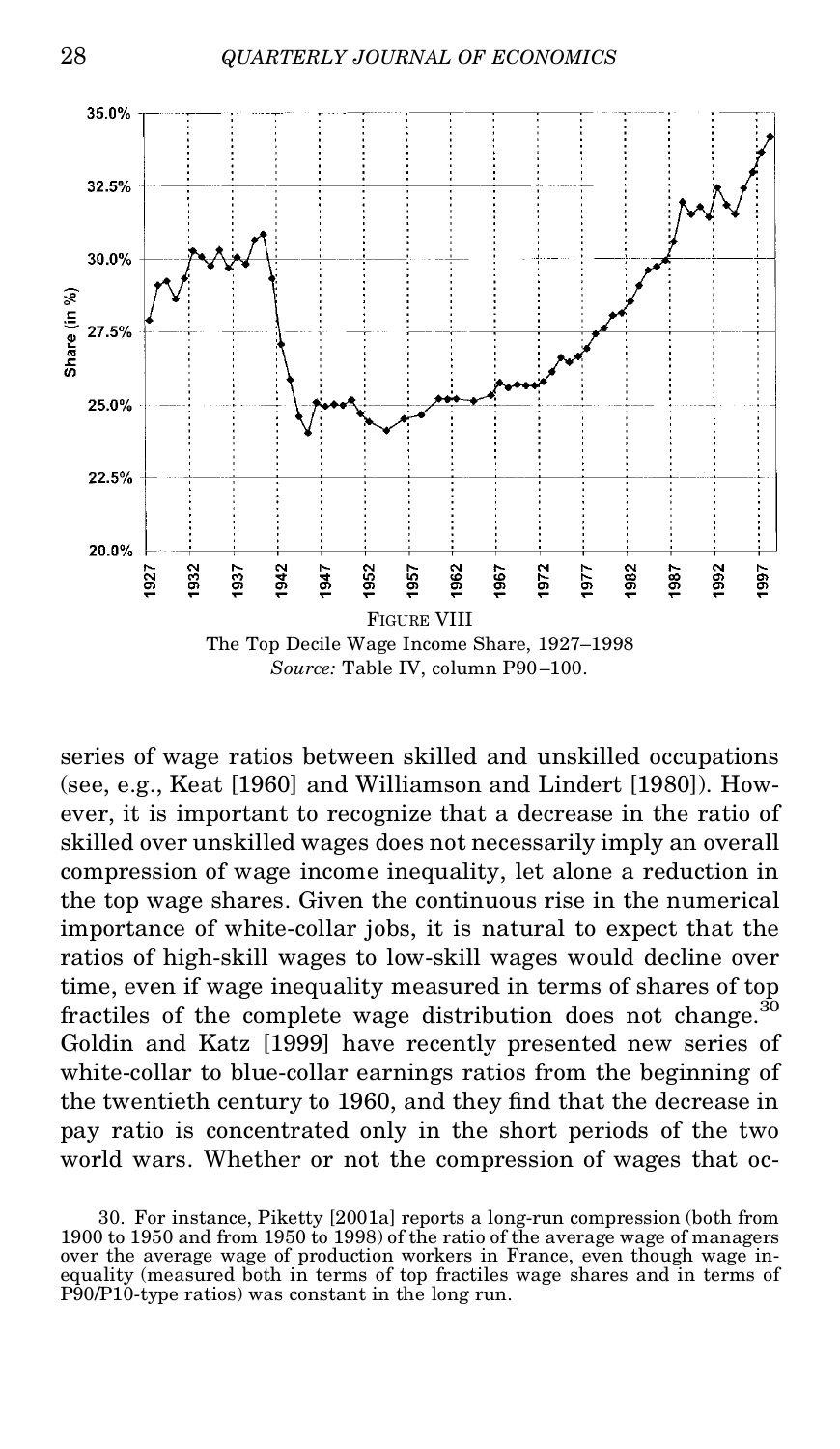

Wage Income Shares for P90–95, P95–99, and P99–100, 1927–1998 *Source:* Table IV, columns P90–95, P95–99, and P99–100.

curred during World War I was fully reversed during the 1920s in the United States is still an open question.<sup>31</sup>

#### *IV. B. Sharp Drop in Inequality during World War II with No Recovery*

In all of our wage shares series, there is a sharp drop during World War I from 1941 to 1945.<sup>32</sup> The higher the fractile, the greater is the decrease. The share of P90 –95 declines by 16 percent between 1940 and 1945, but the share of the top 1 percent declines by more than 30 percent, and the top 0.1 percent by almost 35 percent during the same period (Table IV). This sharp compression of high wages can fairly easily be explained by the wage controls of the war economy. The National War Labor

32. Note that for fractiles below the top percentile, the drop starts from 1940 to 1941.

<sup>31.</sup> Tax return data available for France make it possible to compute wage inequality series starting in 1913 (as opposed to 1927 in the United States). By using these data, Piketty [2001a, 2001b] found that wage inequality in France (measured both in terms of top wage shares and in terms of P90/P10 ratios) declined during World War I but fully recovered during the 1920s, so that overall wage inequality in 1930 or 1940 was the same as in 1913. Another advantage of the French wage data is that they are always based upon individual wages (as opposed to total tax unit wages in the United States).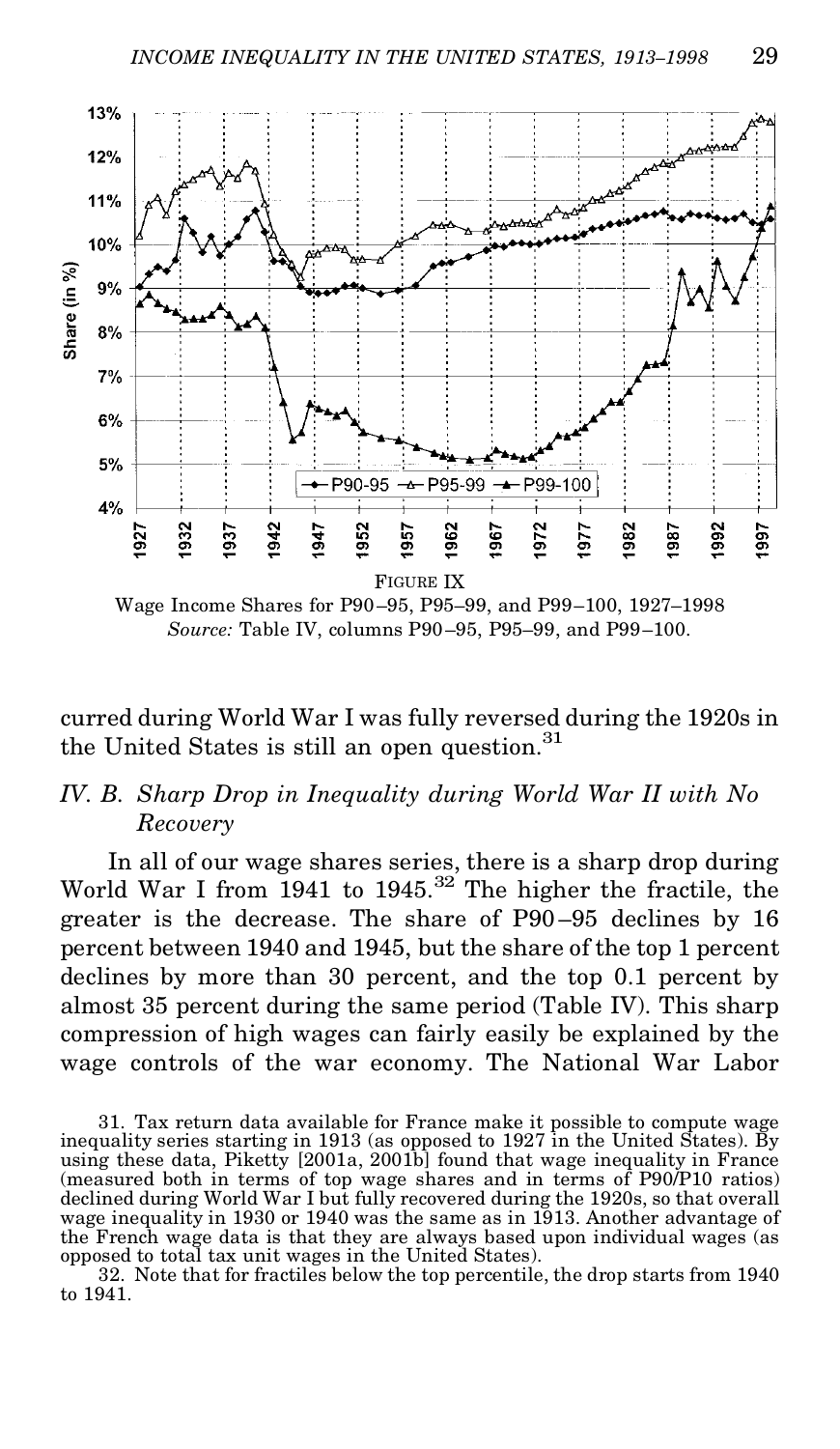



*Source:* Officers' compensation from authors' computations are based on corporate income tax returns (Table B1, column Officers' compensation in Piketty and Saez  $[2001]$ , and Table IV, columns P99.5–100, and P99–99.5 + P99.5–99.9.

Board, established in January 1942 and dissolved in 1945, was responsible for approving all wage changes and made any wage increase illegal without its approval. Exceptions to controls were more frequently granted to employees receiving low wages.<sup>33</sup> Lewellen [1968] has studied the evolution of executive compensation from 1940 to 1963, and his results show strikingly that executive salaries were frozen in nominal terms from 1941 to 1945 consistent with the sharp drop in top wage shares that we find.

The surprising fact, however, is that top wage shares did not recover after the war. A partial and short-lived recovery can be seen for all groups, except the very top. But the shares never recover more than one-third of the loss incurred during World War II. Moreover, after a short period of stability in the late 1940s, a second phase of compression takes place in the top percentile. This compression phase is longer and most pronounced the higher the fractile. While the fractiles P90 –95 and P95–99 hardly suffer from a second compression phase and start

<sup>33.</sup> See Goldin and Margo [1992] for a more detailed description.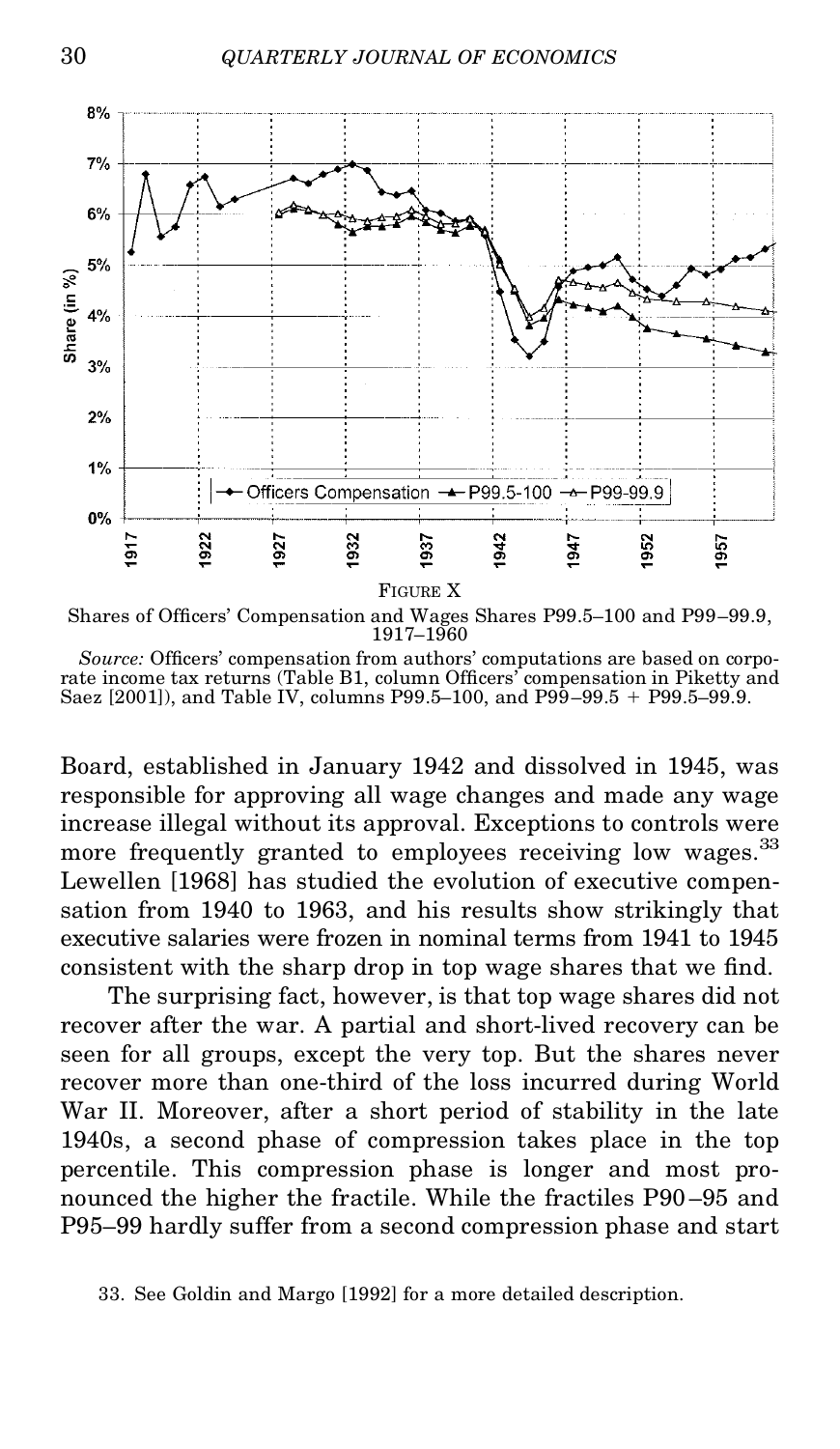recovering just after the war, the top group's shares experience a substantial loss from 1950 to the mid-1960s. The top 0.1 percent share for example declines from 1.6 percent in 1950 to 1.1 percent in 1964 (Table IV).

The overall drop in top wage shares, although important, is significantly lower than the overall drop in top income shares. The top 1 percent income share dropped from about 18–19 percent before World War I and in the late 1920s to about 8 percent in the late 1950s (Figure II), while the top 1 percent wage share dropped from about 8.5 percent in the 1920s to about 5 percent in the late  $1950s$  (Figure IX). This confirms that capital income played a key role in the decline of top income shares during the first half of the century.

#### *IV. C. The Increase in Top Shares since the 1970s*

Many studies have documented the increase in inequality in the United States since the 1970s (see, e.g., Katz and Murphy [1992]). Our evidence on top shares is consistent with this evidence. After the World War II compression, the fractiles P90–95 and P95–99 recovered slowly and continuously from the 1950s to the 1990s, and reached the pre-World War II level in the beginning of the 1980s. As described above, the recovery process for groups within the top percentile did not begin until the 1970s and was much faster. In accordance with results obtained from the March Current Population Surveys [Katz and Murphy 1992; Katz and Autor 1999], we find that wage inequality, measured by top fractile wage shares, starts to increase in the early 1970s. This is in contrast to results from the May Current Population Surveys [DiNardo, Fortin, and Lemieux 1996] suggesting that the surge in wage inequality is limited to the 1980s.

From 1970 to 1984 the top 1 percent share increased steadily from 5 percent to 7.5 percent (Figure IX). From 1986 to 1988 the top shares of wage earners increased sharply, especially at the very top (for example, the top 1 percent share jumps from 7.5 percent to 9.5 percent). This sharp increase was documented by Feenberg and Poterba [1993] and is certainly attributable at least in part to fiscal manipulation following the large top marginal tax rate cuts of the Tax Reform Act of 1986 (see the discussion in Section III above). However, from 1988 to 1994, top wage shares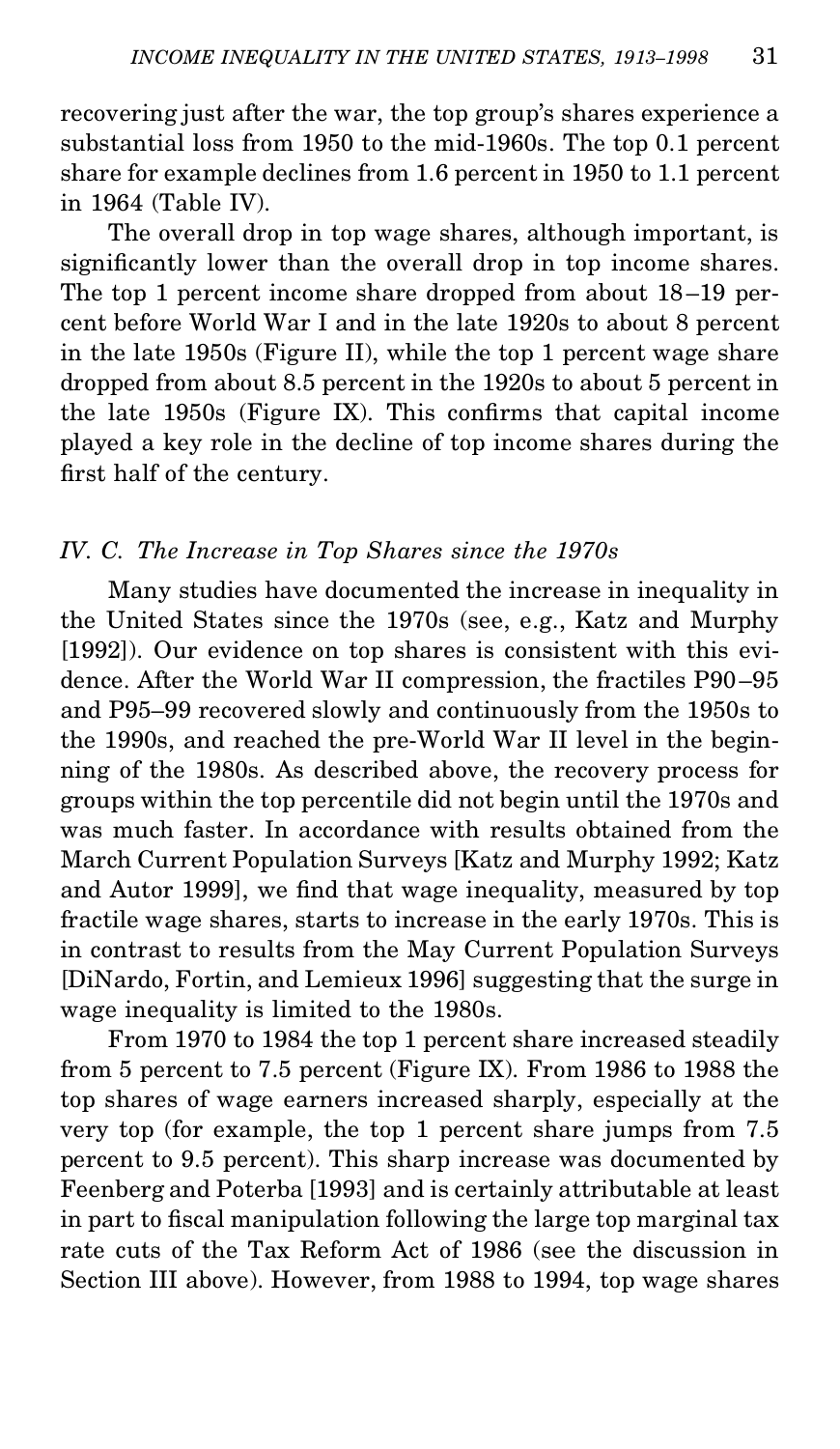stay on average constant,  $34$  but increase very sharply from 1994 to 1998 (the top 1 percent wage share increases from 9 percent to 11 percent). While everybody acknowledges that tax reforms can have large short-term effects on reported incomes due to retiming, there is a controversial debate on whether changing tax rates can have permanent effects on the level of reported incomes. Looking at long-time series up to 1998 casts doubts on the supplyside interpretation that tax cuts can have lasting effects on reported wages.

Part of the recent increase in top wages is due to the development of stock options that are reported as wages and salaries on tax returns when they are exercised. Stock options are compensation for labor services, but the fact that they are exercised in a lumpy way may introduce some upward bias in our annual shares at the very top (top 0.1 percent and above). To cast additional light on this issue and on the timing of the top wage surge, we look at CEO compensation from 1970 to 1999 using the annual surveys published by Forbes magazine since 1971. These data provide the levels and composition of compensation for CEOs in the 800 largest publicly traded U. S. corporations. Figure XI displays the average real compensation level (including stock option exercised) for the top 100 CEOs from the Forbes list, along with the compensation of the CEO ranked 100 in the list, and the salary plus bonus level of the CEO ranked 10 (in terms of the size of salary plus bonus). As a comparison, we also report the average wage of a full-time worker in the economy from National Income Accounts. Consistent with the evolution of top wage shares, average CEO compensation has increased much faster than average wage since the early 1970s. Therefore, the increase in pay gap between top executives and the average worker cannot be attributed solely to the tax episodes of the 1980s.

Thus, by the end of the century, top wage shares are much higher than in the interwar period. These results confirm that the rise in top income shares and the dramatic shift of income composition at the top documented in Section IV are mainly driven by the surge in top wages during the last three decades.

<sup>34.</sup> One can note the surge in high wages in 1992 and the dip in 1993 and 1994 due to retiming of labor compensation in order to escape the higher rates enacted in 1993 (see Goolsbee  $[2000]$ ).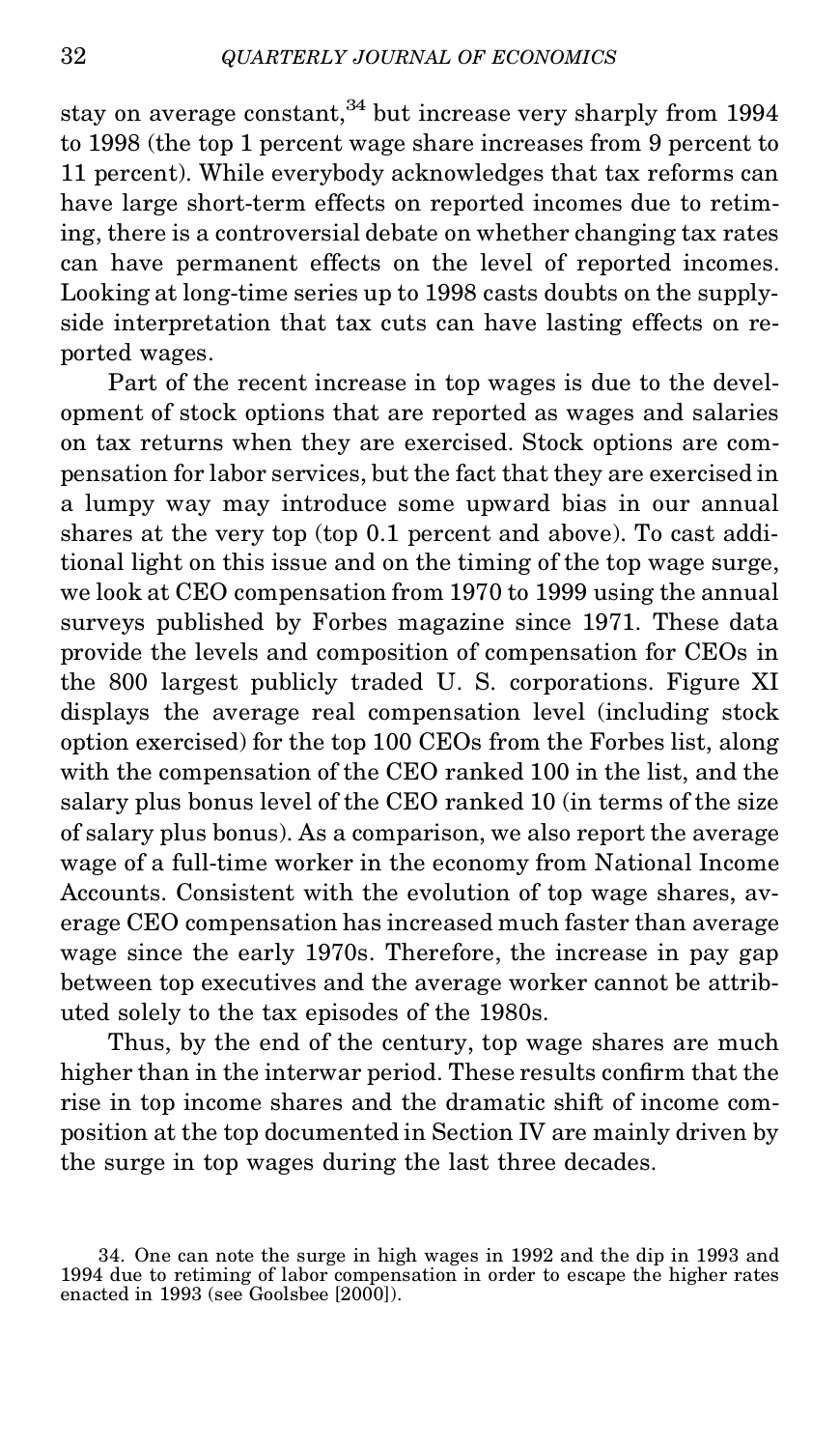

*Source:* Forbes Annual Compensation surveys of CEOs in top 800 companies; Average wages of full-time employees are from National Income Accounts.

#### *IV. D. Proposed Interpretation*

The pattern of top shares over the century is striking: most of the decline from 1927 to 1960 took place during the four years of World War II. The extent of that decline is large, especially for very high wages. More surprisingly, there is no recovery after the war. We are of course not the first ones to document compression of wages during the 1940s. The Social Security Administration [U. S. Bureau of Old-Age 1952] showed that a Lorenz curve of wages for 1949 displays much more equality than one for 1938. In a widely cited paper Goldin and Margo [1992], using Census micro-data for 1940 and 1950, have also noted that the ratios P90/P10 and P50/P10 declined sharply during that decade. Our annual series allow us to conclude that most of the decline in top wage shares took place during the key years of the war with no previous decline in inequality before and no recovery afterwards.

The compression of wages during the war can be explained by the wage controls of the war economy, but how can we explain the fact that high wage earners did not recover after the wage controls were removed? This evidence cannot be immediately recon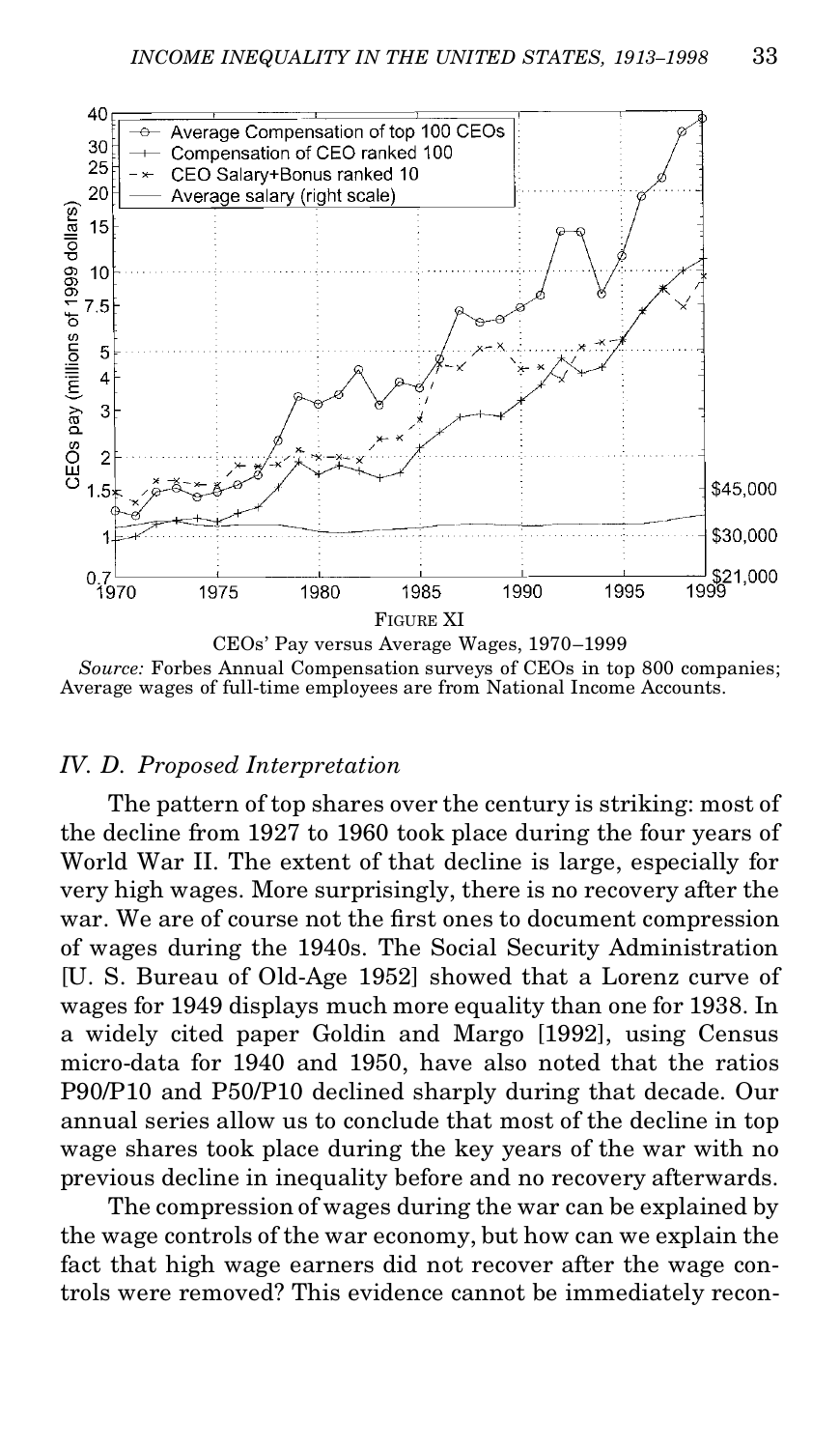ciled with explanations of the reduction of inequality based solely on technical change as in the famous Kuznets process. We think that this pattern of evolution of inequality is additional indirect evidence that nonmarket mechanisms such as labor market institutions and social norms regarding inequality may play a role in the setting of compensation at the top. The Great Depression and World War II have without doubt had a profound effect on labor market institutions and more generally on social norms regarding inequality. During this period, the income tax acquired its modern form, and its top marginal tax rates were set very high, in excess of 80 percent. It is conceivable that such large income tax rates discouraged corporations from increasing top salaries. During that period, large redistributive programs, such as Social Security and Aid for Families with Dependent Children, were initiated. These strongly redistributive policy reforms show that American society's views on income inequality and redistribution greatly shifted from 1930 to 1945. It is also important to note that unionization increased substantially from 1929 to 1950 and that unions have been traditionally in favor of wage compression. In that context, it is perhaps not surprising that the high wages earners who were the most severely hit by the war wage controls were simply not able, because of social, fiscal, and union pressure, to increase their salaries back to the prewar levels in relative terms.<sup>35</sup>

Similarly, the huge increase in top wage shares since the 1970s cannot be the sole consequence of technical change. First, the increase is very large and concentrated among the highest income earners. The fractiles P90 –95 and P95–99 experienced a much smaller increase than the very top shares since the 1970s. Second, such a large change in top wage shares has not taken place in most European countries which experienced the same technical change as the United States. For example, Piketty [2001a, 2001b] documents no change in top wage shares in the last decades in France. DiNardo, Fortin, and Lemieux [1996] argue that changes in institutions such as the minimum wage and unionization account for a large part of the increase in U. S.

<sup>35.</sup> Emphasizing the role of social norms and unionization is of course not new and has been pointed out as important elements explaining the wage com- pression of the 1940s and 1950s by several studies [Brown 1977; Goldin and Margo 1992; Goldin and Katz 1999]. Moreover, as emphasized by Goldin and Margo [1992] and Goldin and Katz [1999], it is possible that the large increase in the supply of college graduates contributed to make the drop in top wage shares persistent.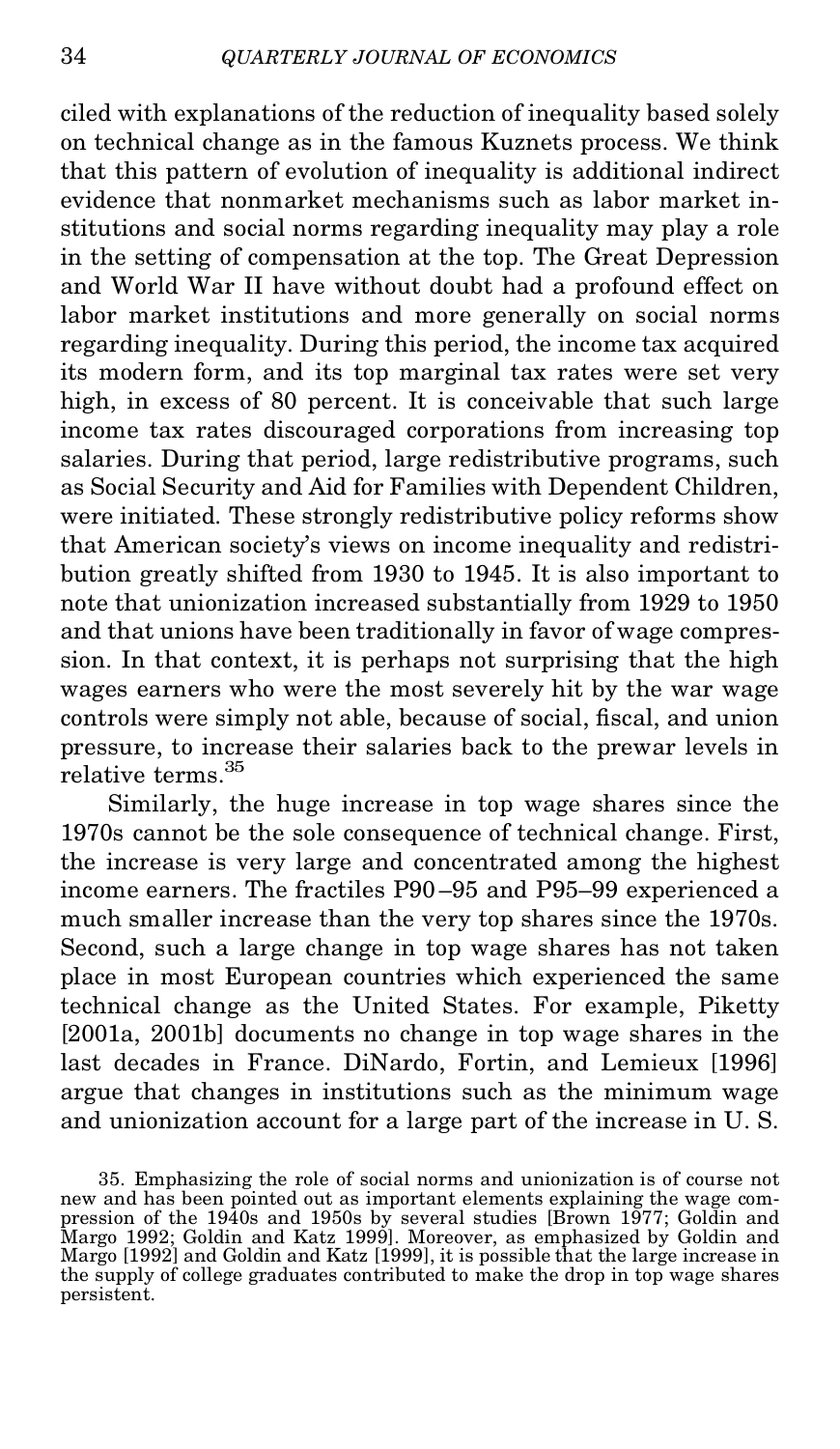wage inequality from 1973 to 1992. As emphasized by Acemoglu, Aghion, and Violante [2001], it is possible that these changes in institutions have been triggered by previous technological changes making it impossible to sustain previous labor market  $\arctan$  arrangements.<sup>36</sup> It seems unlikely, however, that changes in unionization or the minimum wage can explain the surge in very top wages. The marginal product of top executives in large corporations is notoriously difficult to estimate, and executive pay is probably determined to a signicant extent by herd behavior. Changing social norms regarding inequality and the acceptability of very high wages might partly explain the rise in U. S. top wage shares observed since the 1970s.

#### V. CONCLUSION

This paper has presented new homogeneous series on top shares of income and wages from 1913 to 1998. Perhaps surprisingly, nobody had tried to extend the pioneering work of Kuznets [1953] to more recent years. Moreover, important wage income statistics from tax returns had never been exploited before. The large shocks that capital owners experienced during the Great Depression and World War II seem to have had a permanent effect: top capital incomes are still lower in the late 1990s than before World War I. We have tentatively suggested that steep progressive taxation, by reducing the rate of wealth accumulation, has yet prevented the large fortunes to recover fully from these shocks. The evidence for wage series shows that top wage shares were flat before World War II and dropped precipitously during the war. Top wage shares have started recovering from this shock only since the 1970s but are now higher than before World War II.

To what extent is the U. S. experience representative of other developed countries' long-run inequality dynamics? Existing inequality series are unfortunately very scarce and incomplete for most countries, $37$  and it is therefore very difficult to provide a fully satisfactory answer to this question. However, it is interesting to compare the U. S. top income share series with comparable series recently constructed for France by Piketty [2001a, 2001b] and for the United Kingdom by Atkinson [2001]. There are im-

<sup>36.</sup> See also Acemoglu [2002].

<sup>37.</sup> See Lindert [2000] and Morrisson [2000] for recent surveys.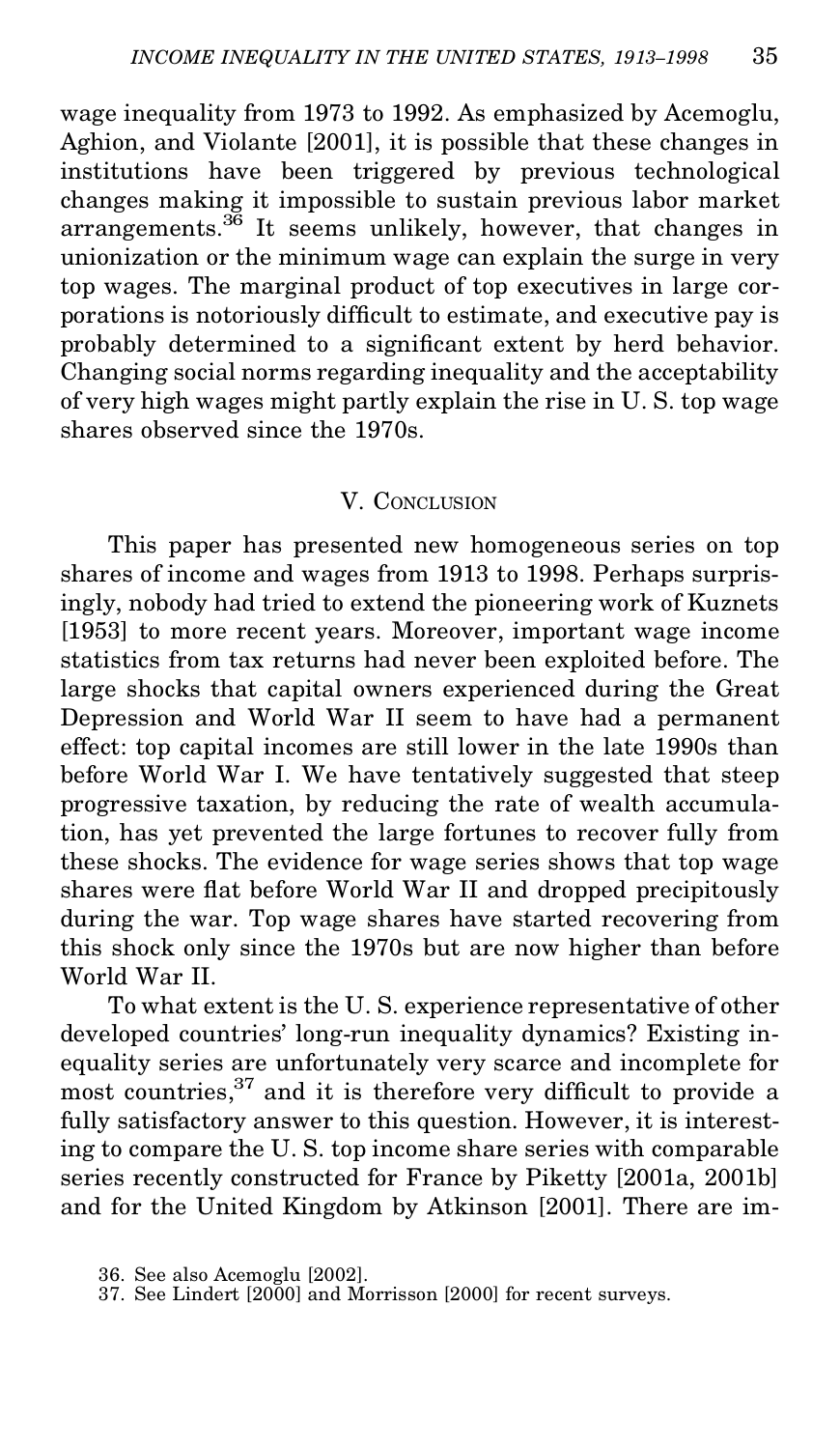

Top 0.1 Percent Income Shares in the United States, France, and the United Kingdom, 1913–1998

*Sources:* United States: Table II, column P99.9–100.

France: Computations are based on income tax returns by Piketty [2001, Table A1, column P99.9–100].

United Kingdom: Computations are based on income tax returns by Atkinson [2001, column top 0.1 percent in Tables 1 and 4]. Years 1987–1992 and 1994–1998 are extrapolated from Atkinson top 0.5 percent series. Discontinuity from 1989 to 1990 due to switch from family to individual base is corrected.

In all three countries, income is defined before individual taxes and excludes capital gains. The unit is the family as in the current U. S. tax law.

portant similarities between the American, French, and British pattern of the top 0.1 percent income share displayed in Figure XII.<sup>38</sup> In all three countries, top income shares fell considerably during the 1914 to 1945 period, and they were never able to come back to the very high levels observed on the eve of World War I. It is plausible to think that in all three countries, top capital incomes have been hit by the depression and wars shocks of the first part of the century and could not recover because of the dynamic effects of progressive taxation on capital. Piketty [2001a] also shows that in France, there was no spontaneous decline of

<sup>38.</sup> Due to very high exemption thresholds in the United Kingdom prior to World War II, Atkinson was not able to compute top decile or even top percentile series covering the entire century (only the top 0.1 percent, and higher fractiles series are available for the entire century for all three countries).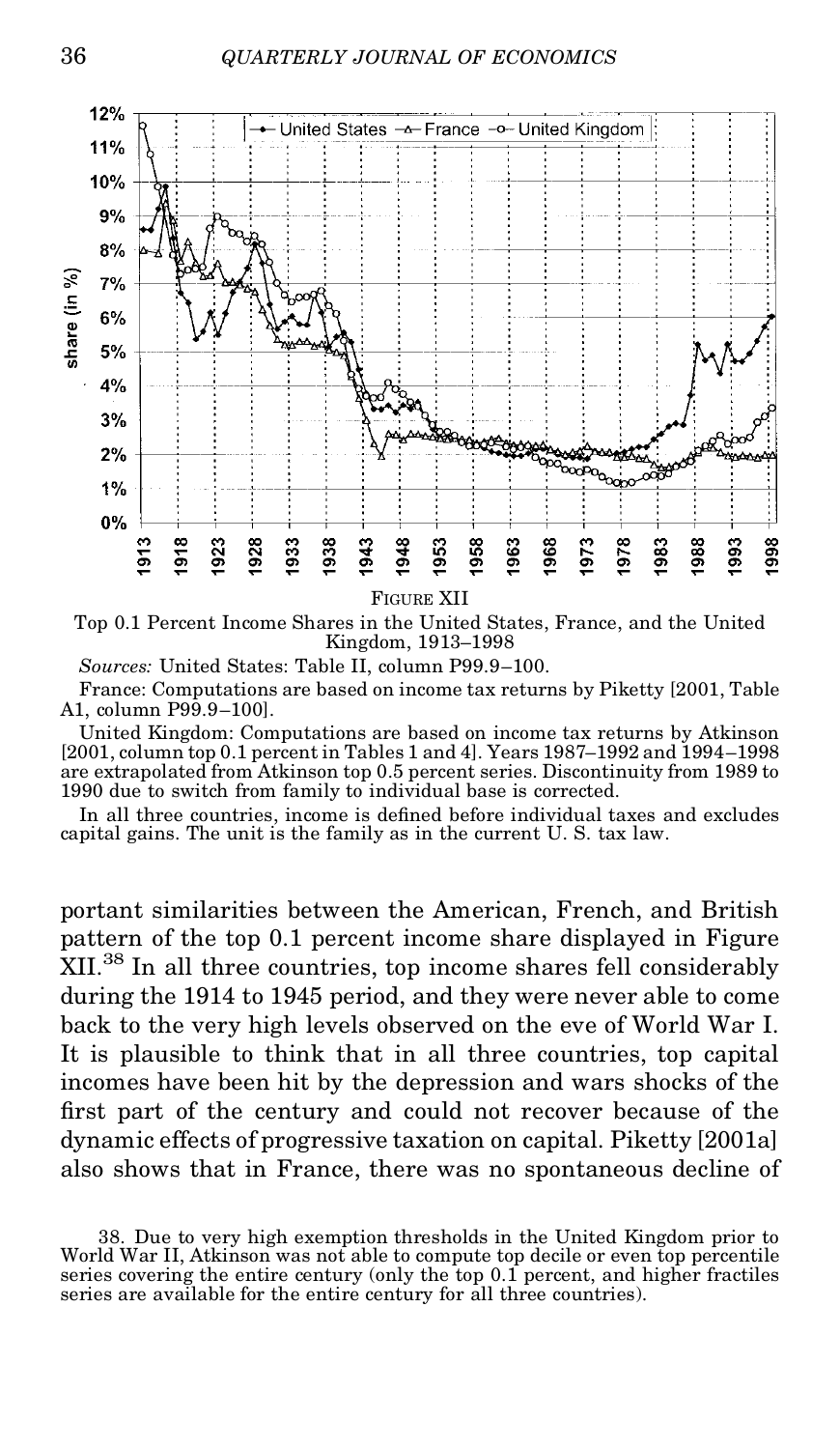top wage shares before World War II. In France, top wage shares declined during World War I, but they quickly recovered during the 1920s and were stable until World War II.

Some important differences, however, need to be emphasized. First, the shock of World War II was more pronounced in France and in the United Kingdom than in the United States. This is consistent with the fact that capital owners suffered from physical capital losses during the war in Europe, while there was no destruction on U. S. soil.<sup>39</sup> Second, the World War II wage compression was very short-lived in France, while it had longlasting effects in the United States. In France, wage inequality, measured both in terms of top wage shares and in terms of interdecile ratios, appears to have been extremely stable over the course of the twentieth century. The U. S. history of wage inequality looks very different: the war compression had long-lasting effects, and then wage inequality increased considerably since the 1970s, which explains the U. S. upturn of top income shares since the 1970s.<sup>40</sup> The fact that France and the United States display such diverging trends is consistent with our interpretation that technical change alone cannot account for the U. S. increase in inequality.

These diverging trends in top wages over the past 30 years explain why the income composition patterns of top incomes look so different in France and in the United States at the end of the century. In France, top incomes are still composed primarily of dividend income, although wealth concentration is much lower than what it was one century ago. In the United States, due to the very large rise of top wages since the 1970s, the coupon-clipping rentiers have been overtaken by the working rich. Such a pattern might not last for very long because our proposed interpretation also suggests that the decline of progressive taxation observed since the early 1980s in the United States could very well spur a revival of high wealth concentration and top capital incomes during the next few decades.

EHESS AND CEPREMAP, PARIS HARVARD UNIVERSITY AND NBER

<sup>39.</sup> Estate tax data also show that the fall in top estates was substantially larger in France (see Piketty [2001a, 2001b]).

<sup>40.</sup> The United Kingdom also experienced an increase in top shares in the last two decades but much more modest than in the United States.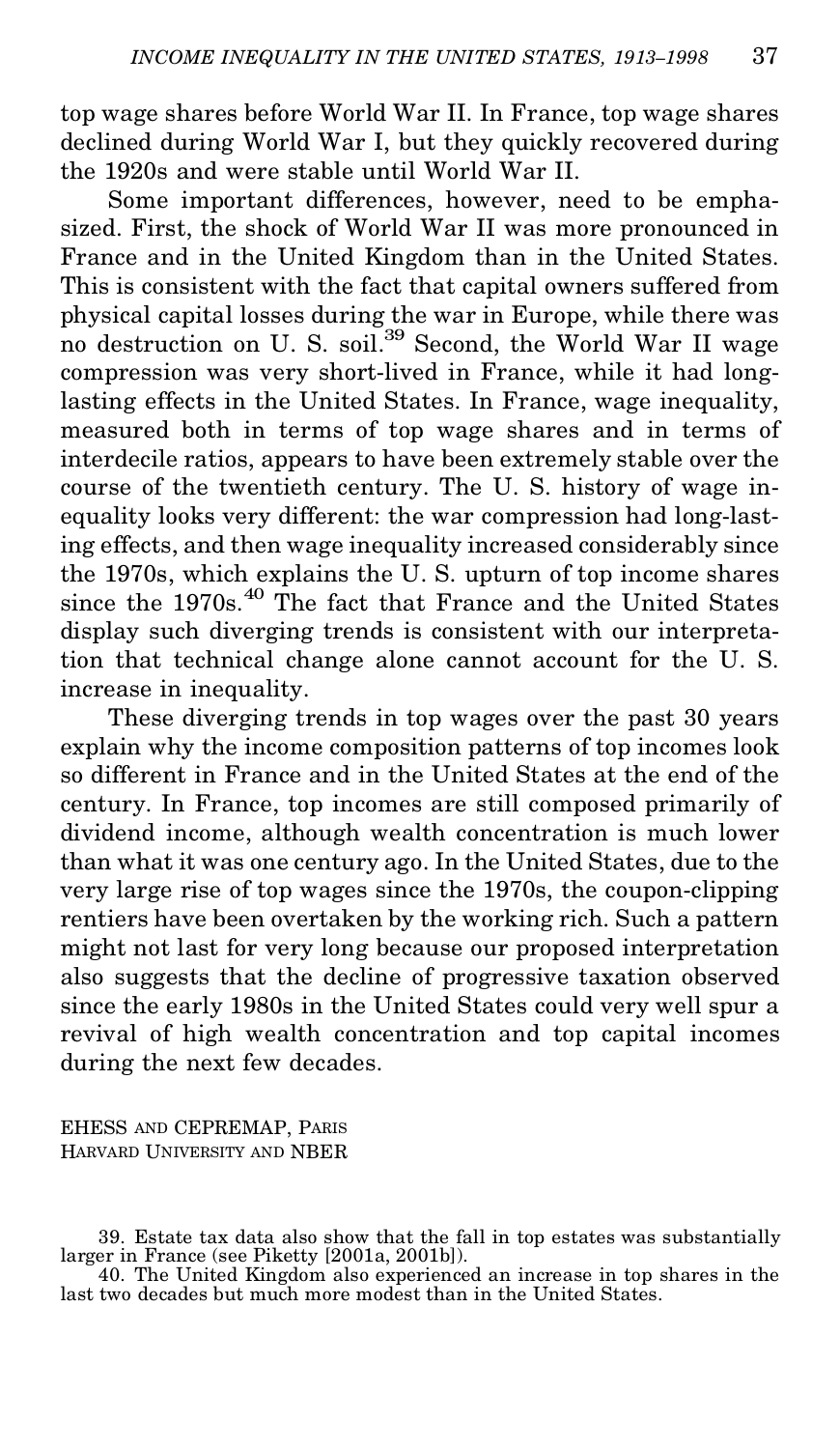#### **REFERENCES**

- Acemoglu, Daron, "Technical Change, Inequality, and the Labor Market," *Journal of Economic Literature,* XL (2002), 7–72.
- Acemoglu, Daron, Philippe Aghion, and Giovanni Violante, "Deunionization, Technical Change, and Inequality," Working paper, Harvard University, 2001.
- Atkinson, Anthony B., "Top Incomes in the United Kingdom over the Twentieth Century," mimeo, Nuffied College, Oxford, August  $2001$ .
- Brown, Henry P., *The Inequality of Pay* (New York: Oxford University Press, 1977).
- Brownlee, W. Elliot, "Historical Perspective on U. S. Tax Policy toward the Rich," in Joel Slemrod, ed., *Does Atlas Shrug? The Economic Consequences of Taxing the Rich* (New York: Russell Sage Foundation; Cambridge, MA: Harvard University Press, 2000).
- Bureau of Census, *Statistical Abstract of the United States* (Washington, DC: 1999).
- Cartter, Allan M., "Income Shares of Upper Income Groups in Great Britain and the United States," *American Economic Review,* XLIV (1954), 875– 883.
- Cooper, George, *A Voluntary Tax? New Perspectives on Sophisticated Estate Tax Avoidance* (Washington, DC: The Brookings Institution, 1979).
- De Long, J. Bradford, "Robber Barons," mimeo, University of California Berkeley, 1998.
- DiNardo, John, Nicole Fortin, and Thomas Lemieux, "Labor Market Institutions and the Distribution of Wages, 1973–1992: A Semiparametric Approach," *Econometrica,* LXIV (1996), 1001–1044.
- Fama, Eugene, and Kenneth French, "Disappearing Dividends: Changing Firm Characteristics or Lower Propensity to Pay?" Working Paper No. 509, Center for Research in Security Prices, 2000.
- Feenberg, Daniel, and James Poterba, "Income Inequality and the Incomes of Very High Income Taxpayers: Evidence from Tax Returns," *Tax Policy and the Economy* J. Poterba, ed. (Cambridge, MA: MIT Press, 1993), pp. 145–177.
- Feenberg, Daniel, and James Poterba, "The Income and Tax Share of Very High Income Households, 1960–1995," *American Economic Review,* XC (2000), 264–270.
- Goldin, Claudia, and Lawrence Katz, "The Returns to Skill across the Twentieth Century United States," NBER Working Paper No. 7126, 1999.
- Goldin, Claudia, and Robert Margo, "The Great Compression: The Wage Structure in the United States at Mid-Century," *Quarterly Journal of Economics,* CVII (1992), 1–34.
- Goldsmith, Selma, George Jaszi, Hyman Kaitz, and Maurice Liebenberg, "Size Distribution of Income Since the Mid-Thirties," *Review of Economics and Statistics,* XXXVI (1954), 1–32.
- Goolsbee, Austan, "What Happens When You Tax the Rich? Evidence from Executive Compensation," *Journal of Political Economy,* CVIII (2000), 352–378.
- Gordon, Roger, and Joel Slemrod, "Are 'Real' Responses to Taxes Simply Income Shifting between Corporate and Personal Tax Bases," in Joel Slemrod, ed., *Does Atlas Shrug? The Economic Consequences of Taxing the Rich* (New York: Russell Sage Foundation; Cambridge, MA: Harvard University Press, 2000).
- Karoly, Lynn A., "The Trend in Inequality among Families, Individuals, and Workers in the United States: A Twenty-five Year Perspective," in S. Danziger and P. Gottschalk, eds., *Uneven Tides: Rising Inequality in America* (New York: Russell Sage Foundation, 1993), pp. 99–164.
- Katz, Lawrence, and David Autor, "Changes in the Wage Structure and Earnings Inequality," in *Handbook of Labor Economics,* O. Ashenfelter and D. Card, eds. (Amsterdam: North-Holland, 1999), Volume 3A.
- Katz, Lawrence, and Kevin Murphy, "Changes in Relative Wages, 1963–1987; Supply and Demand Factors," *Quarterly Journal of Economics,* CVII (1992), 35–78.
- Keat, Paul, "Long-Run Changes in Occupational Wage Structure, 1900–1956," *Journal of Political Economy,* LXVIII (1960), 584– 600.